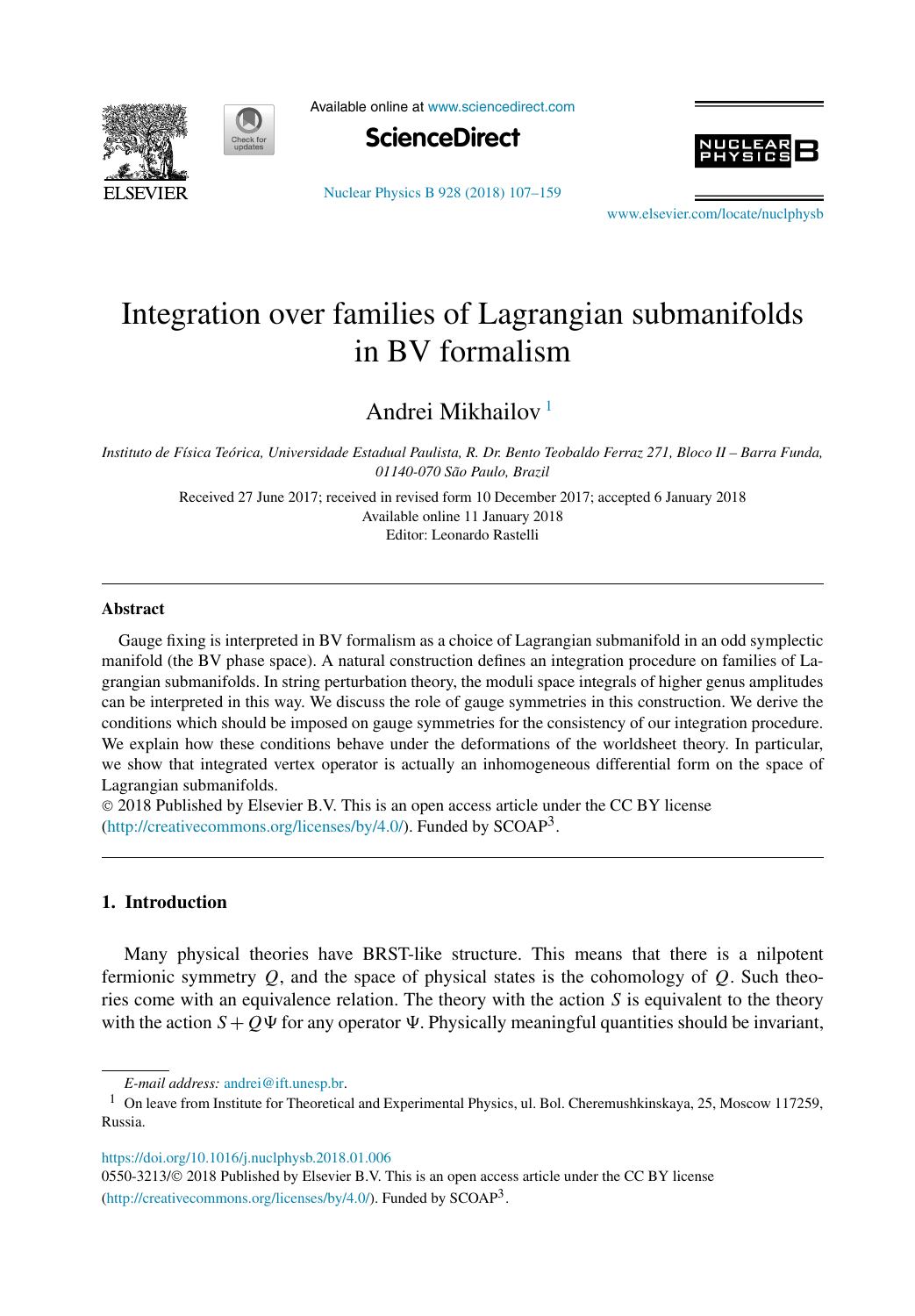<span id="page-1-0"></span>*i.e.* should be the same for any two equivalent theories. An important question is, how can we obtain such invariants? One way to obtain an invariant is to take the path integral:

$$
\int_{\text{path}} [d\phi] \mathcal{O}_1 \cdots \mathcal{O}_n e^{\frac{1}{\hbar} S[\phi]}
$$
 (1)

where  $\mathcal{O}_i$  are some BRST-closed operators. But actually there are other possibilities [\[1,2\],](#page-52-0) which we will now describe.

Consider the whole equivalence class of theories. It is infinite-dimensional, because  $S \simeq S +$  $Q\Psi$  where  $\Psi$  could be more or less arbitrary functional.

Let us choose a basis  $\{\Psi_a\}$ ; the space of BRST trivial deformations is parametrized by the coordinates *xa*:

$$
S(x) = S + \sum_{a} x^{a} Q \Psi_{a}
$$
 (2)

Let us call this equivalence class  $M$ . It turns out that the following pseudo-differential form on M is closed:

$$
\Omega = \int_{\text{path of integral}} [d\phi] \exp\left(S[\phi] + \sum_{a} \Psi_a[\phi] dx^a\right) \tag{3}
$$

We want to obtain BRST invariants by integrating  $\Omega$  over some closed cycles [\[1\].](#page-52-0)

This construction (and related) was also used in  $[3,4]$ , and on manifolds with a boundary in  $[4,5]$ .

This procedure was used in  $[1]$  to define string amplitudes.<sup>2</sup> We have to integrate over the moduli space of metrics on a genus *g* Riemann surface. When we vary the metric, the variation of the worldsheet action is *Q*-exact:

$$
T_{\alpha\beta} = Qb_{\alpha\beta} \tag{4}
$$

In this case  $\Psi_a dx^a = b_{\alpha\beta} dg^{\alpha\beta}$  and Eq. (3) gives the standard string measure:

$$
\Omega = \int [d\phi] \exp\left( S[\phi] + \int_{\text{worldsheet}} b_{\alpha\beta} ds^{\alpha\beta} \right) \tag{5}
$$

where  $\phi$  are the fields of the worldsheet sigma-model. In this approach, the choice of a metric  $g^{\alpha\beta}$  should be understood as a choice of a representative in the class of physically equivalent theories (a choice of gauge fixing).

We would like to integrate over the *moduli space* of metrics modulo diffeomorphisms. However, the form  $\Omega$  given by Eq. (5) is *not automatically* base. Although it is true that it is diffeomorphism-invariant, it is generally speaking not horizontal and therefore not a base form. Indeed, changing  $d_g^{\alpha\beta}$  to  $d_g^{\alpha\beta} + 2\nabla^{(\alpha} \xi^{\beta)}$  results in the same expression for Ω only when:

$$
\nabla^{\alpha}b_{\alpha\beta}=0\tag{6}
$$

<sup>2</sup> BV formalism was applied to string worldsheet theory in [\[6\].](#page-52-0)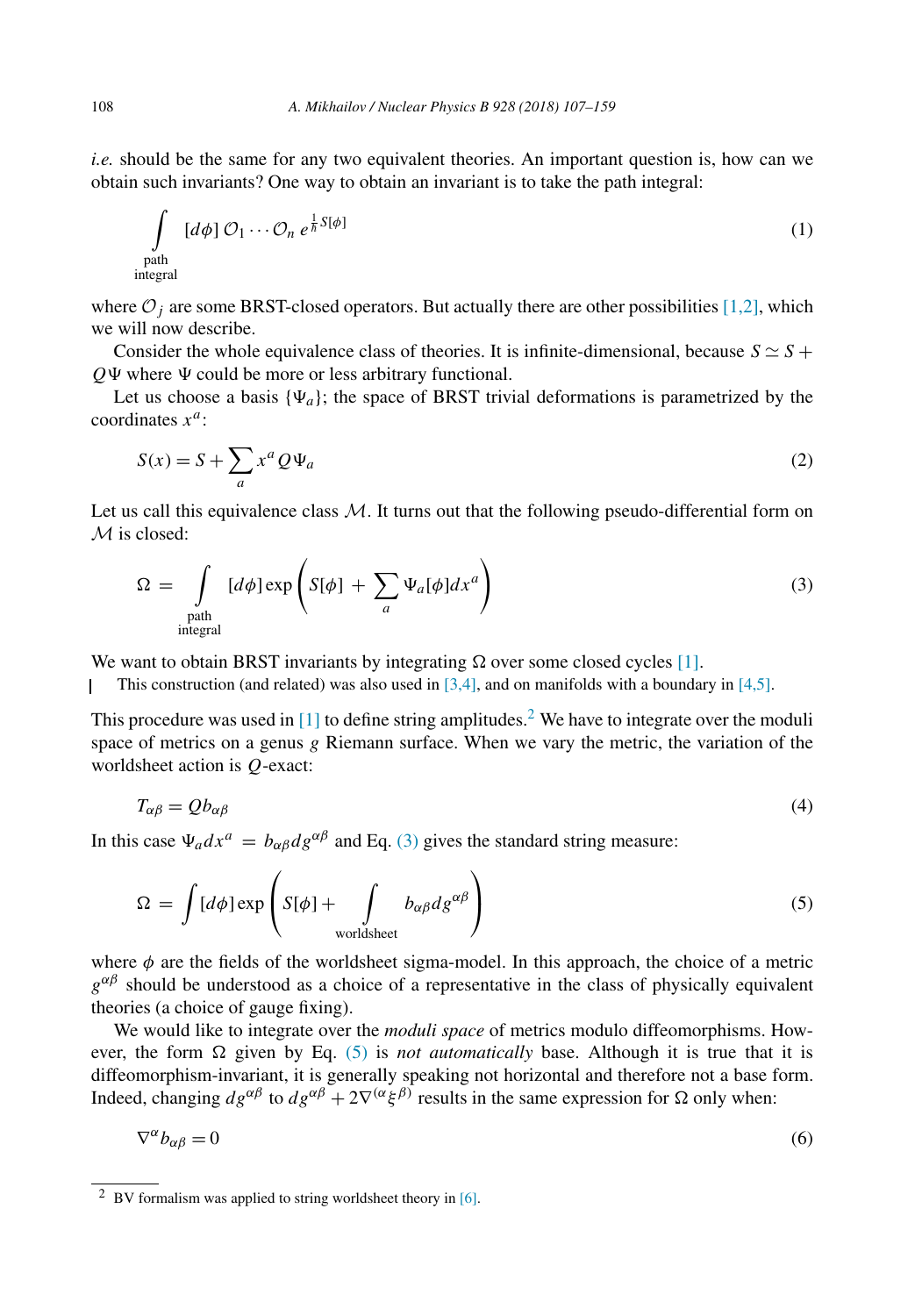<span id="page-2-0"></span>Even in the case of standard bosonic string, this is only true on-shell, leading to restrictions on allowed operator insertions. For a general string theory sigma-model (such as pure spinor formalism in a curved background [\[7\]\)](#page-52-0) we would like to relax the condition [\(6\)](#page-1-0) by allowing  $\nabla^{\alpha}b_{\alpha\beta}$  to be *Q* of something. Moreover, for the worldsheet theories of the topological type, such as the pure spinor formalism [\[7\],](#page-52-0) a deformation of the metric is not necessarily better than any other *Q*-exact deformation of the action. We want to extend the definition of  $\Omega$  to the space of *all* BRST-trivial deformations. But with all these generalizations, we still want  $\Omega$  to be a *base form* with respect to the worldsheet diffeomorphisms.

A construction of base  $\Omega$  was suggested in [\[2\].](#page-52-0) The purpose of this paper is to further develop this construction, and to fill in some technical details.

It appears that the right interpretation of  $\Omega$  is a pseudo-differential form on the space of Lagrangian submanifolds in BV phase space, which we denote LAG. We will give the definition in Section [3.](#page-6-0) The space LAG does not have topologically nontrivial closed integration cycles. One can integrate over a non-compact cycle, extending to infinity, if  $\Omega$  is rapidly decreasing. But this is not the case in string theory. Therefore we have to consider the factorspace of LAG over the action of the group of worldsheet diffeomorphisms. In our approach, the action of the group of diffeomorphisms on the BV phase space should come as part of the definition of the string worldsheet theory. In more general applications (beyond string theory) we may use, in place of diffeomorphisms, some other symmetry group. We develop the formalism for general symmetry group. For our construction of base  $\Omega$  to work, the action of the symmetry group on the BV phase space should satisfy certain properties, which we describe in Section [5.](#page-14-0) One special case is when BV formalism comes from BRST formalism; we discuss this in Section [6.](#page-24-0) Another special case is topologically twisted  $N = 2$  superconformal theory (Section [9\)](#page-37-0).

In string theory, one considers the worldsheet theory along with its nontrivial deformations. These deformations are called "integrated vertex operators".<sup>3</sup> In Section [7](#page-31-0) we study the corresponding deformation of the string measure. We show that this deformation will generally speaking involve mixing between the components of  $\Omega$  of different degrees. A closely related concept is unintegrated vertex operators; we will consider them in Section [11.](#page-44-0) In Section [10](#page-39-0) we discuss the case of worldsheet with boundary. This could be useful for the off-shell formulation of string theory [\[8\].](#page-52-0)

## **2. Brief review of the BV formalism**

The "BV phase space" is a supermanifold  $M$  with a non-degenerate odd 2-form  $\omega$  satisfying *dω* = 0. It is **not true** that *ω*−<sup>1</sup> defines an antisymmetric bivector. (The symmetry properties of *ω*−<sup>1</sup> are not of a bivector, see Appendix [A.2.](#page-49-0)) Instead, it defines a second order odd differential operator  $\Delta$  on the so-called "half-densities" [\[9\].](#page-52-0) A half-density is a geometrical object which transforms under the change of variables as a square root of the volume element. A half-density defines a measure on every Lagrangian submanifold  $L \subset M$ .

## *2.1. Canonical transformations*

Let *M* denote the BV phase space. We say that a vector field is Hamiltonian if it preserves the odd symplectic form. Let us assume that *M* is simply-connected. Then Hamiltonian vector

 $3$  BRST-trivial deformations do not change the physical worldsheet theory. BRST-nontrivial deformations, on the other hand, do change the worldsheet theory, but do not change "the string theory". They just change the background.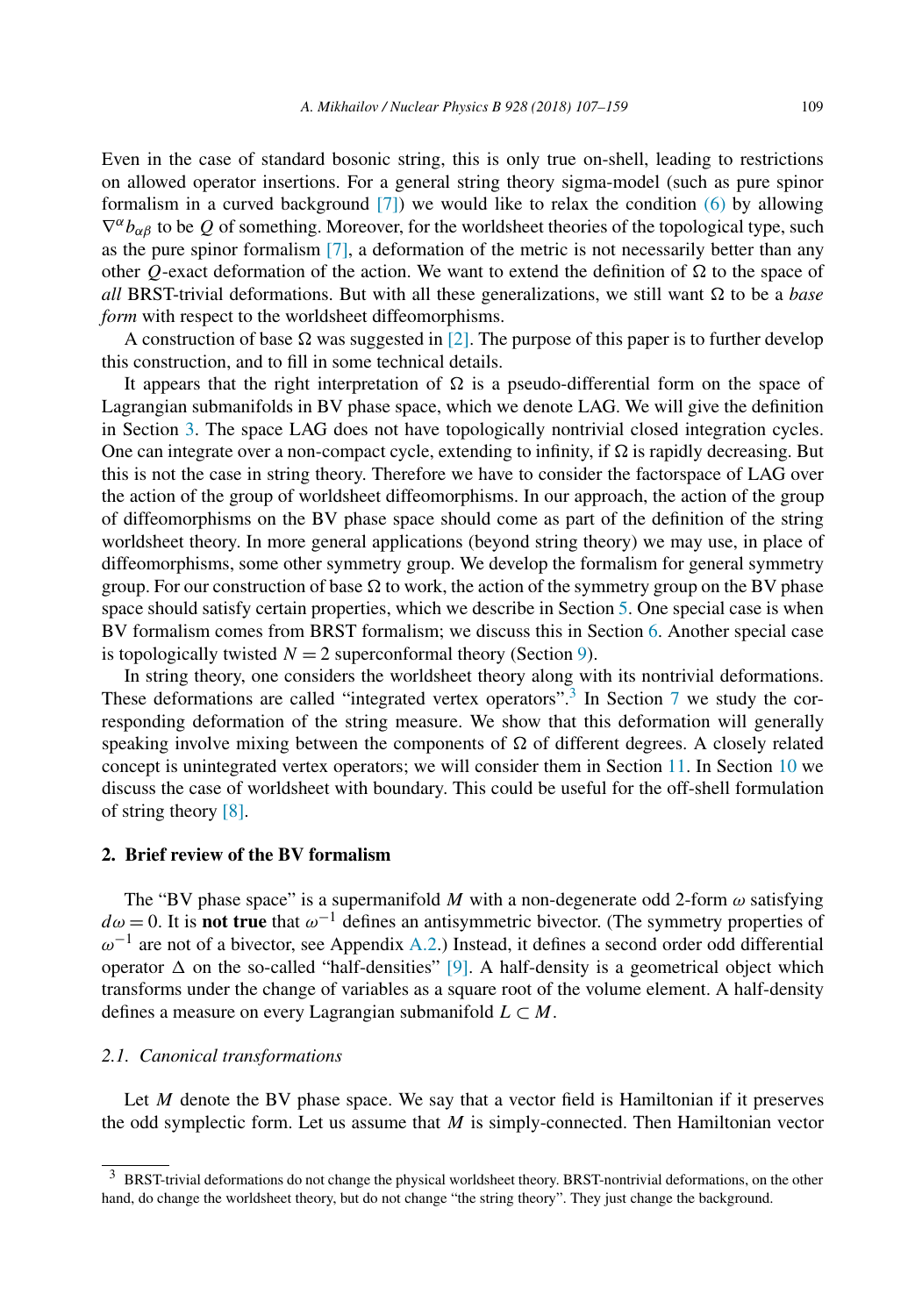<span id="page-3-0"></span>fields are of the form  $\{H, \_\}$ . Let **g** denote the Lie algebra of Hamiltonian vector fields. The commutator is defined as the standard commutator of vector fields:

$$
[\{H_1, \_ \}, \{H_2, \_ \}]=\{\{H_1, H_2\}, \_ \} \tag{7}
$$

Let *G* denote the Lie supergroup of canonical transformations of *M*. Its Lie superalgebra is the Lie superalgebra of Hamiltonian vector fields:

$$
\mathbf{g} = \text{Lie}(G) \tag{8}
$$

Let *C*∞*M* denote the space of smooth functions on *M*. Notice that  *C*∞*M* is a Lie superalgebra under the Poisson bracket. It is a central extension of **g**:

 $\tilde{\phantom{a}}$  $\hat{\mathbf{g}} = \Pi C^{\infty} M$  $C^{\infty}M$  (9)

Let *G* denote the corresponding central extension of *G*. It can be realized as the group of auto-<br>morphisms of some contest manifold see Section 3.6.1 morphisms of some contact manifold — see Section [3.6.1.](#page-11-0)

#### *2.2. Canonical operator*

#### 2.2.1. Definition of  $\Delta_{\text{can}}$

Any half-density  $\rho_{\frac{1}{2}}$  defines a measure on a Lagrangian submanifold *L* [\[10,11\],](#page-52-0) which we will denote  $ρ_1$ <sub>2</sub>  $L$ , or sometimes just  $\rho_1$ . Given a smooth function *H*, let us consider the variation of  $\int_L \rho_{\frac{1}{2}}$  under the variation of *L* specified by the Hamiltonian vector field  $\xi_H$  corresponding to *H*. It can only depend on the restriction of *H* on *L*. Therefore it should be of the form:

$$
\delta_{\{H,\_\}} \int_L \rho_{\frac{1}{2}} \Big|_L = \int_L H \,\mu_L[\rho_{\frac{1}{2}}] \tag{10}
$$

where  $\mu_L[\rho_1]$  is some integral form on *L* (which of course depends on  $\rho_1$ ). There exists some half-density on *M*, which we will denote  $\Delta_{\text{can}}\rho_{\frac{1}{2}}$ , such that:

$$
\mu_L[\rho_{\frac{1}{2}}] = -\left(\Delta_{\text{can}}\rho_{\frac{1}{2}}\right)\Big|_L\tag{11}
$$

In other words:

**Theorem 1.** Given a half-density  $\rho_1$ , there exists another half-density  $\Delta_{can} \rho_1$ , such that for any  $H \in Fun(M)$  *and any Lagrangian*  $\overline{L} \subset M$ :

$$
\delta_{\{H,\_\}} \int_L \rho_{\frac{1}{2}} \Big|_L = - \int_L H \left( \Delta_{\text{can}} \rho_{\frac{1}{2}} \right) \Big|_L \tag{12}
$$

*Eq.* (12) *is the definition of*  $\Delta_{can}$ *. We will give a proof in [Appendix B.](#page-50-0)* 

#### 2.2.2. *Relation between*  $\Delta_{\text{can}}$  *and Lie derivative*

Let us fix two functions  $F \in Fun(M)$  and  $H \in Fun(M)$ . We will assume them to be even. In this case:

$$
\{F, H\} = \{H, F\} \tag{13}
$$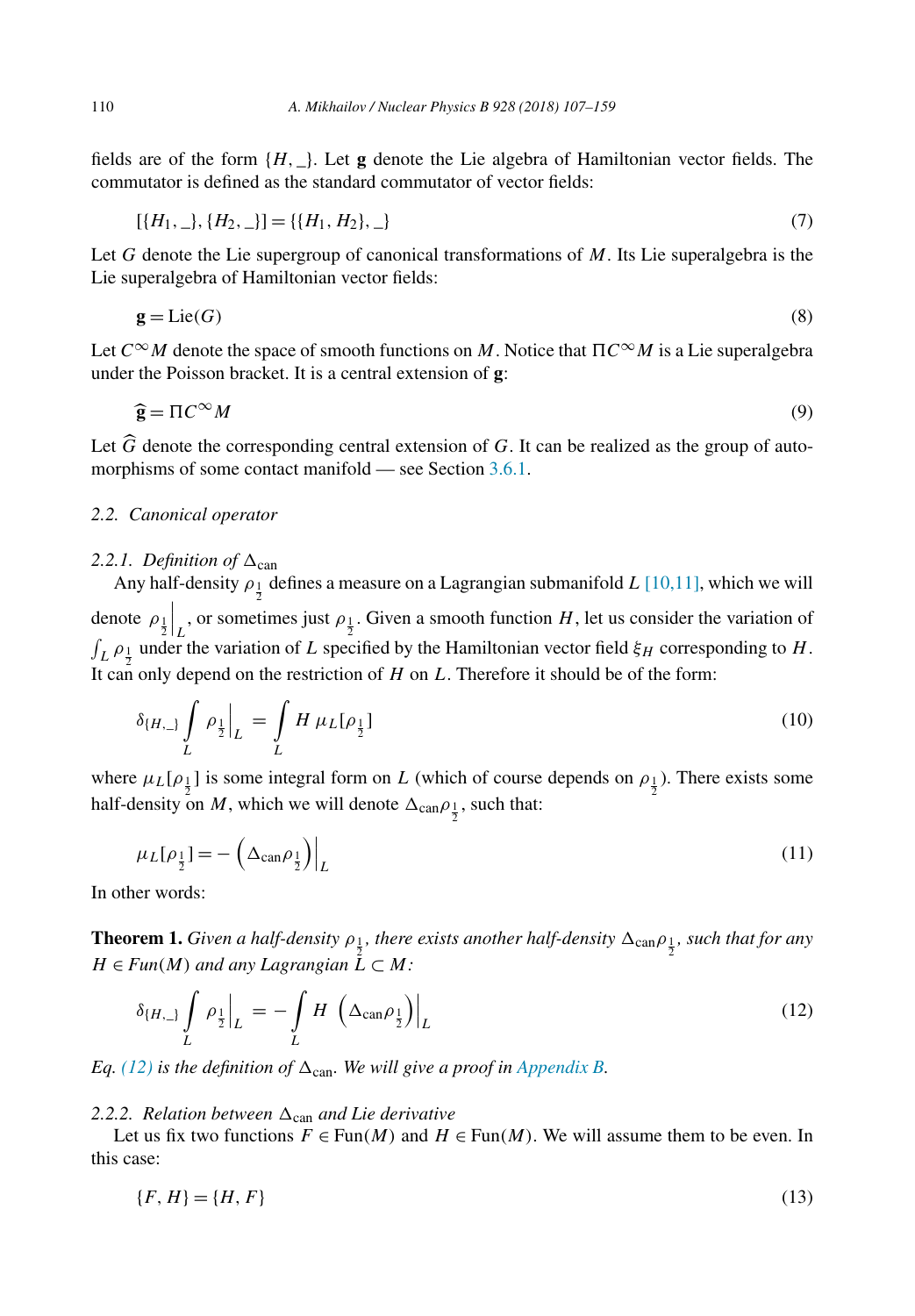<span id="page-4-0"></span>For any Lagrangian submanifold  $L \subset M$ , let us consider:

$$
\int_{L} \left( H \mathcal{L}_{\{F,\_\} \rho_{\frac{1}{2}} - F \mathcal{L}_{\{H,\_\} \rho_{\frac{1}{2}} \right) = \int_{L} \left( \mathcal{L}_{\{F,\_\} \{H \rho_{\frac{1}{2}} - \mathcal{L}_{\{H,\_\} \{F \rho_{\frac{1}{2}}\} \right) = \tag{14}
$$

$$
= \delta_{\{F,\_\}} \int_L H \rho_{\frac{1}{2}} - \delta_{\{H,\_\}} \int_L F \rho_{\frac{1}{2}} = - \int_L F \Delta_{\text{can}} (H \rho_{\frac{1}{2}}) + \int_L H \Delta_{\text{can}} (F \rho_{\frac{1}{2}}) \tag{15}
$$

Suppose that *H* is zero at some point  $m \in M$ :  $H(m) = 0$ . Pick a Lagrangian submanifold *L* passing through *m*, such that the restriction of *H* on *L* is zero. Eq. (15) holds for arbitrary *F*, therefore  $\mathcal{L}_{\{H,\_}\} \rho_{\frac{1}{2}} = \Delta_{\text{can}} (H \rho_{\frac{1}{2}})$ . We can always achieve  $H(m) = 0$  for any point  $m \in M$ , by adding an appropriate constant to *H*, i.e. replacing *H* with  $H - H(m)$ . Therefore:

$$
\mathcal{L}_{\{H,\_}\rho_{\frac{1}{2}} = (-)}{}^{\bar{H}}\Delta_{\text{can}}\left(H\rho_{\frac{1}{2}}\right) - H\Delta_{\text{can}}\rho_{\frac{1}{2}}\tag{16}
$$

**Some properties of the Lie derivative of a half-density.** We will now discuss some properties of Lie derivative which are independent of its relation to  $\Delta_{\text{can}}$ .

Consider a vector field  $v$  on  $M$ , and the corresponding 1-parameter group of diffeomorphisms  $g^t$ . Let us think of a half-density  $\rho_1$  as a function of *x* and **E**, where *x* is a point of M and **E** a basis in  $T_xM$ , depending on **E** in the following way:

$$
\rho_{\frac{1}{2}}(x, A\mathbf{E}) = (\text{SDet}A)^{1/2} \rho_{\frac{1}{2}}(x, \mathbf{E})
$$
\n(17)

By definition, the Lie derivative of  $\rho_{\frac{1}{2}}$  along  $v \in \text{Vect}(M)$  is:

$$
\left(\mathcal{L}_v \rho_{\frac{1}{2}}\right)(x, \mathbf{E}) = \frac{d}{dt}\bigg|_{t=0} \rho(g^t x, g^t_* \mathbf{E})\tag{18}
$$

Let us multiply *v* by a function  $f \in Fun(M)$  such that  $f(x) = 0$ . The flux of f *v* preserves the point *x*, and we have:

$$
\left(\mathcal{L}_{fv}\rho_{\frac{1}{2}}\right)(x,\mathbf{E})=(-)^{\tilde{f}\tilde{v}}\left.\frac{d}{dt}\right|_{t=0}\rho\left(x,\exp(tv\otimes df)\mathbf{E}\right)=\frac{(-)^{\tilde{f}\tilde{v}}}{2}(\mathcal{L}_vf)\rho_{\frac{1}{2}}(x,\mathbf{E})
$$

This implies that for any  $f \in \text{Fun}(M)$  and  $v \in \text{Vect}(M)$ :

$$
\mathcal{L}_{fv}\rho_{\frac{1}{2}} = f\mathcal{L}_v\rho_{\frac{1}{2}} + (-)^{\bar{f}\bar{v}}\frac{1}{2}(\mathcal{L}_v f)\rho_{\frac{1}{2}} \tag{19}
$$

In particular:

$$
\mathcal{L}_{\{FH, \_}\rho_{\frac{1}{2}} = \mathcal{L}_{F\{H, \_}\rho_{\frac{1}{2}} + (-)} \bar{F}^{\bar{H}} \mathcal{L}_{H\{F, \_}\rho_{\frac{1}{2}} =
$$
\n
$$
= F \mathcal{L}_{\{H, \_}\rho_{\frac{1}{2}} + (-)} \bar{F}^{\bar{H}} H \mathcal{L}_{\{F, \_}\rho_{\frac{1}{2}} + (-)} (\bar{H}^{\{H\}})^{\bar{F}} \{H, F\} \rho_{\frac{1}{2}} \tag{20}
$$

## *2.2.3. The canonical operator is nilpotent*

Indeed, since the definition of  $\Delta_{\text{can}}$  is geometrically natural, it automatically commutes with canonical transformations and therefore for any  $H \in \text{Fun}(M)$ :

$$
[\Delta_{\text{can}}, \mathcal{L}_{\{H, \_\}}] \rho_{\frac{1}{2}} = 0 \tag{21}
$$

Comparing this with Eq. (16) we derive:

$$
\Delta_{\text{can}}^2 = 0\tag{22}
$$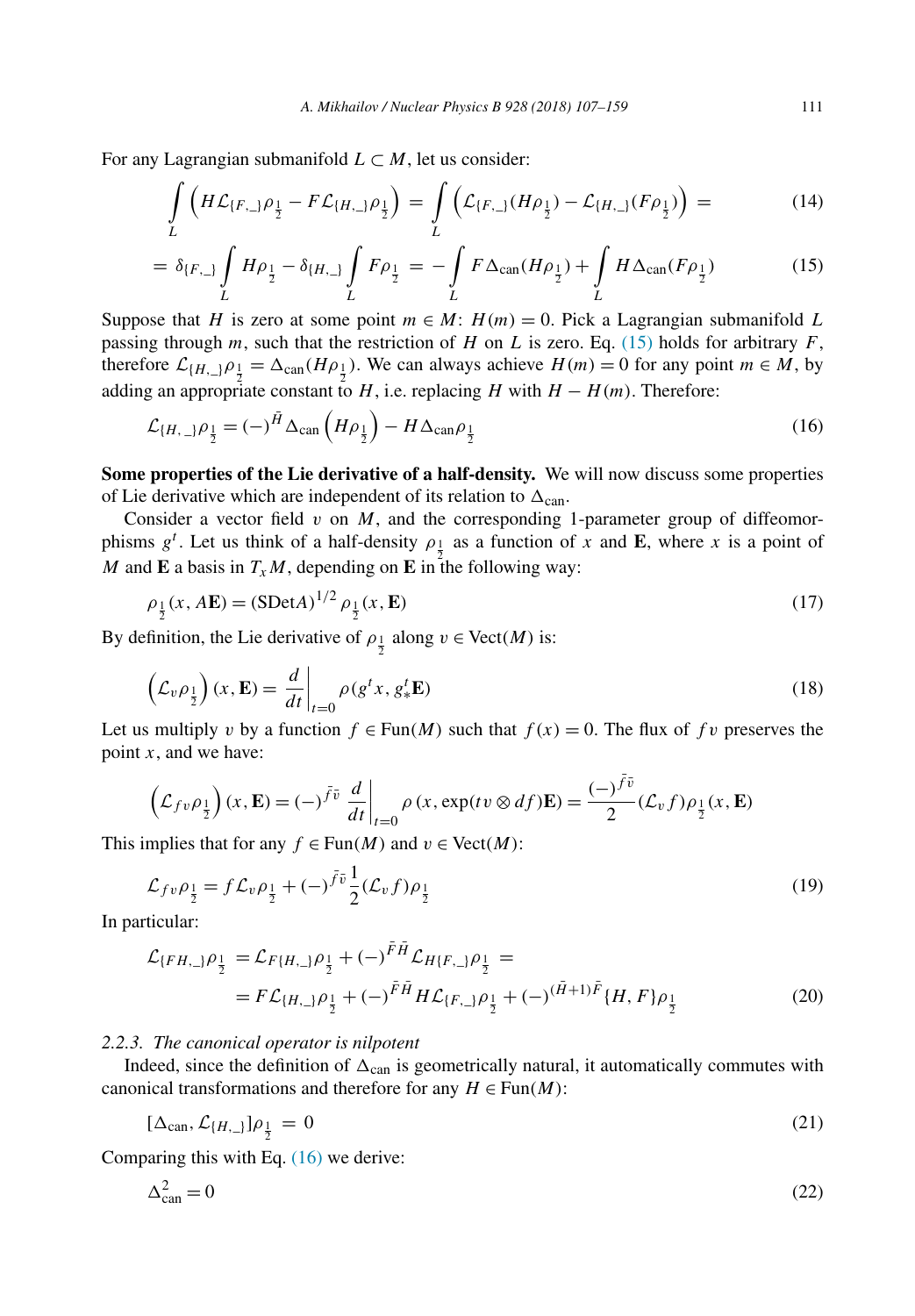### <span id="page-5-0"></span>*2.2.4. Odd Laplace operator on functions*

Given a half-density  $\rho_{1/2}$  we can define the odd Laplace operator on functions as follows:

$$
(\Delta_{\rho_{1/2}} F)\rho_{1/2} = \Delta_{\text{can}} (F\rho_{1/2}) - (-)^{\bar{F}} F \Delta_{\text{can}} \rho_{\frac{1}{2}} = (-)^{\bar{F}} \mathcal{L}_{\{F,\_\}} \rho_{\frac{1}{2}}
$$
(23)

We will often abbreviate:

$$
\Delta F = \Delta_{\rho_{1/2}} F \tag{24}
$$

when there is some obvious implicit choice of half-density. Eqs. [\(16\)](#page-4-0) and [\(20\)](#page-4-0) imply:

$$
\Delta_{\rho_{1/2}}(XY) = (\Delta_{\rho_{1/2}}X)Y + (-)^{\overline{X}}X\Delta_{\rho_{1/2}}Y + (-)^{\overline{X}}\{X, Y\}
$$
\n(25)

Notice that the odd Poisson bracket measures the deviation of  $\Delta_{\rho_1/\rho}$  from being a differentiation of Fun*(M)*.

#### *2.3. Master Equation*

We will always assume that  $\rho_{\frac{1}{2}}$  satisfies the Master Equation:

$$
\Delta_{\text{can}}\rho_{\frac{1}{2}} = 0\tag{26}
$$

Under this assumption, the operator  $\Delta_{\rho_{1/2}}$  is nilpotent:

$$
\Delta_{\rho_{1/2}}^2 = 0\tag{27}
$$

#### *2.4. Moment map*

Let *G* denote the group of canonical transformations of *M*. Let us denote  $G_L$  and  $G_R$  the group of left and right shifts on  $G$  (both  $G_L$  and  $G_R$  are naturally isomorphic to  $G$ ). Both left and right shifts naturally lift to  *T G*. Let **g** be the Lie algebra corresponding to *G*.

We consider the right-invariant differential form on *G* with values in  $\hat{g}$ , which is denoted  $\hat{\sigma}^{-1}$ . Because of (9) we can consider it as a differential 1-form with values in  $\Pi C^{\infty}M$ . There *d*ĝ $\hat{g}$ <sup>−1</sup>. Because of [\(9\),](#page-3-0) we can consider it as a differential 1-form with values in  $\Pi C^{\infty}M$ . There is some invariance under the left and right shifts, which can be summarized as follows:

$$
d\hat{g}\hat{g}^{-1} \in C^{\infty}((\Pi T\hat{G}) \times_{\hat{G}_L \times \hat{G}_R} M)
$$
\n(28)

$$
d\widehat{gg}^{-1} = (d\widehat{gg}^{-1})^A \mathcal{H}_A
$$
\n(29)

$$
d_{(g)}F(gx) = \{d\widehat{g}\widehat{g}^{-1}, F\}(gx)
$$
\n(30)

where the action of  $G_L \times G_R$  on  $\Pi T G$  is induced from the following action on  $G$ :

$$
(g_L, g_R) g = g_L g g_R^{-1}
$$
\n
$$
(31)
$$

The action of  $\widehat{G}_L \times \widehat{G}_R$  on *M* is:

$$
(g_L, g_R) m = g_L m \tag{32}
$$

The  $\widehat{G}_R$ -invariance of  $d\widehat{g}g^{-1}$  follows immediately from the definitions. The  $\widehat{G}_L$ -invariance, at the infinitesimal level follows from the following formula where it is enough to assume that the infinitesimal level, follows from the following formula, where it is enough to assume that  ${\{\xi^B\mathcal{H}_B, \_\}$  is an even vector field: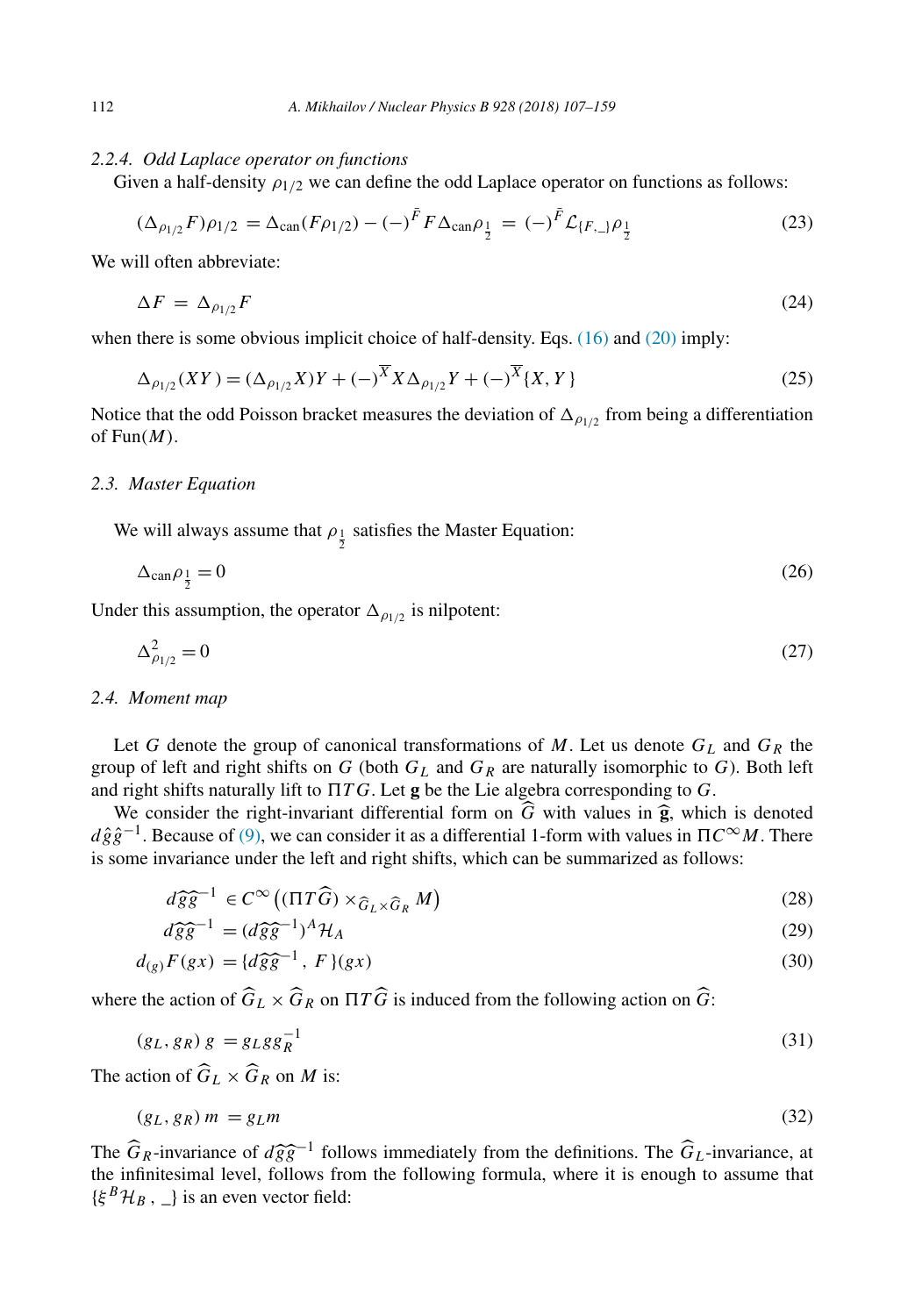<span id="page-6-0"></span>
$$
\frac{d}{dt}\bigg|_{t=0} (d\widehat{g}\widehat{g}^{-1})^A \mathcal{H}_A \left(e^{-t(\xi^B \mathcal{H}_B, -)}x\right) = -(d\widehat{g}\widehat{g}^{-1})^A \xi^B \left\{\mathcal{H}_B, \mathcal{H}_A\right\}(x) =
$$

$$
= -\left[\xi, d\widehat{g}\widehat{g}^{-1}\right]^A \mathcal{H}_A(x) \tag{33}
$$

The moment map satisfies the Maurer–Cartan equation:

$$
d(d\widehat{gg}^{-1}) = -\frac{1}{2} \{d\widehat{gg}^{-1}, d\widehat{gg}^{-1}\}\tag{34}
$$

## *2.5. Canonical operator is ill-defined in field-theoretic context*

The considerations of Section [2](#page-2-0) are valid when the BV phase space *M* is a finite-dimensional supermanifold. But in the field theory context,  $\Delta_{can}$  is usually ill-defined. We use the BV formalism for the worldsheet sigma-model, *i.e.* in the field-theoretic context.

We hope that it is possible to regularize  $\Delta_{can}$ , maybe as in [\[12\].](#page-52-0) In many cases the string worldsheet theory is essentially free (quadratic Lagrangian) and the path integral can be computed exactly, allowing the explicit verification. In other cases, there is a natural small parameter and the computations can be verified *order by order in perturbation theory*.

In this paper, we just use finite-dimensional formulas with  $\Delta_{\text{can}}$ ; in the infinite-dimensional case the results should be justified by perturbation theory.

## **3. Form Ω**

#### *3.1. Summary*

We want to define some pseudo-differential form  $\Omega$  which can serve as *string measure*. There are several closely related definitions:

1. **PDF on the group of canonical transformations.** In Section [3.2](#page-7-0) we will start by constructing  $\Omega$  as a PDF on *G*. The definition actually depends on the choice of a fixed Lagrangian<br>submanifold  $I \subseteq M$ . Strictly apositing, we can abspectatize  $\Omega$  as a map of the following submanifold  $L \subset M$ . Strictly speaking, we can characterize  $\Omega$  as a map of the following type:

$$
\Omega : \text{LAG} \to \text{Fun}(\Pi T\widehat{G}) \tag{35}
$$

(which associates a PDF on *G* to every Lagrangian submanifold).<br>**PDF** on the space of Lagrangian submanifolds. There is a nature

2. **PDF on the space of Lagrangian submanifolds.** There is a natural map:

$$
\widehat{G} \times \text{LAG} \rightarrow \text{LAG} \tag{36}
$$

coming from the action of *G* on *M*. A natural question is, does  $\Omega$  descend to a PDF on LAG? The answer is essentially "yes", although some minor modifications are needed. In Section [3.5](#page-10-0) we will define  $\Omega$  as a PDF on the space of Lagrangian submanifolds.

- 3. **PDF on the space of Legendrian submanifolds.** Suppose that we can construct an  $\mathbf{R}^{0|1}$ -bundle over *M*, which we will call  $\widehat{M}$ , with a connection whose curvature is  $\omega$ . La-<br>gropping whose if also an *M* lift to Lagandrian whose if also in  $\widehat{M}$ , We can define O as a grangian submanifolds on *M* lift to Legendrian submanifolds in *M*. We can define  $\Omega$  as a algoed PDE on the grace LEG of Legendrian submanifolds in  $\widehat{M}$ closed PDF on the space LEG of Legendrian submanifolds in *M*.<br>**PDF** on an equivalence close of equipment in PV formalism the
- 4. **PDF on an equivalence class of actions.** In BV formalism the choice of a Lagrangian submanifold  $L \subset M$  is closely related to the choice of a quantization scheme. In other words,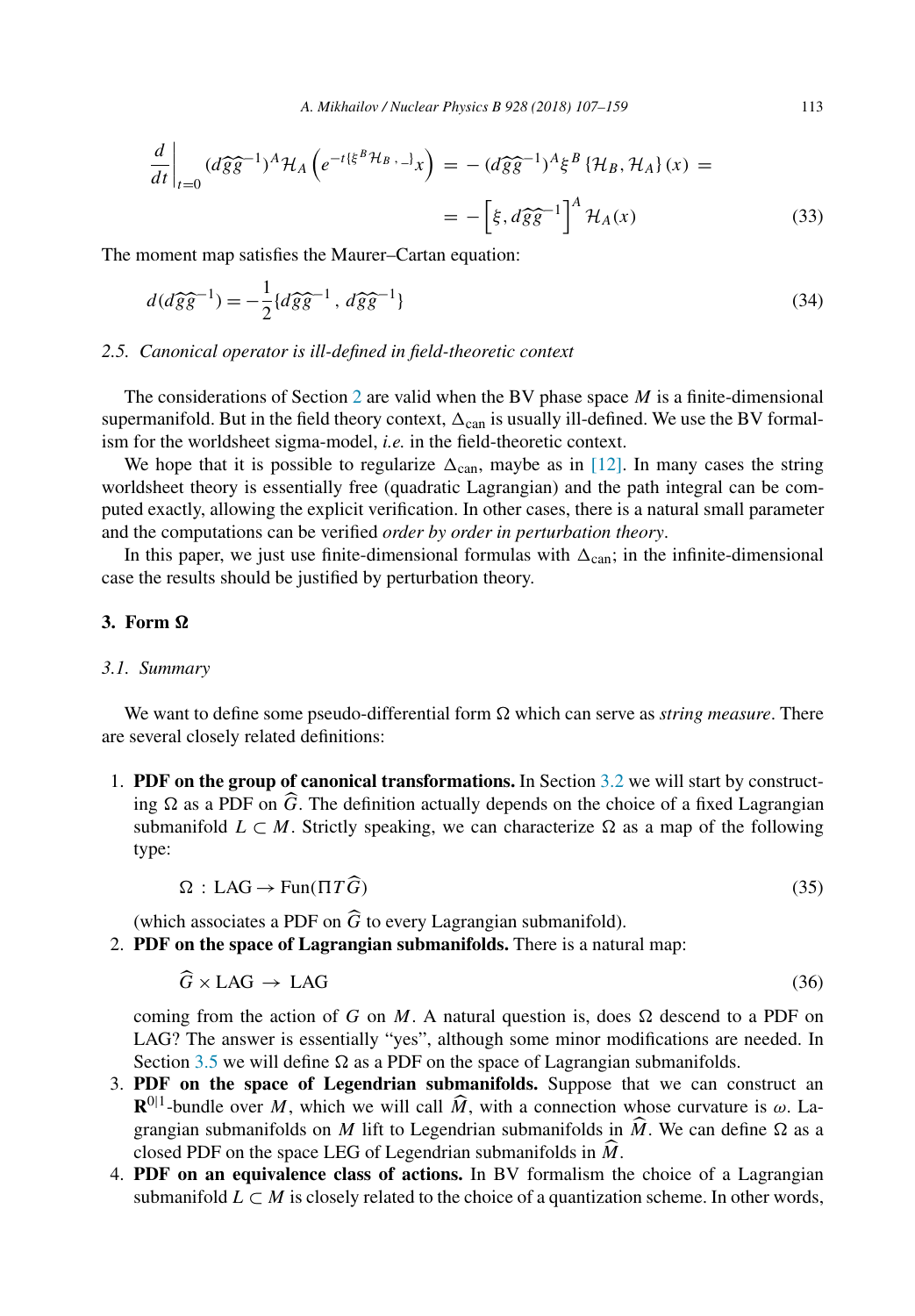<span id="page-7-0"></span>it is essentially the choice of a representative in a class of physically equivalent theories. Given  $S_{\rm BV}$  and  $L \in {\rm LAG}$ , the restriction  $(S_{\rm BV})|_L$  gives a physical action functional which we use in the path integral. A different choice of *L* gives a BRST equivalent action functional. Therefore it would be natural to try to interpret  $\Omega$  as a PDF on such an equivalence class. This, however, is not straightforward. The space of Lagrangian submanifolds is actually larger than the space of action functionals; to descend to the space of action functionals one has to take the factorspace over the symmetries of  $S_{BV}$ . Generally speaking,  $\Omega$  does not descend to this factorspace. We will study these issues in Section [5.](#page-14-0)

# *3.2. Definition of*  $\Omega$  *as a PDF on G*

For any function<sup>4</sup>  $E: \mathbb{C} \to \mathbb{C}$ , consider the following pseudo-differential form on  $\widehat{G}$ :

$$
\Omega^{[E]} \in \text{Fun}\left( (\Pi T\widehat{G}) \times \text{LAG} \right) \tag{37}
$$

$$
\Omega^{\{E\}} = \int_{\mathcal{E}L} E(d\widehat{g}\widehat{g}^{-1}) \rho_{\frac{1}{2}}
$$
\n(38)

where  $d\hat{g}\hat{g}^{-1}$  is the moment map of Section [2.4;](#page-5-0) its main property is that for any function  $F \in$ <br>Fun(*M*): Fun*(M)*:

$$
d_{(g)}(F \circ g) = \{d\widehat{g}\widehat{g}^{-1}, F\} \circ g \tag{39}
$$

*3.3. is closed*

Under the assumption that  $\Delta_{\text{can}} \rho_{\frac{1}{2}} = 0$  the form  $\Omega$  is closed.

## **Preparation for the proof of closedness.** Notice that for any even  $\mathcal{H} \in \text{Fun}(M)$ :

$$
\mathcal{H}\Delta_{\text{can}}(E(\mathcal{H})\rho_{\frac{1}{2}}) - \Delta_{\text{can}}(\mathcal{H}E(\mathcal{H})\rho_{\frac{1}{2}}) + \frac{1}{2}\{\mathcal{H},\mathcal{H}\}E'(\mathcal{H})\rho_{\frac{1}{2}} + \tag{40}
$$

$$
+\Delta_{\text{can}}\left(\left(\int d\mathcal{H}\,E(\mathcal{H})\right)\rho_{\frac{1}{2}}\right)-\left(\int d\mathcal{H}\,E(\mathcal{H})\right)\Delta_{\text{can}}\rho_{\frac{1}{2}}=0\tag{41}
$$

We can interpret this formula using the notion of Lie derivative of half-density as follows:

$$
\mathcal{L}_{\{f(\mathcal{H}),\_\} \rho_{\frac{1}{2}} = \mathcal{L}_{\{\mathcal{H},\_\}} \left( f'(\mathcal{H}) \rho_{\frac{1}{2}} \right) - \frac{1}{2} \{\mathcal{H},\mathcal{H}\} f''(\mathcal{H}) \rho_{\frac{1}{2}} \tag{42}
$$

where  $f(\mathcal{H}) = \int d\mathcal{H}E(\mathcal{H})$  (but we prefer to work with  $E(\mathcal{H})$  instead of  $f(\mathcal{H})$ , because it is *E(H)* that enters in Eq. (38)). When *H* is the moment map  $H = d\hat{g}\hat{g}^{-1}$ , this can be combined with the Maurer-Cartan Eq. (34). with the Maurer–Cartan Eq. [\(34\):](#page-6-0)

$$
\left(d + \mathcal{L}_{\{d\widehat{g}\widehat{g}^{-1},\_\}}\right)\left(f'(d\widehat{g}\widehat{g}^{-1})\rho_{\frac{1}{2}}\right) = \mathcal{L}_{\{f(d\widehat{g}\widehat{g}^{-1}),\_\}}\rho_{\frac{1}{2}}\tag{43}
$$

(where *d* only acts on  $\hat{g}$ ).

<sup>&</sup>lt;sup>4</sup> We will actually use just  $E(z) = e^z$ .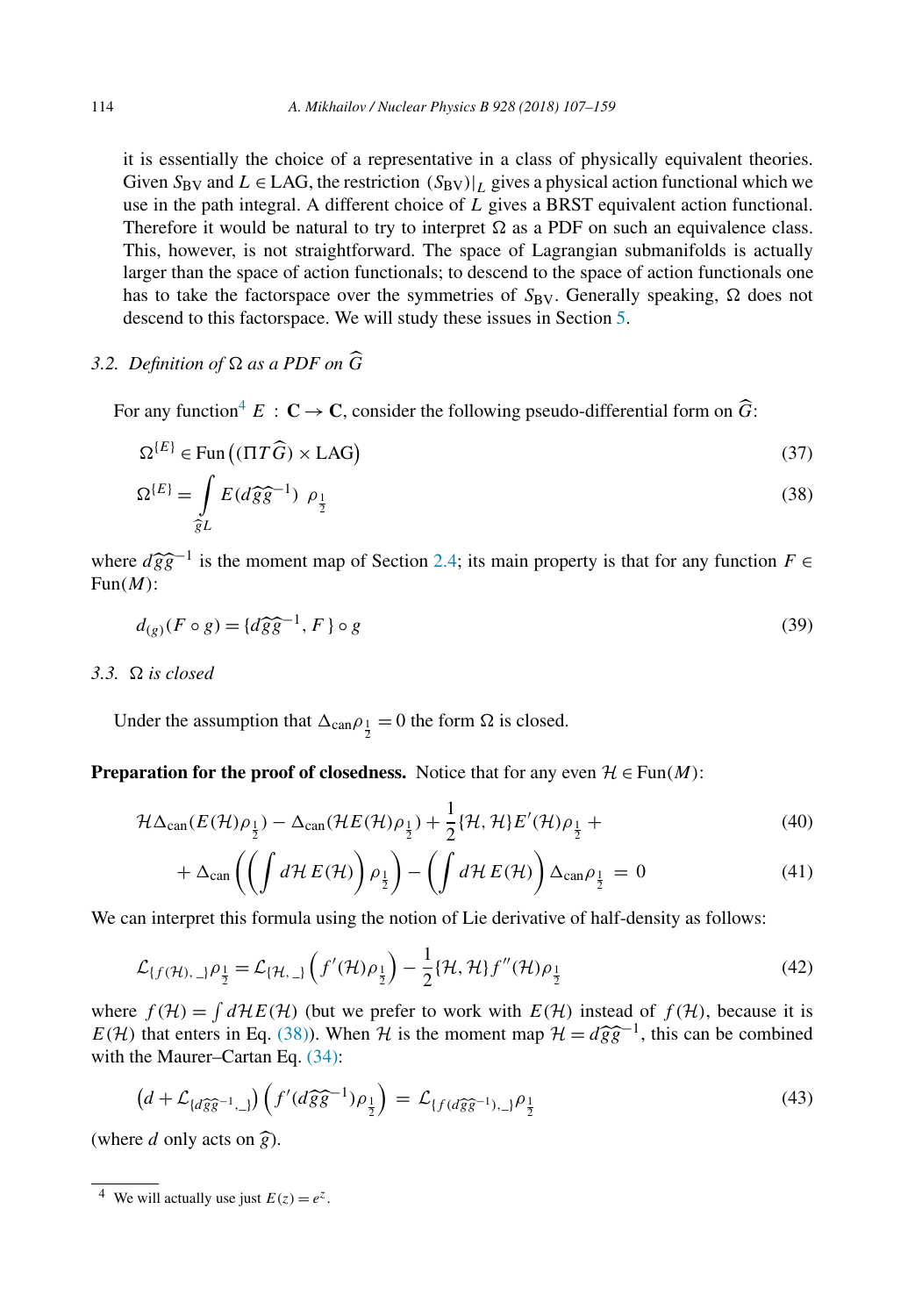<span id="page-8-0"></span>**Proof of closedness.** Taking H to be the moment map  $H = d\hat{g}\hat{g}^{-1}$ , we get:

$$
d\int_{gL} E(d\widehat{g}\widehat{g}^{-1}) \rho_{\frac{1}{2}} =
$$
\n(44)

$$
= \int_{gL} d(E(d\widehat{g}\widehat{g}^{-1})) \rho_{\frac{1}{2}} - d\widehat{g}\widehat{g}^{-1}\Delta_{\text{can}}\left(E(d\widehat{g}\widehat{g}^{-1})\rho_{\frac{1}{2}}\right) + \Delta_{\text{can}}\left(d\widehat{g}\widehat{g}^{-1}E(d\widehat{g}\widehat{g}^{-1})\rho_{\frac{1}{2}}\right) =
$$
\n(45)

$$
= \int d(d\hat{g}\hat{g}^{-1}) E'(d\hat{g}\hat{g}^{-1}) \rho_{\frac{1}{2}} + \frac{1}{2} \{d\hat{g}\hat{g}^{-1}, d\hat{g}\hat{g}^{-1}\} E'(d\hat{g}\hat{g}^{-1}) \rho_{\frac{1}{2}} +
$$
\n(46)

$$
-\int_{gL} + \Delta_{\text{can}} \left( \int d\mathcal{H} E(\mathcal{H}) \rho_{\frac{1}{2}} \right) - \int d\mathcal{H} E(\mathcal{H}) \Delta_{\text{can}} \rho_{\frac{1}{2}} \tag{40}
$$

$$
=0\tag{47}
$$

where we have taken into account the definition of the canonical odd Laplace operator and the fact that  $\int_{gL} \Delta_{can}$ (...) = 0. We also used the Maurer–Cartan Eq. [\(34\).](#page-6-0) In particular, let us take  $E(\mathcal{H}) = \exp(\mathcal{H})$ . Let us denote:

$$
\Omega \langle F \rangle = \int_{\hat{g}L} \exp \left( d\hat{g}\hat{g}^{-1} \right) \rho_{\frac{1}{2}} F \tag{48}
$$

$$
\Omega = \Omega(1) \tag{49}
$$

Then Eq. (47) implies:

$$
d\Omega \langle F \rangle = -\Omega \left\langle \rho_{\frac{1}{2}}^{-1} \Delta_{\text{can}}(\rho_{\frac{1}{2}} F) \right\rangle = -\Omega \langle \Delta F \rangle \tag{50}
$$

Also notice the following equation:

$$
\iota_{\{H,\_\}}\Omega\langle F\rangle = \Omega\langle HF\rangle\tag{51}
$$

#### *3.4. Algebraic interpretation*

## *3.4.1. Cone Lie superalgebra: general definition*

Let *G* be a Lie group. It is possible to introduce the structure of a Lie group on  *T G*. In fact:

$$
\Pi T G = \text{Map}(\mathbf{R}^{0|1}, G) \tag{52}
$$

and the structure of the group is introduced by pointwise multiplication. Consider the corresponding Lie superalgebra:

$$
\widetilde{\mathbf{g}} = \text{Lie}(\Pi T G) \tag{53}
$$

We can interpret  $\widetilde{g}$  as the algebra of maps from  $\mathbb{R}^{0|1}$  to g; therefore the elements of  $\widetilde{g}$  are g-valued functions  $f(\theta)$  of an odd parameter  $\theta \in \mathbb{R}^{0|1}$  It is possible to extend  $\widetilde{g}$  by an e functions *f* (*θ*) of an odd parameter  $\theta \in \mathbb{R}^{0|1}$ . It is possible to extend **g** by an extra odd element  $\theta_0$  with the following commutation relations: *∂θ* with the following commutation relations:

$$
[\partial_{\theta}, f(\theta)] = \frac{\partial}{\partial \theta} f(\theta) \tag{54}
$$

We will call this extended algebra**<sup>g</sup>** .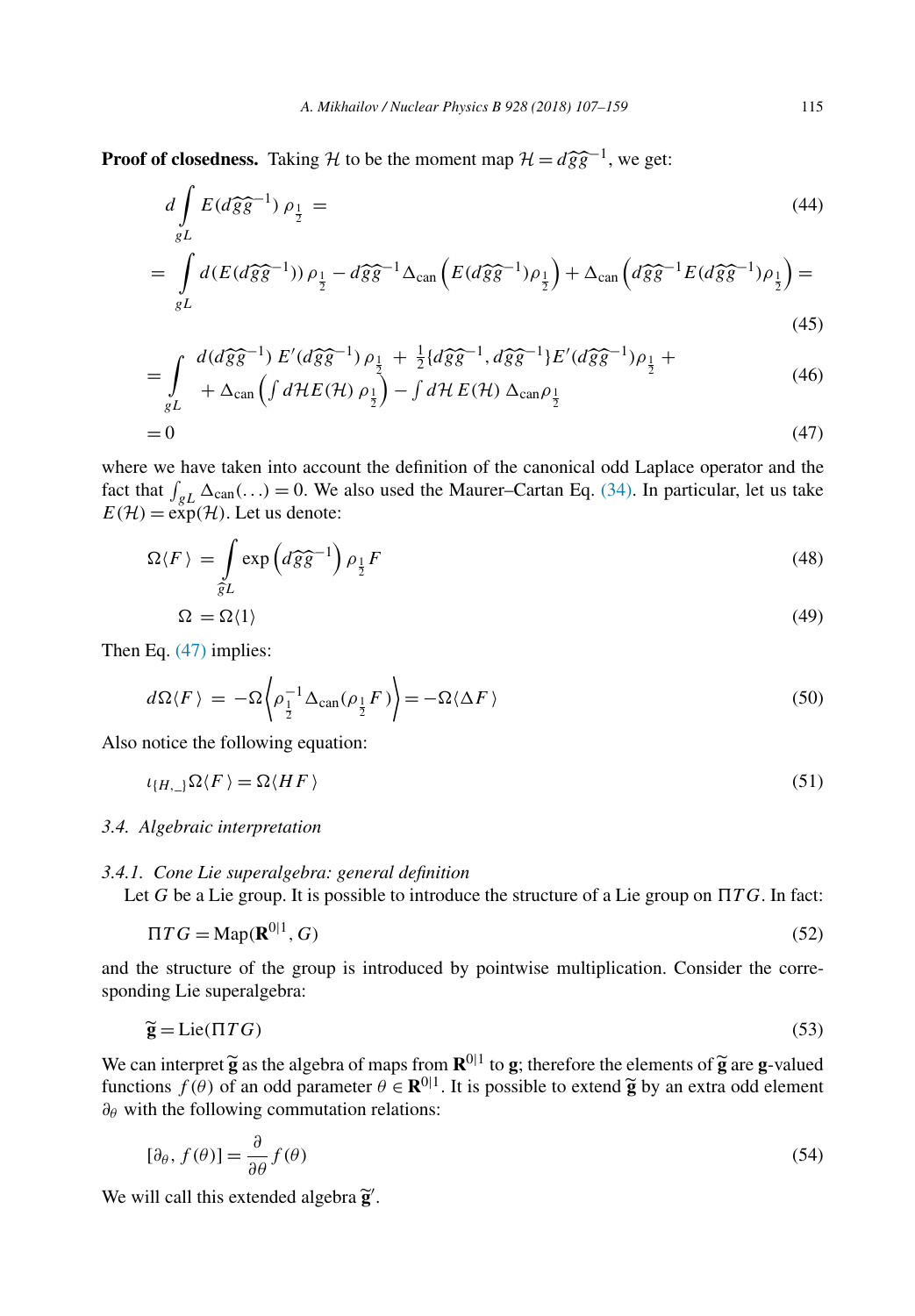## <span id="page-9-0"></span>*3.4.2. Cone Lie superalgebra associated to a BV algebra*

|*b*|

Let us consider a BV algebra  $G$  with the generator  $\Delta$ . Let **g** be the Lie superalgebra which is obtained from  $\mathcal{G}$  by forgetting the associative algebra structure and flipping parity, and  $\tilde{\mathbf{g}}$  the corresponding cone Lie superalgebra. We need to flip parity in order to turn  $\{\_\,,\_\}$  into a Lie superalgebra operation. If the parity of *b* as an element of  $G$ , is  $|b|$ , then the parities of the corresponding elements of  $\tilde{\mathbf{g}}'$  are:  $|(b, 0)| = |b| + \overline{1}$  and  $|(0, b)| = |b|$ .

## **Theorem 2.** The following formulas define the representation of  $\widetilde{g}'$  on  $\mathcal{G}$ :

$$
\rho(d)a = -\Delta a \tag{55}
$$

$$
\rho((0,b))a = ba \tag{56}
$$

$$
\rho((b,0))a = [\rho((0,b)), \rho(d)]a = (57)
$$

$$
= (-)^{|b|} \Delta (ba) - b \Delta a \tag{58}
$$

*We have to check that:*

$$
[\rho((b,0)), \rho((0,c))]a = \rho((b,0))\rho((0,c))a - (-)^{|c|(|b|+1)}\rho((0,c))\rho((b,0))a
$$
  
=  $\rho((0,\{b,c\}))a$  (59)

*Indeed, we have:*

$$
\rho((b,0))\rho((0,c))a = (-)^{|b|}\Delta(bca) - b\Delta(ca) = (-)^{|b|}(\Delta b)ca + \{b, ca\} =
$$
  
= 
$$
\{b, c\}a + (-)^{|b|}(\Delta b)ca + (-)^{|c|(|b|+1)}c\{b, a\}
$$
(60)

$$
\rho((0, c))\rho((b, 0))a = (-)^{|b|}c\Delta(ba) - cb\Delta a = (-)^{|b|+|c|(|b|+1)}(\Delta b)ca + c\{b, a\}
$$
(61)

## 3.4.3. Form  $\Omega \langle \ldots \rangle$  as an intertwiner

Let us consider the particular case when  $\mathcal G$  is the algebra of functions on the odd symplectic manifold *M* (our BV phase space).

In this case,  $\tilde{\mathbf{g}}'$  naturally acts on the differential forms on  $\widehat{G}$ . Indeed, every element  $\alpha \in \mathbf{g} =$ <br>(*G*) determines the corresponding right-invariant vector field on  $\widehat{G}$ . Then  $(\alpha, 0)$  would act as Lie(*G*) determines the corresponding right-invariant vector field on *G*. Then  $(\alpha, 0)$  would act as a Lie derivative along this vector field, and  $(0, \alpha)$  acts as a contraction.

We can consider  $\Omega(\_)$  as a linear map from  $G$  to the space of differential forms on  $\widehat{G}$ ; for the  $a \in G$ , this map computes  $\Omega(a)$ , the corresponding differential form. Eqs. (50) and (51) each  $a \in \mathcal{G}$ , this map computes  $\Omega \langle a \rangle$  — the corresponding differential form. Eqs. [\(50\)](#page-8-0) and [\(51\)](#page-8-0) can be interpreted as saying that  $\Omega(\_)$  is an intertwiner:

$$
x\Omega\langle a\rangle = \Omega\langle\rho(x)a\rangle\tag{62}
$$

In the language of half-densities, we have an intertwiner between:

• action of  $\tilde{\mathbf{g}}'$  on half-densities in *M*:

$$
R(d)\rho_{\frac{1}{2}} = -\Delta\rho_{\frac{1}{2}}\tag{63}
$$

$$
R(\iota_{\xi_H})\rho_{\frac{1}{2}} = H\rho_{\frac{1}{2}} \tag{64}
$$

$$
R(\xi_H)\rho_{\frac{1}{2}} = (-)^{\overline{H}}\Delta(H\rho_{\frac{1}{2}}) - H\Delta\rho_{\frac{1}{2}}
$$
\n
$$
(65)
$$

and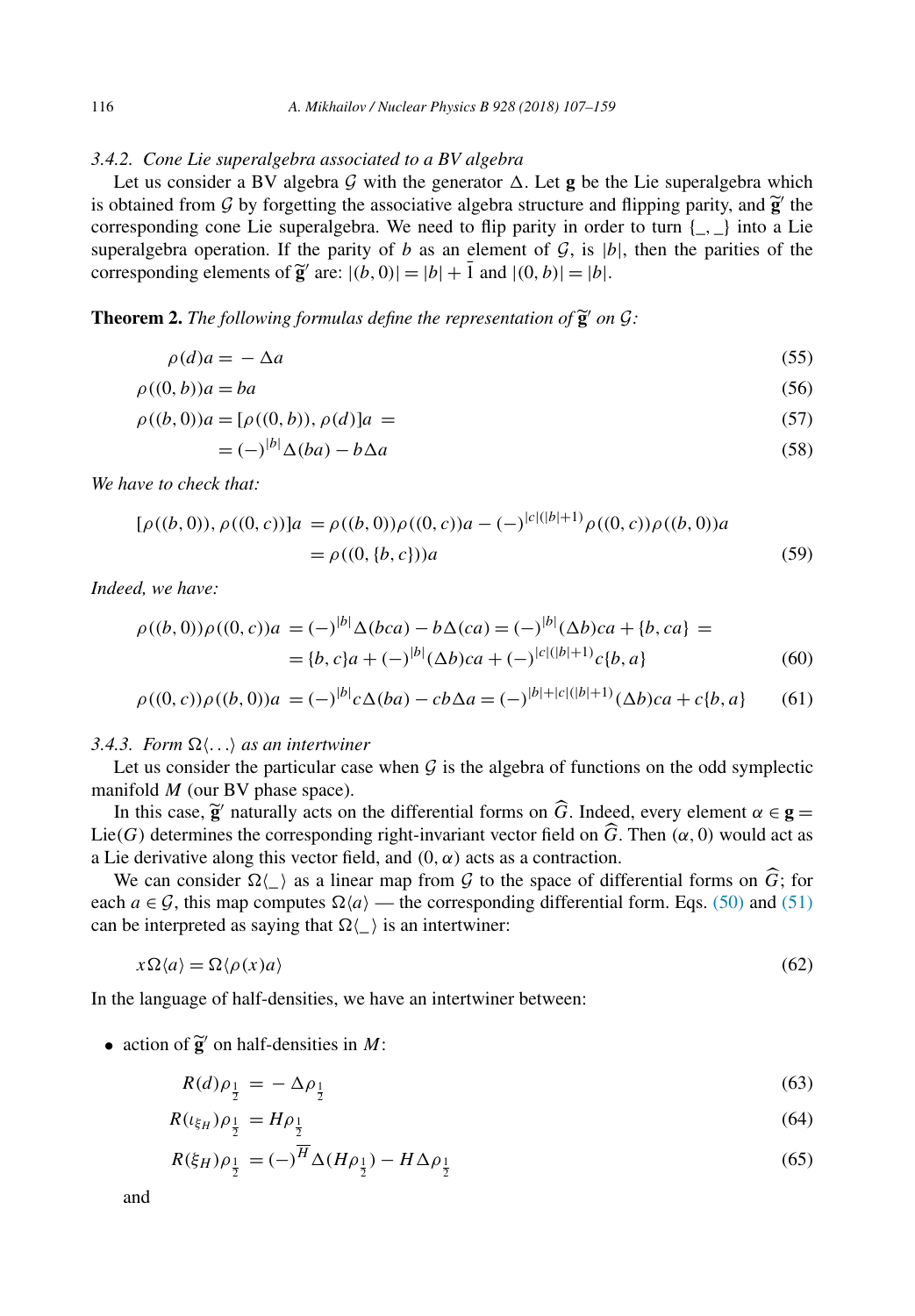<span id="page-10-0"></span>• action of  $\widetilde{\mathbf{g}}'$  on PDFs on  $\widehat{G}$ :

$$
R(d)\alpha = d\alpha \tag{66}
$$

$$
R(\iota_{\xi_H})\alpha = \iota_{\xi_H}\alpha \tag{67}
$$

$$
R(\xi_H)\alpha = \mathcal{L}_{\xi_H}\alpha \tag{68}
$$

### *3.5. Descent to* LAG

### *3.5.1. Deviation of from being horizontal*

In Section [3.2](#page-7-0) we defined a form  $\Omega$  on  $\Pi T\ddot{G} \times \text{LAG}$ . The action of  $\ddot{G}$  on LAG defines a ural projection: natural projection:

$$
\hat{\pi} : \Pi T \hat{G} \times \text{LAG} \to \Pi T \text{LAG} \tag{69}
$$

It is natural to ask if Ω is constant along the fibers of  $\widehat{\pi}$ . The answer is, strictly speaking, no, but<br>the dependence on the fiber is rather mild I et us present ΠTLAG as follows<sup>.</sup> the dependence on the fiber is rather mild. Let us present  *T* LAG as follows:

$$
\Pi T \text{LAG} = (\Pi T \widehat{G}) \times_{\widehat{G}} \text{LAG} \tag{70}
$$

where  $\times_{\widehat{G}}$  means factor over the symmetry:

$$
(\widehat{g}, L) \mapsto (\widehat{g}\widehat{f}, \widehat{f}^{-1}L) \tag{71}
$$

For the descent to work,  $\Omega$  should be base, i.e. both invariant and horizontal, with respect to (71). Actually, it is invariant and almost horizontal. The invariance is straightforward. Let us study the question of horizontality, and understand why it is "almost horizontal" instead of "horizontal". Let  $\xi \in \hat{\mathbf{g}}$  denote a Hamiltonian whose flux preserves the Lagrangian submanifold *L*. The horizontality would be equivalent to the statement that  $L_2 \otimes \Sigma$  is zero. But in fact. Eq. (51) horizontality would be equivalent to the statement that *<sup>ι</sup>*Ad*( g)ξ* is zero. But in fact, Eq. [\(51\)](#page-8-0) implies:

$$
\iota_{\text{Ad}(\widehat{g})\xi}\Omega = \int\limits_{\widehat{g}L} (\text{Ad}(\widehat{g})\xi)e^{d\widehat{g}\widehat{g}^{-1}}\rho_{\frac{1}{2}}\n\tag{72}
$$

Notice that  $\xi \in \text{St}(L)$  implies  $\text{Ad}(\widehat{g})\xi \in \text{St}(\widehat{g}L)$ . Apriori this only implies that  $(\text{Ad}(\widehat{g})\xi)|_{\widehat{g}L}$  is a constant *(but not necessarily zero)* constant (but not necessarily zero).

This is potentially a problem (we certainly do want  $\Omega$  to descend on LAG). We will now outline some possible ways of resolving this problem.

#### *3.5.2. Use ghost number symmetry*

In string theory there is usually an action of  $U(1)$  called "ghost number symmetry". Various objects are either *U(*1*)*-invariant or have definite charge.

Let us restrict ourselves to only considering those Lagrangian submanifolds which are invariant under this  $U(1)$  (*i.e.* request that the orbits of the  $U(1)$  be tangent to the Lagrangian submanifold) and request that  $d\hat{g}\hat{g}$ <br>adding a constant to  $d\hat{g}\hat{g}^{-1}$  and the submanifold) and request that  $d\hat{g}\hat{g}^{-1}$  have ghost number  $-1$ . This eliminates the possibility of adding a constant to  $d\hat{g}\hat{g}^{-1}$  and therefore renders  $(d\hat{g}\hat{g}^{-1})_L$  unambiguously defined from the variation of L. Our form  $\Omega$  is now horizontal, and descends from G to LAG variation of *L*. Our form  $\Omega$  is now horizontal, and descends from *G* to LAG.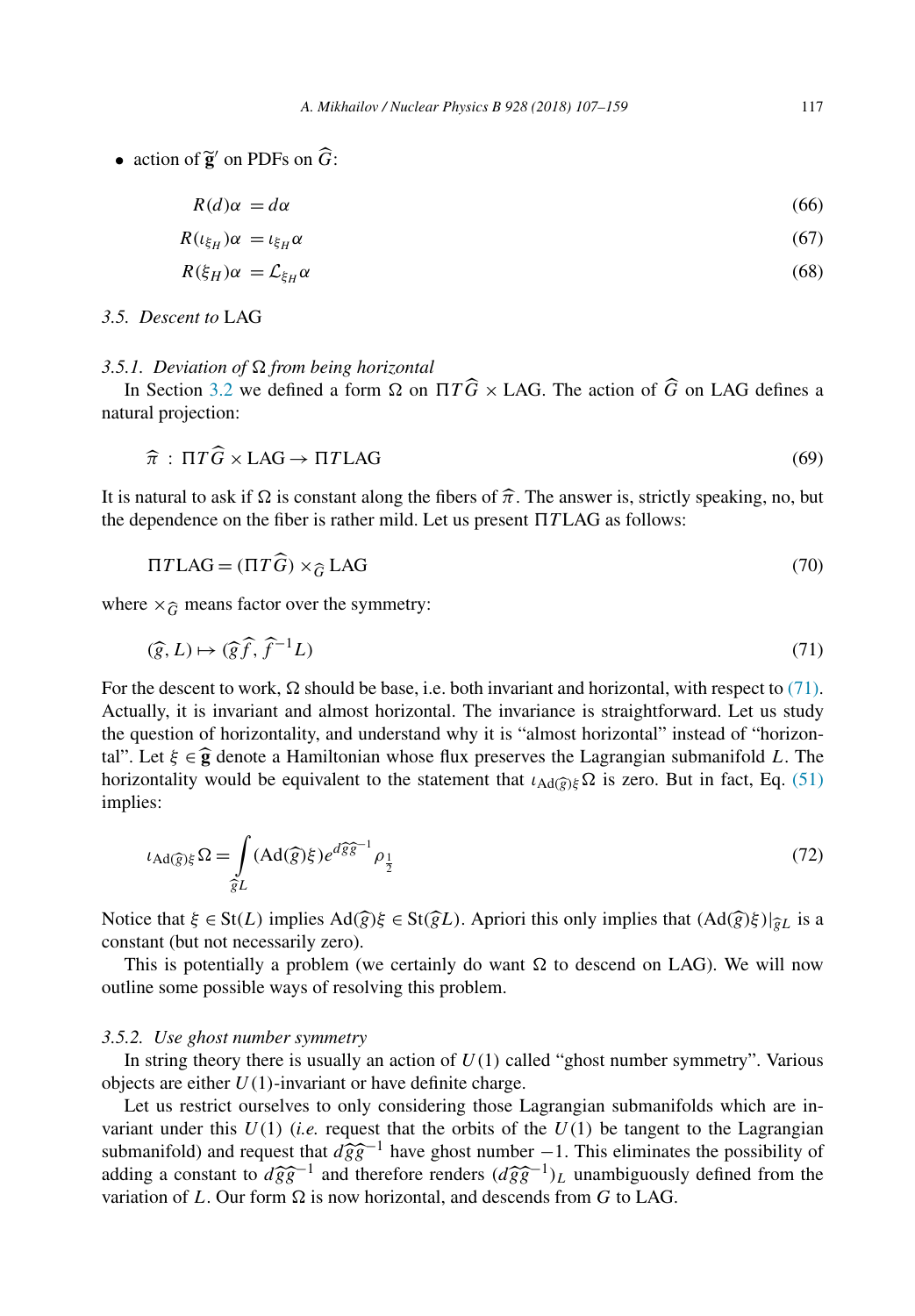## <span id="page-11-0"></span>*3.5.3. Use transverse Lagrangian submanifold*

Suppose that we can find a Lagrangian submanifold  $L^{\vee} \subset M$  which is transverse to all Lagrangian submanifolds from our family:

$$
(\widehat{g}L) \cap L^{\vee} = p(\widehat{g}L) \quad \text{(one point)} \tag{73}
$$

where  $p(\hat{g}L)$  is a marked point on every  $\hat{g}L$ .<br>Let  $\mathcal{Z}_{\ell} \vee \subset \text{Fun}(M)$  denote the subspace

*gL*) is a marked point on every  $\widehat{gl}$ .<br>
Let  $\mathcal{Z}_{L^{\vee}}$  ⊂ Fun $(M)$  denote the subspace of those Hamiltonians which vanish on  $L^{\vee}$ . Since *L*∨ is chosen to be Lagrangian,  $\Pi Z_L \vee$  is a Lie subalgebra of **g** =  $\Pi \text{Fun}(M)$ . (Slightly smaller than the stabilizer of  $L^{\vee}$ .) It is intuitively clear (from counting the "degrees of freedom") that we can impose the following gauge condition:  $\hat{g}$ <br> $d\hat{\rho}\hat{\rho}^{-1}$  vanishes at the marked point:  $(d\hat{\rho}\hat{\rho}^{-1})(p)$  $\widehat{g} \in \exp(\Pi \mathcal{Z}_{L^{\vee}}) \subset \text{St}(L^{\vee}) \subset \widehat{G}$  This implies that  $n(\widehat{\mathcal{Z}}_L^{\vee}) = 0$  $d\hat{g}\hat{g}^{-1}$  vanishes at the marked point:  $(d\hat{g}\hat{g}^{-1})(p(\hat{g}L)) = 0$ .<br>This eliminates the ambiguity of a constant in  $d\hat{g}\hat{g}^{-1}$ .  $\widehat{gg}^{-1}$ )( $p(\widehat{g}L)$ ) =<br>pnstant in  $d\widehat{gg}^{-1}$ .

This eliminates the ambiguity of a constant in  $d\hat{g}\hat{g}^{-1}$ .<br>What happens if we change *L*<sup>∨</sup> to another transversal Lagrangian submanifold  $\tilde{L}^{\vee}$ ? Let us assume that we can choose:

$$
\widehat{f} \in \text{St}(L) \subset \widehat{G} \tag{74}
$$

such that 
$$
\hat{f}\tilde{L}^{\vee} = L^{\vee}
$$
 (75)

Then we just have to change:

$$
\widehat{g} \mapsto \widehat{g}\widehat{f} \tag{76}
$$

As  $\Omega$  is invariant, this would not change the result of the integration.

### *3.5.4. Upgrade* LAG *to* LAG+

The most elegant solution is to use, instead of the space of Lagrangian submanifolds LAG, the space  $LAG_{+}$  of Lagrangian submanifolds with marked point [\[2\].](#page-52-0)

## *3.6. Space of Legendrian submanifolds in <sup>M</sup>*

#### *3.6.1. Quantomorphisms*

Suppose that there exists an  $\mathbb{R}^{0|1}$ -bundle over *M*:

$$
\widehat{M} \stackrel{\widehat{\pi}}{\longrightarrow} M \tag{77}
$$

with a connection such that the curvature is equal to *ω*. Then we can realize the central extension *G* as the group of automorphisms of this bundle.<br>We have the great sequence:

We have the exact sequence:

$$
0 \to \operatorname{Inv}_{\mathbf{R}^{0|1}}(\Gamma(T\widehat{M}/M)) \to \operatorname{Inv}_{\mathbf{R}^{0|1}}(\operatorname{Vect}(\widehat{M})) \xrightarrow{\widehat{\pi}_{*}} \operatorname{Vect}(M) \to 0
$$
\n(78)

where Inv<sub>R<sup>0|1</sup></sub> means that we should consider  $\mathbf{R}^{0|1}$ -invariant vector fields. The kernel of  $\hat{\pi}_{*}$  is the <br>0|1-dimensional space Inv<sub>R0</sub>|| ( $\Gamma(T\hat{M}/M)$ ) A connection is a split: 0|1-dimensional space  $Inv_{\mathbf{R}^{0|1}}(\Gamma(T\dot{M}/M))$ . A connection is a split:

$$
\underline{\text{lift}} : \text{Vect}(M) \to \text{Inv}_{\mathbf{R}^{0|1}}(\text{Vect}(\widehat{M})) \tag{79}
$$

Suppose that we can find a "symplectic potential"  $\alpha$  such that  $\omega = d\alpha$ . Then we can use it to construct the connection satisfying:

$$
[\underline{\text{lift}}(v_1), \underline{\text{lift}}(v_2)] = \underline{\text{lift}}([v_1, v_2]) + \omega(v_1, v_2)\partial_{\vartheta}
$$
\n
$$
(80)
$$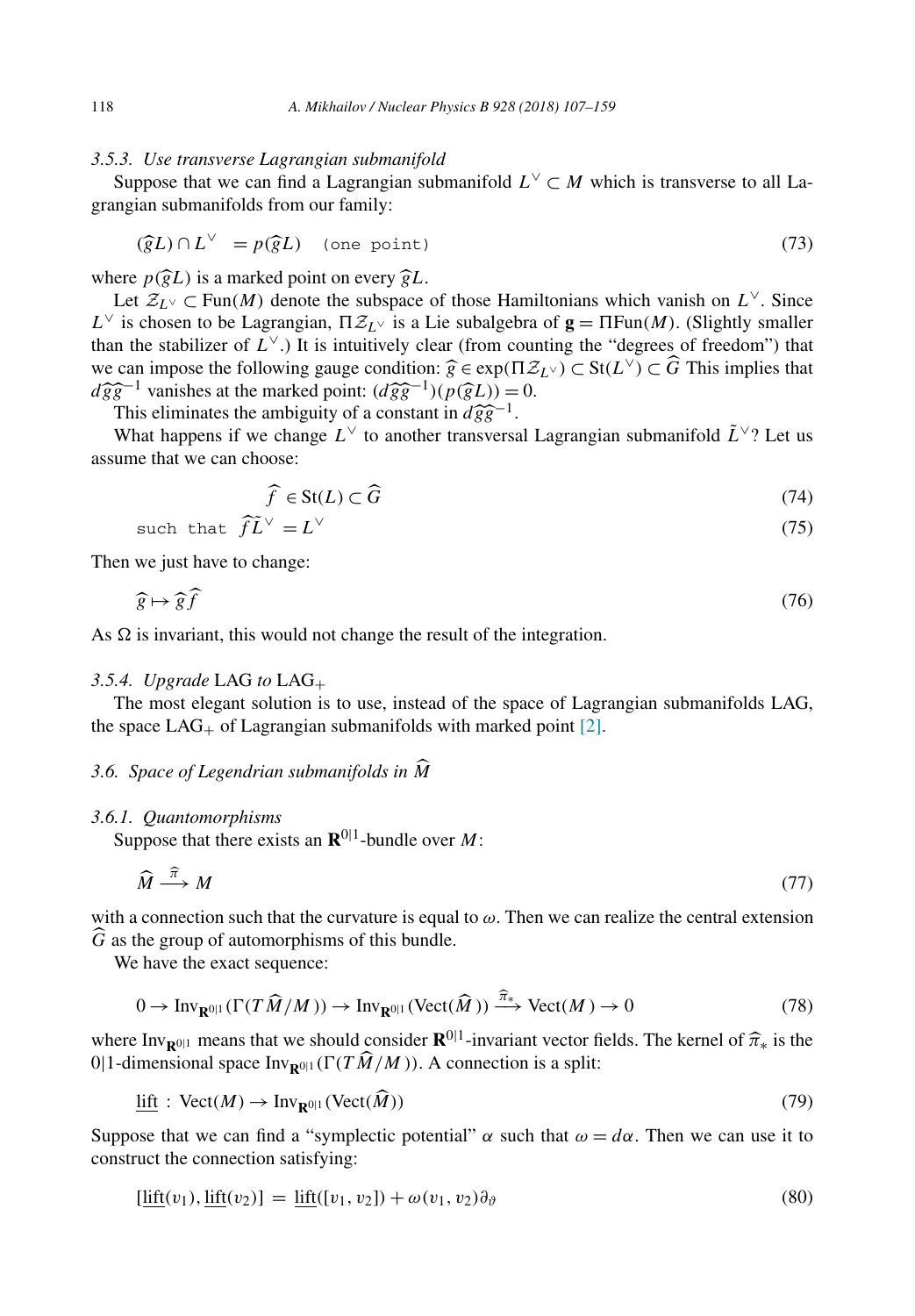where  $\partial_{\theta}$  is the vector field arising from the action of  $\mathbf{R}^{0|1}$  on  $\widehat{M}$ . (We can think of  $\theta$  as a coordinate in the fiber: it is only defined locally but  $\widehat{a}$  is globally well defined b Explicitly: coordinate in the fiber; it is only defined locally, but  $\partial_{\vartheta}$  is globally well-defined.) Explicitly:

$$
\underline{\text{lift}}(v) = v + (\iota_v \alpha) \partial_{\vartheta} \tag{81}
$$

Let us consider the subalgebra  $g \subset \text{Vect}(M)$  consisting of Hamiltonian vector fields. For every even (we will restrict to even vector fields for simplicity)  $\{H, \_\} \in \mathbf{g}$  consider the following vector field on *<sup>M</sup>* :

$$
\hat{\xi}_H = \{H, \_\} + (\iota_{\{H, \_\}} \alpha + H) \partial_\vartheta \tag{82}
$$

It is defined to preserve the connection. An explicit calculation shows that the Lie derivative vanishes:

$$
\mathcal{L}_{\hat{\xi}_H}(d\theta - \alpha) = 0 \tag{83}
$$

Notice that the vertical component of  $\hat{\xi}_H$  (with respect to the connection defined in Eq. (81)) is *H∂*<sup>3</sup>. By construction, the space of vector fields of this form is closed under commutator. We can check it directly, using the formula:

$$
\begin{aligned}\n\left[ \{H, \_\} + (\iota_{\{H, \_\}} \alpha + H) \partial_{\vartheta} \ , \{F, \_\} + (\iota_{\{F, \_\}} \alpha + F) \partial_{\vartheta} \ \right] &= \\
&= \{ \{H, F\}, \_\} + \left( \mathcal{L}_{\{H, \_\}} (\iota_{\{F, \_\}} \alpha) - \mathcal{L}_{\{F, \_\}} (\iota_{\{H, \_\}} \alpha) + 2\{H, F\} \right) \partial_{\vartheta} \\
&= \left\{ \{H, F\}, \_\} + \left( \iota_{\{\{H, F\}, \_\}} \alpha + \{H, F\} \right) \partial_{\theta}\n\end{aligned}
$$
\n(84)

As a Lie algebra this is Fun*(M)*. It integrates to the group of automorphisms of the fiber bundle  $\hat{M} \rightarrow M$  which preserve the connection defined in Eq. (81).

## $3.6.2$ . Form  $\Omega$  as a form on the space of Legendrian submanifolds LEG

<sup>A</sup> Legendrian submanifold in *<sup>M</sup>* projects to a Lagrangian submanifold in *M*:

$$
\pi(L) = L \tag{85}
$$

This projection is typically *not* one-to-one; it is a cover. We can define  $\Omega$  as a PDF on the space of Legendrian submanifolds by interpreting Eq. [\(48\)](#page-8-0) as integration over the projection:

$$
\Omega(\widehat{g}, d\widehat{g}) = \int_{\pi(\widehat{g}\widehat{L})} \exp\left(d\widehat{g}\widehat{g}^{-1}\right) \rho_{\frac{1}{2}} \tag{86}
$$

This descends to a closed PDF on the space of Legendrian submanifolds LEG.

#### *3.7. Reduction to integration over single Lagrangian submanifold*

Here we will explain that integration over a family of Lagrangian submanifolds can be reduced to integration over a single Lagrangian submanifold in some larger BV phase space.

A family of Lagrangian submanifolds  ${L(\lambda) \subset M | \lambda \in \Lambda}$  defines a single Lagrangian submanifold in  $L_{\Lambda} \subset M \times \Pi T^*(\Pi T \Lambda)$ . We will now describe the construction of  $L_{\Lambda}$ .

As a first step, let us consider a submanifold  $L'' \subset M \times \Lambda$  which is defined as follows:

$$
L'' = \{(m, \lambda) \mid \lambda \in \Lambda, m \in L(\lambda)\}\tag{87}
$$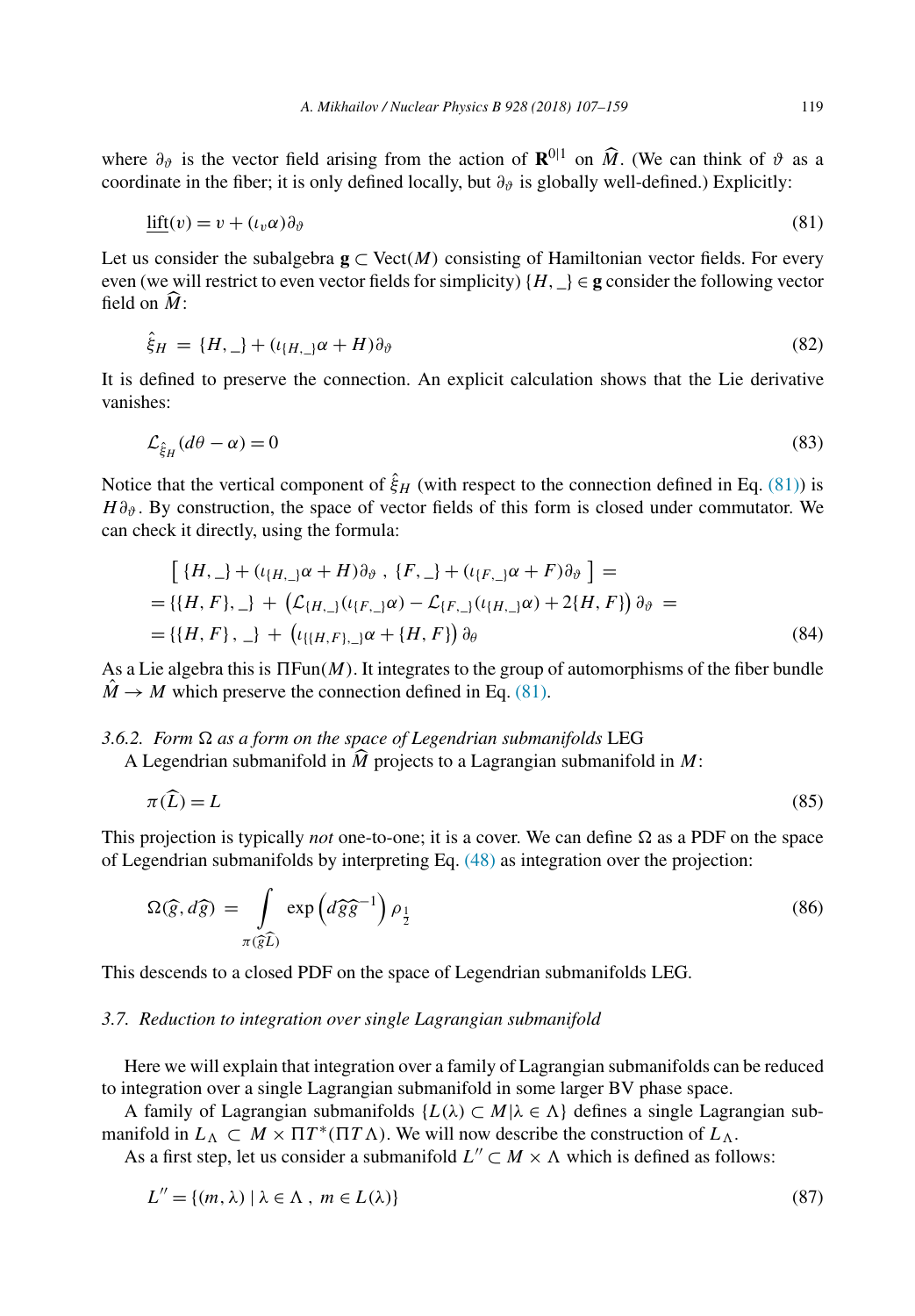This can be promoted to a subspace  $L' \subset M \times \Pi T \Lambda$ :

$$
L' = \{(m, \lambda, [d\lambda]) \mid (\lambda, [d\lambda]) \in \Pi T \Lambda, m \in L(\lambda)\}\
$$
\n(88)

Finally, we will construct  $L_\Lambda$  as the following section of the vector bundle  $M \times \Pi T^*(\Pi T \Lambda) \longrightarrow$  $M \times \Pi T \Lambda$  restricted to  $L' \subset M \times \Pi T \Lambda$ :

$$
s: L' \to M \times \Pi T^*(\Pi T \Lambda) \tag{89}
$$

$$
s(m, \lambda, [d\lambda]) = (m, \lambda, [d\lambda], \sigma(m), 0)
$$
\n(90)

where  $\sigma(m)$  computes for every tangent vector to  $\Lambda$  the value of its corresponding generating function on  $m \in L(\lambda)$ . This section defines our big Lagrangian submanifold:

$$
L_{\Lambda} = s(L') \tag{91}
$$

There is a natural BV Hamiltonian  $\widehat{d}$  on  $\Pi T^*(\Pi T \Lambda)$ . It describes the lift to  $\Pi T^*$  of the natural nilpotent vector field  $d$  on  $\Pi T \Lambda$ . We have:

$$
\int_{\Lambda} \Omega = \int_{L_{\Lambda}} \exp\left(S_{\rm BV} + \hat{d}\right) \tag{92}
$$

where 
$$
\hat{d} = [d\lambda]\lambda^*
$$
 (93)

In the case of Yang–Mills theory,  $\lambda$  is called  $\bar{c}$  and  $[d\lambda]$  is called  $\pi$  (see Section [6.7\)](#page-28-0).

## **4. Picture changing**

#### *4.1. Integration in two steps*

In our approach we integrate some closed form  $\Omega$  over a cycle in the moduli space of Lagrangian submanifolds modulo gauge symmetries. The form  $\Omega$  itself is defined in terms of the integration of *eS*BV over the Lagrangian submanifold (path integral). We therefore have a double integral: first the path integral, and then a finite-dimensional integral over a cycle in the moduli space.

However, we suspect that there is actually no fundamental distinction between these two steps. In principle, one can combine them into one integration.

It is often convenient to pull one or more integration out from the integration of  $\Omega$  into the path integral or vice versa. This is "picture changing".

In the case of bosonic string we usually choose a Lagrangian submanifold corresponding to a fixed complex structure (or metric, depending on the flavor of the formalism). In this case the path integration contains the integration over the antifield to metric/complex structure, which is identified with the *b*-ghost. However, in principle we could also include into the path integral some partial integration over the moduli space of complex structures, and then integrate over the rest later.

It turns out that in the BV formalism, this (at least in some cases) corresponds to changing each Lagrangian submanifolds in the family into a different Lagrangian submanifold. This is a topologically nontrivial change, essentially a change in polarization.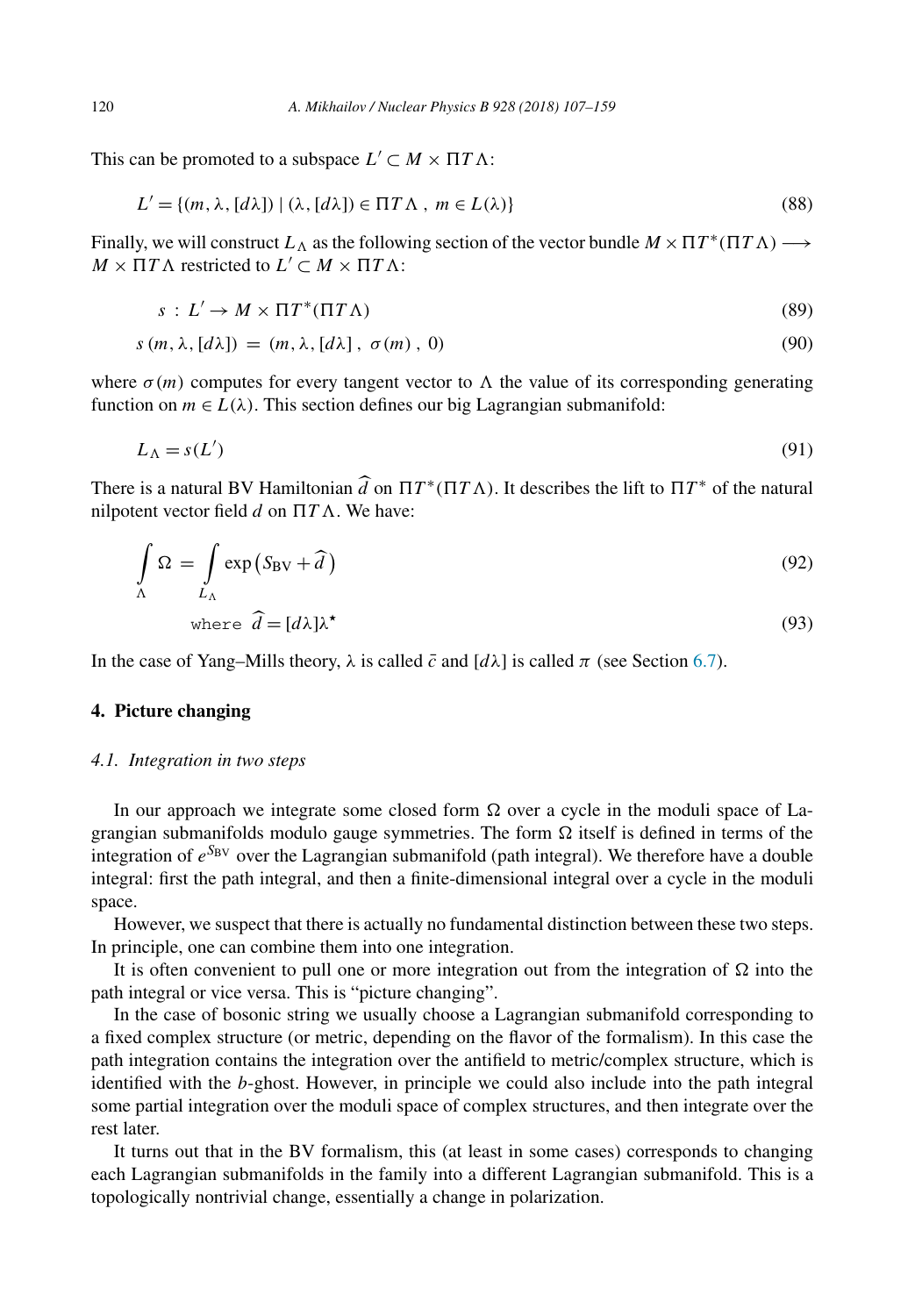#### <span id="page-14-0"></span>*4.2. Baranov–Schwarz transform*

Any family of Lagrangian submanifolds can locally be considered as an orbit of some Lagrangian submanifold  $L_0$  by an abelian subgroup of  $G$ :

$$
UL_0 = \{ gL_0 \mid g \in U \} \tag{94}
$$

where  $U \subset G$  is an abelian subgroup. For every  $L(u) = uL_0 u \in U L_0$ , consider a submanifold  $K(u) \subset L(u)$  which is the common zero set of all Hamiltonians of elements of  $T_uU$  restricted on  $L(u)$ . Consider the union:

$$
\widetilde{L} = \bigcup_{u \in U} K(u) \tag{95}
$$

It is a Lagrangian submanifold in *M*. Moreover:

$$
\int_{\Pi T(U_{L_0})} \Omega = \int_{\widetilde{L}} \rho_{\frac{1}{2}} \tag{96}
$$

Indeed, let us consider the *k*-form component of  $\Omega$ . We have to integrate it over some *k*-dimensional family of Lagrangian submanifolds. We parametrize the family by  $s<sup>1</sup>,...,s<sup>k</sup>$ . Let us perform the Baranov–Schwarz transform by integrating over  $d[ds]$ . This turns  $\Omega$  into an integral form. We get:

$$
\int \prod_{I} ds^{I} d[ds^{I}] \int \limits_{gL} \rho_{\frac{1}{2}} \exp \left( \sum_{I} ds^{I} \frac{\partial g}{\partial s^{I}} g^{-1} \right) = \tag{97}
$$

$$
= \int \prod_{I} ds^{I} \int \limits_{gL} \rho_{\frac{1}{2}} \prod_{I=1}^{k} \delta\left(\frac{\partial g}{\partial s^{I}} g^{-1}\right)
$$
(98)

(Remember that we identify  $\frac{\partial g}{\partial s'}g^{-1}$  with the actual Hamiltonian, *i.e.* for us  $\frac{\partial g}{\partial s'}g^{-1}$  is a function on *M*, and in particular a function on *L*.) This means that actually we are integrating not over the whole Lagrangian submanifold *L*, but over a submanifold  $K \subset L$  of the codimension *k*, which is defined by the system of equations:

$$
\frac{\partial g}{\partial s^I} g^{-1} = 0, \quad I \in \{1, \dots, k\}
$$
\n
$$
(99)
$$

But on the other hand, remember that we have to integrate over the family of the dimension *k*. In other words, we lost *k* integrations by inserting the  $\delta$ -functions (97), but then regained them as integration over the family. This is equivalent to the "90 degree rotation"  $L \mapsto \overline{L}$ .<br>Therefore integration over a family of Lagrangian submanifolds is equivalent

Therefore integration over a family of Lagrangian submanifolds is equivalent to the integration over a single "rotated" Lagrangian submanifold.

However, in the physical context of path integration, it is hard to make use of this equivalence.

## **5. Equivariant -**

#### *5.1. Special canonical transformations*

A canonical transformation is called *special* if it preserves  $\rho_1$ . Let *SG* denote the group of special canonical transformations, and *s***g** its algebra. We will also consider the corresponding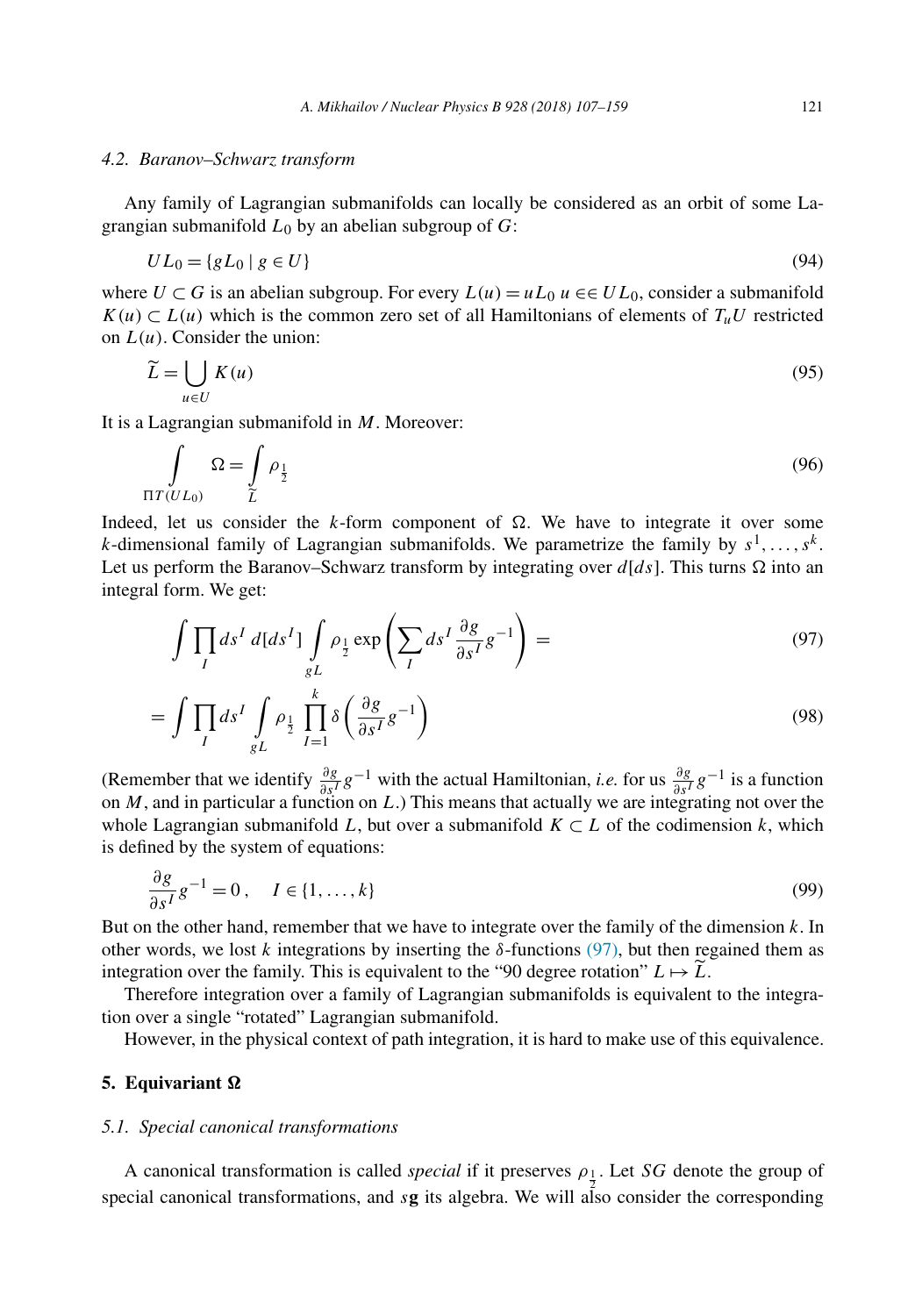centrally extended *SG* and **sg**. Elements of **sg** are those Hamiltonians which are annihilated by  $\Delta$ <sub>0.111</sub> by  $\Delta_{\rho_1/\rho}$ .

Suppose that two Lagrangian submanifolds  $L_1$  and  $L_2$  are connected by a special canonical transformation:

$$
L_2 = gL_1 \quad , \quad g \in SG \tag{100}
$$

Naively one would want to consider such Lagrangian submanifolds completely equivalent. However, this does not work. The form  $\Omega$  is not base with respect to the action of *SG* on LAG. Moreover, at least in the finite-dimensional case the action of *SG* on LAG is usually transitive; the factor space *SG*\LAG would be a discrete space. Therefore it does not make much sense to consider the factorspace over *SG*.

On the other hand, if we consider just LAG without any identifications, then there are no integration cycles. For our closed form  $\Omega$  to produce invariants, we need some integration cycles.

The solution is to consider a factorspace of LAG over a subgroup  $H \subset SG$ . In fact this *H* can not be an arbitrary subgroup of  $SG$ ; it has to be chosen carefully.<sup>5</sup>

## *5.2. Straightforward descent does not work*

Let  $\hat{h}$  be a special canonical transformation, i.e.  $\hat{h} \in S\hat{G}$ . It follows immediately that  $\Omega =$  $\int_{gL} e^{d\hat{g}\hat{g}^{-1}}$  is invariant under the left shift  $\hat{g} \mapsto \hat{h}\hat{g}$ . But  $\Omega$  is not horizontal; for  $\xi \in \hat{g}$  we have:

$$
\iota_{\xi}\Omega = \int\limits_{gL} \xi \, e^{d\widehat{g}\widehat{g}^{-1}} \rho_{\frac{1}{2}} \neq 0 \tag{101}
$$

Therefore  $\Omega$  does not descend from LAG to *SG*\LAG.

However, we will now identify a class of subalgebras **h** ⊂ **sg** for which we can construct the base form  $\Omega_h^{\text{base}}$ . Being a base form, it descends to  $H \setminus \text{LAG}$ , where  $H$  is the Lie group generated by the flows of elements of **h**.

#### *5.3. Equivariant half-densities*

Suppose that we have the following data:

- 1. A subgroup *H* of the group of canonical transformations of an odd symplectic manifold *M* (the BV phase space); the Lie algebra **h** of *H* consists of vector fields of the form  ${F, \_}$ where *F* runs over Hamiltonians of elements of **h**.
- 2. A map

$$
\mathbf{h} \rightarrow \text{half-densities on } M \tag{102}
$$

$$
\xi \mapsto \rho_{\frac{1}{2}}^{\mathrm{C}}(\xi) \tag{103}
$$

such that:

 $<sup>5</sup>$  Gauge symmetries were discussed in the context of BV formalism in [\[13,14\];](#page-52-0) the requirements for gauge symmetries</sup> which we need for our procedure appear to be more restrictive.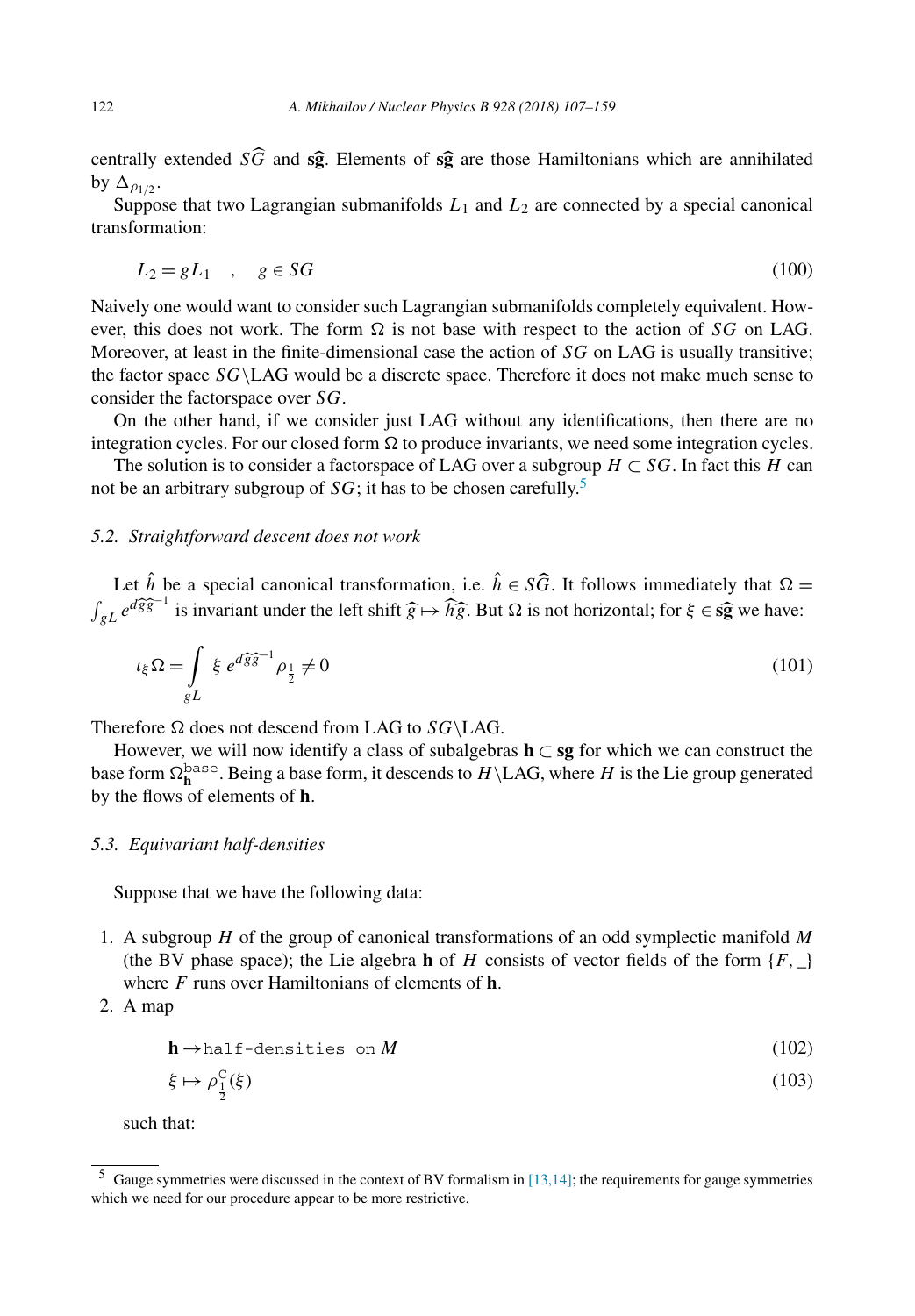$$
\mathcal{L}_{\xi} \rho_{\frac{1}{2}}^{\mathcal{C}}(\eta) = \left. \frac{d}{dt} \right|_{t=0} \rho_{\frac{1}{2}}^{\mathcal{C}} (e^{t \operatorname{ad}_{\xi}} \eta) \tag{104}
$$

<span id="page-16-0"></span>
$$
\Delta_{\text{can}}\left(\rho_{\frac{1}{2}}^{\text{C}}(\lbrace F,\_\rbrace)\right) = F\rho_{\frac{1}{2}}^{\text{C}}(\lbrace F,\_\rbrace) \tag{105}
$$

Then the following equation is a cocycle of the *H*-equivariant Cartan complex on LAG:

$$
\Omega(L, dL, \xi) = \int_{L} e^{d\widehat{g}\widehat{g}^{-1}} \rho_{\frac{1}{2}}^{\mathcal{C}}(\xi)
$$
\n(106)

This is proven using Section [3.4.3.](#page-9-0)

Notice the compatibility of Eqs. (104) and (105):

$$
\mathcal{L}_{\{F,\_}\} \rho_{\frac{1}{2}}^{\mathcal{C}}(\{F,\_)\} = -\Delta_{\text{can}} \left(F \rho_{\frac{1}{2}}(\{F,\_)\}\right) - F \Delta_{\text{can}} \rho_{\frac{1}{2}}(\{F,\_)\} = -\Delta_{\text{can}}^2 \left(\rho_{\frac{1}{2}}^{\mathcal{C}}(\{F,\_)\}\right) - F^2 \rho_{\frac{1}{2}}(\{F,\_)\} = 0 \tag{107}
$$

Here we used Eq. [\(16\);](#page-4-0) also, since  ${F, \_\}$  is even, *F* is odd and therefore  $F^2 = 0$ .

It seems that the main ingredient in this approach is the choice of a group *H*. (In the case of bosonic string this is the group of diffeomorphisms.) The rest of the formalism is built around *H*. We suspect that  $\rho_1^C(\xi)$  is more or less unambiguously determined by the choice of *H*; even  $\rho_1^C(0)$  is already unambiguously determined. Indeed, we will now see that the constraints arising from Eqs. (104) and (105) are very tight.

### *5.4. Expansion of*  $\Omega(L, dL, \xi)$  *in powers of*  $\xi$

*5.4.1. Derivation of a special subspace*  $F ⊂ Fun(M)$ Let us expand  $\rho_{\frac{1}{2}}^{\check{C}}(\xi)$  in powers of  $\xi$ :

$$
\rho_{\frac{1}{2}}^{C}(\xi) = \rho_{\frac{1}{2}}^{(0)} (1 + \Phi\langle\xi\rangle + \dots)
$$
\n(108)

we use angular brackets to emphasize linear dependence:  $\Phi(\xi)$  is some linear function of  $\xi \in \mathbf{h}$ 

Eq. (105) implies that  $\rho_{\frac{1}{2}}^{(0)}$  satisfies the Master Equation. In this Section we will use  $\rho_{\frac{1}{2}}^{(0)}$  to define the odd Laplace operator on functions:

$$
\Delta = \Delta_{\rho_{\frac{1}{2}}^{(0)}} \tag{109}
$$

Eq. (104) implies that  $\rho_{\frac{1}{2}}^{(0)}$  is *H*-invariant; using Eq. [\(16\)](#page-4-0) we derive:

$$
\mathcal{L}_{\{F,\_\}}\rho_{\frac{1}{2}}^{(0)} = (-)^{\overline{F}} \Delta_{\text{can}} \left(F\rho_{\frac{1}{2}}\right) = 0 \tag{110}
$$

Therefore the Hamiltonians generating **h** should be all  $\Delta$ -closed. Moreover, Eq. (105) implies:

$$
\Delta \Phi \langle \xi \rangle = \xi \tag{111}
$$

so they are actually all  $\Delta$ -exact. Eq. (104) implies:

$$
\{\Delta \Phi \langle \xi \rangle, \, \Phi \langle \eta \rangle\} = \Phi \langle [\xi, \eta] \rangle \tag{112}
$$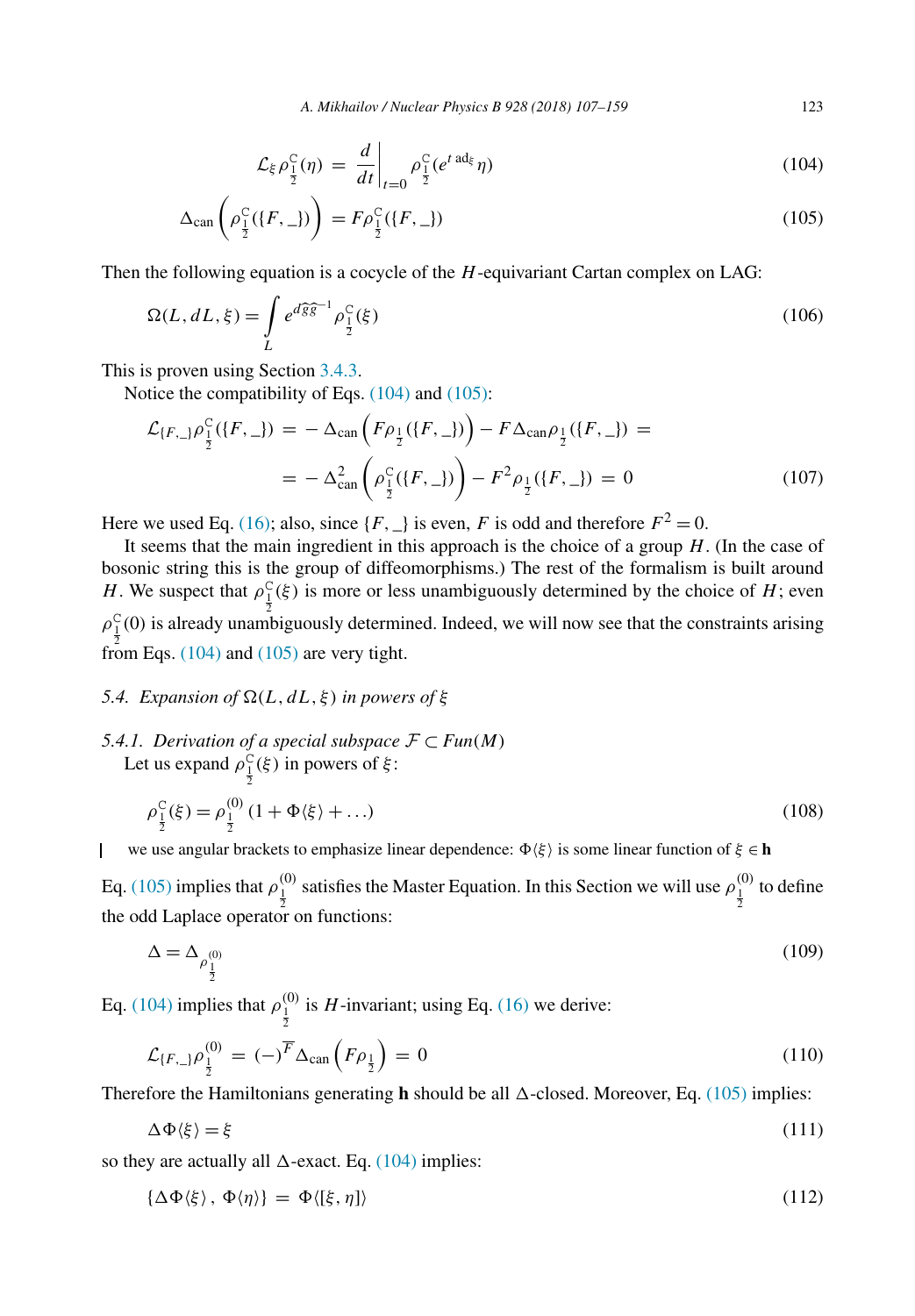<span id="page-17-0"></span>The image of  $\Phi$ , as a linear statistics-reversing map  $\mathbf{h} \to \text{Fun}(M)$ , will be called F. Notice that the inverse map to  $\Phi$  :  $\mathbf{h} \to \mathcal{F}$  is  $\Delta : \mathcal{F} \to \mathbf{h}$ . To summarize:

$$
\mathbf{h} = \Pi \Delta \mathcal{F} \tag{113}
$$

## *5.4.2. Properties of subspace* F

Therefore the existence of equivariant analogue of  $\Omega$  implies the existence of a subspace  $\mathcal{F} \subset \text{Fun}(M)$  satisfying some special properties, which we will now study. Let us define the bracket:

$$
[x, y] = \{x, \Delta y\} \tag{114}
$$

which satisfies  $\Delta[x, y] = {\Delta x, \Delta y}$ . Eq. [\(112\)](#page-16-0) implies that:

$$
[x, y] \in \mathcal{F} \tag{115}
$$

and 
$$
[x, y] = (-)^{\bar{x}\bar{y}+1}[y, x]
$$
 (116)

In other words:

•  $\mathcal F$  is closed under  $[\_,\_]$  and

 $\bullet$  [ $\Box$ ,  $\Box$ ] is antisymmetric

## Moreover:

• the Jacobi identity for  $\{\_,\_\}$ , implies the Jacobi identity for  $[\_,\_]$ ; in other words  $\Pi \mathcal{F}$  is a Lie superalgebra (isomorphic to **h**)

It is enough to consider the case when  $\mathcal F$  is even (all  $\Phi$  are even). Then Eq. [\(112\)](#page-16-0) implies:

$$
\Delta\{\Phi,\Phi\}=0\tag{117}
$$

where  $\Phi = \Phi \langle \xi \rangle$  for some odd  $\xi$ . Moreover, Eq. [\(105\)](#page-16-0) at the second order of the  $\xi$ -expansion implies that  $\{\Phi, \Phi\}$  is  $\Delta$ -exact. In other words, exists a map

$$
q: \mathcal{F} \otimes \mathcal{F} \to \text{Fun}(M) \tag{118}
$$

such that:

$$
\{x, y\} = \Delta q(x, y) \tag{119}
$$

## *5.4.3. Higher orders of ξ -expansion*

We can always write, without any further assumptions:

$$
\rho_{\frac{1}{2}}^{\mathcal{C}}(\xi) = e^{a(\xi)} \rho_{\frac{1}{2}}^{0}
$$
\n(120)

So defined  $a(\xi)$  should satisfy (we abbreviate  $\Phi(\xi)$  to just  $\Phi$ ):

$$
\Delta a + \frac{1}{2} \{a, a\} = \Delta \Phi \tag{121}
$$

$$
\{\Delta \Phi \langle \eta \rangle, \, a(\xi)\} = \left. \frac{d}{dt} \right|_{t=0} a(e^{t \operatorname{ad}_{\eta}} \xi) \tag{122}
$$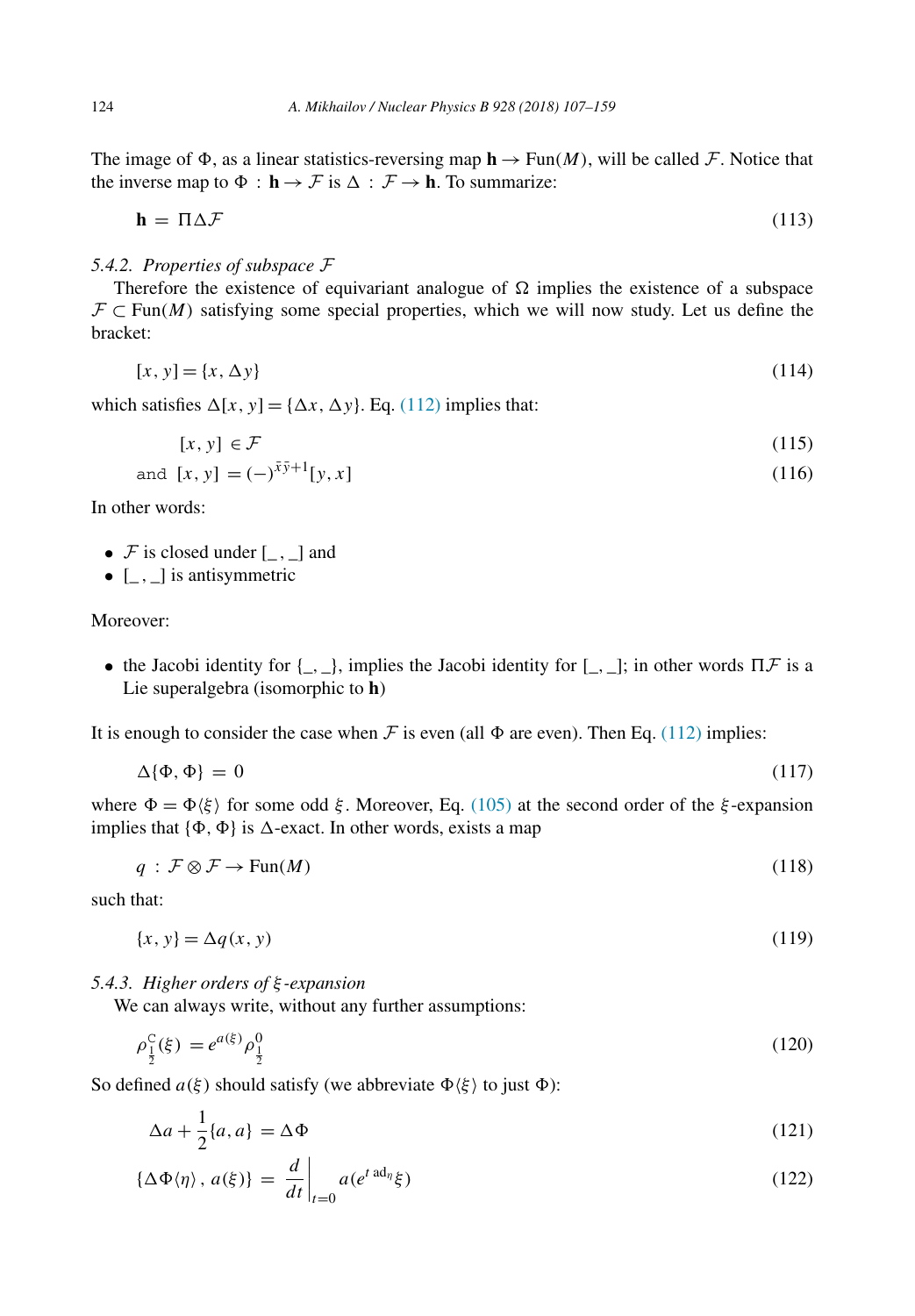The first two terms in the  $\xi$ -expansion (which is the same as  $\Phi$ -expansion) are:

$$
a = \Phi - \frac{1}{2}q(\Phi, \Phi) + \dots \tag{123}
$$

The consistency of Eq. [\(121\)](#page-17-0) requires that  $\Delta\{a, a\} = 0$  at every order in  $\Phi$ . This automatically implies:

$$
\Delta{a, a} = 2\{\Delta{a, a}\} = -\{(a, a), a\} + 2\{\Delta{\Phi}, a\}
$$
\n(124)

The first term −{{*a, a*}*, a*} is automatically zero because of the Jacobi identity. The vanishing of  $2{\lbrace \Delta \Phi, a \rbrace}$  follows from Eq. [\(122\):](#page-17-0)

$$
\{\Delta \Phi, a(\Phi)\} = a(\{\Delta \Phi, \Phi\}) = a(0) = 0
$$
\n(125)

Therefore  $\Delta$ -closedness of  $\{a, a\}$  is automatically satisfied order by order. But its  $\Delta$ -exactness is a nontrivial **additional assumption** which has to be verified on case-by-case basis. Moreover,  ${a, a}$  should be  $\Delta$ -exact in an equivariant manner, *i.e.* satisfying Eq. [\(122\).](#page-17-0) To the first order  $\sin$   $\Phi$ .

$$
a = \Phi - \frac{1}{2}\Delta^{-1}\{\Phi - \frac{1}{2}\Delta^{-1}\{\Phi, \Phi\},\
$$
  

$$
\Phi - \frac{1}{2}\Delta^{-1}\{\Phi, \Phi\}\}
$$
  

$$
\Phi - \frac{1}{2}\Delta^{-1}\{\Phi, \Phi\},
$$
  

$$
\Phi - \frac{1}{2}\Delta^{-1}\{\Phi, \Phi\},
$$
  

$$
\Phi - \frac{1}{2}\Delta^{-1}\{\Phi, \Phi\},
$$
  

$$
\Phi - \frac{1}{2}\Delta^{-1}\{\Phi, \Phi\}\} + o(\Phi^{4})
$$
(126)

The terms of the order  $\Phi^3$  are:

$$
\frac{1}{2}\Delta^{-1}\{\Phi, \Delta^{-1}\{\Phi, \Phi\}\} = \frac{1}{2}\Delta^{-1}\{\Phi, q(\Phi, \Phi)\}\tag{127}
$$

The terms of the order  $\Phi^4$  are:

$$
-\frac{1}{2}\Delta^{-1}\left(\{\Phi, \Delta^{-1}\{\Phi, \Delta^{-1}\{\Phi, \Phi\}\}\} + \frac{1}{4}\{\Delta^{-1}\{\Phi, \Phi\}, \Delta^{-1}\{\Phi, \Phi\}\}\right) \tag{128}
$$

Notice that:

$$
\Delta\left(\{\Phi, \Delta^{-1}\{\Phi, \Delta^{-1}\{\Phi, \Phi\}\}\} + \frac{1}{4}\{\Delta^{-1}\{\Phi, \Phi\}, \Delta^{-1}\{\Phi, \Phi\}\}\right) = (129)
$$

$$
= {\{\Delta \Phi, \Delta^{-1}\{\Phi, \Delta^{-1}\{\Phi, \Phi\}\}\}\tag{130}
$$

This is zero by our assumption that the function  $\Phi \mapsto \Delta^{-1}{\{\Phi, \Delta^{-1}{\{\Phi, \Phi\}}\}}$  is **h**-invariant. This means that in Eq. (127) we are taking  $\Delta^{-1}$  of a  $\Delta$ -closed expression. We must assume that this expression is also  $\Delta$ -exact, so we could take  $\Delta^{-1}$  of it. This assumption has to be verified order by order.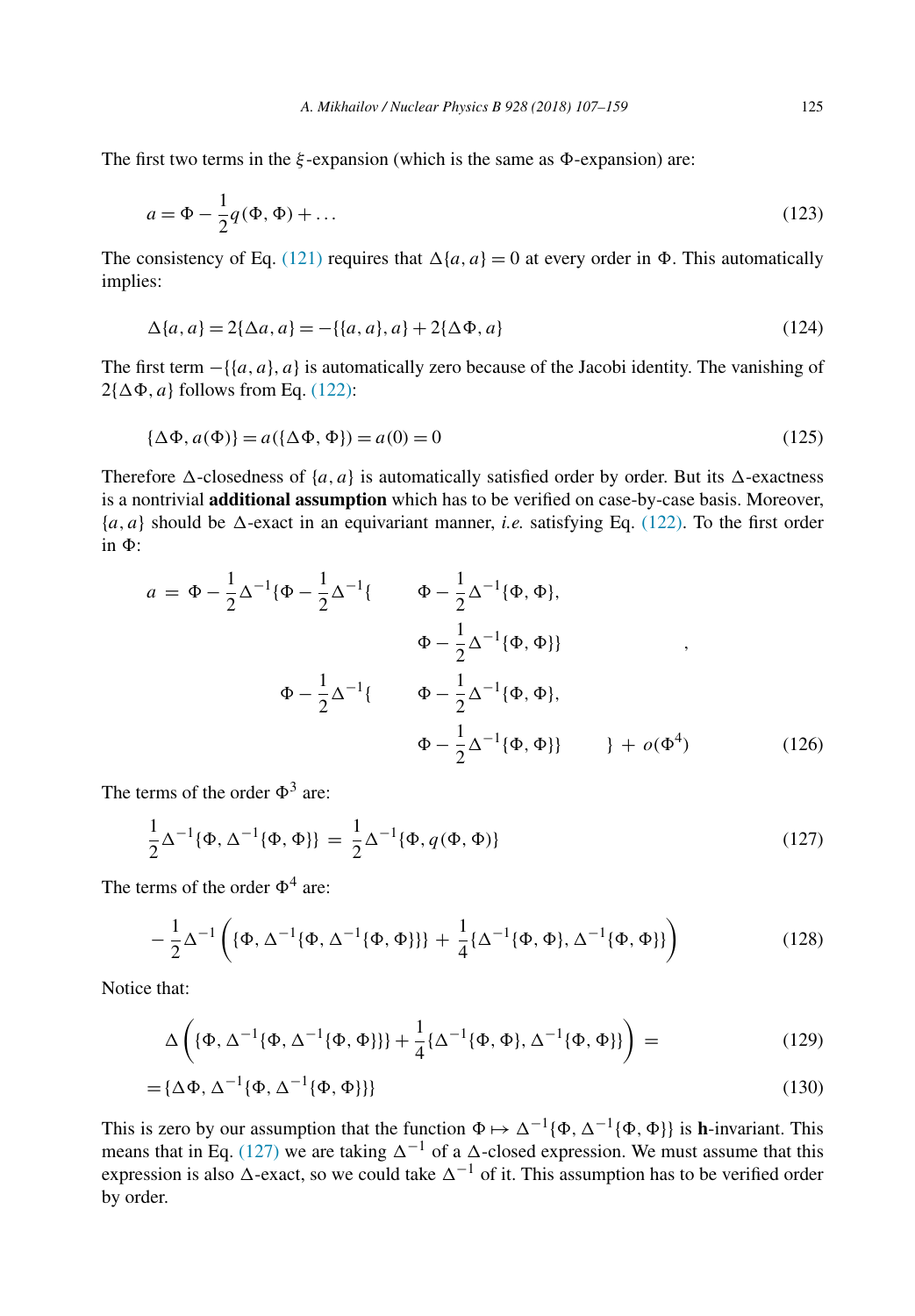#### <span id="page-19-0"></span>*5.5. Summary: constraints on gauge symmetry*

The symmetry group *H* with Lie algebra **h** acts on the odd symplectic manifold *M* (the BV phase space), in such a special way that the following requirements are satisfied.

We require to exist the solution of Eqs. [\(104\)](#page-16-0) and [\(105\)](#page-16-0) of the form of Eq. [\(120\).](#page-17-0) We require that *a(ξ)* be smooth at  $\xi = 0$ . This implies that  $\rho_1^{(0)}$  defined in Eq. [\(108\)](#page-16-0) satisfies the Quantum Master Equation:  $\Delta_{\text{can}} \rho_1^{(0)} = 0$  and moreover that  $\rho_1^{(0)}$  is **h**-invariant. This means that every generator of  $\xi \in \mathbf{h}$  is  $\Delta$ -closed, where  $\Delta = \Delta_{\rho_{\frac{1}{2}}^{(0)}}$ is the odd Laplace operator on functions constructed from  $\rho_1^{(0)}$ . Moreover, we assume that every element of  $\xi \in \mathbf{h}$  is actually  $\Delta$ -exact, *i.e.* exists  $\Phi(\xi)$ such that:

$$
\xi = \Delta \Phi \langle \xi \rangle \tag{131}
$$

The linear subspace F of Fun(M) generated by  $\Phi(\xi)$ ,  $\xi \in \mathbf{h}$ , should satisfy the properties de-scribed in Section [5.4.2.](#page-17-0) (In simplest cases all elements of  $\mathcal F$  are in involution with each other.) Moreover, we must require the existence of a solution *a* to Eqs. [\(121\)](#page-17-0) and [\(122\).](#page-17-0)

## *5.6. Deformations of equivariant half-density*

What can we say about the moduli space of solutions of Eqs.  $(104)$ ,  $(105)$ ? Suppose that we can find another solution  $\tilde{\rho}^C_{\frac{1}{2}}(\xi)$ :

$$
\tilde{\rho}_{\frac{1}{2}}^{\text{C}}(\xi) = R(\xi)\rho_{\frac{1}{2}}^{\text{C}}(\xi) \tag{132}
$$

$$
R \in \text{Fun}(\mathbf{h} \times M) \tag{133}
$$

Eqs. [\(104\),](#page-16-0) [\(105\)](#page-16-0) imply that *R* should satisfy:

$$
\mathcal{L}_{\xi} R(\eta) = \left. \frac{d}{dt} \right|_{t=0} R(e^{t \operatorname{ad}_{\xi}} \eta) \tag{134}
$$

$$
\Delta_{\rho_{\frac{1}{2}}^{C}(\xi)} R(\xi) = 0 \tag{135}
$$

This means that infinitesimal deformations of  $\rho \frac{C}{\frac{1}{2}}$  are determined by the cohomology of  $\Delta_{\rho \frac{C}{\frac{1}{2}}(k)}$ 2 in the space of **h**-invariant functions  $h \rightarrow Fun(M)$ .

Let us assume that *R(ξ)* is a smooth function of *ξ* and can be expanded in series in *ξ* . Suppose that the leading term is of the order *n* in *ξ* (in other words, *R* has a zero of the order *n* at  $\xi = 0$ ):

$$
R(\xi) = R_n \langle \xi^{\otimes n} \rangle + R_{n+1} \langle \xi^{\otimes n+1} \rangle + \dots \tag{136}
$$

Eq. (135) implies:

$$
\Delta R_n = 0 \tag{137}
$$

where  $\Delta = \Delta_{\rho_{\frac{1}{2}}(0)} = \Delta^{(0)} + \{S_{BV}, \_\}$ . Therefore we can think of  $R_n$  as a map:

$$
S^{n}\mathbf{h} \xrightarrow{R_{n}} [\text{integrated vertex operators of ghost number } -2n] \tag{138}
$$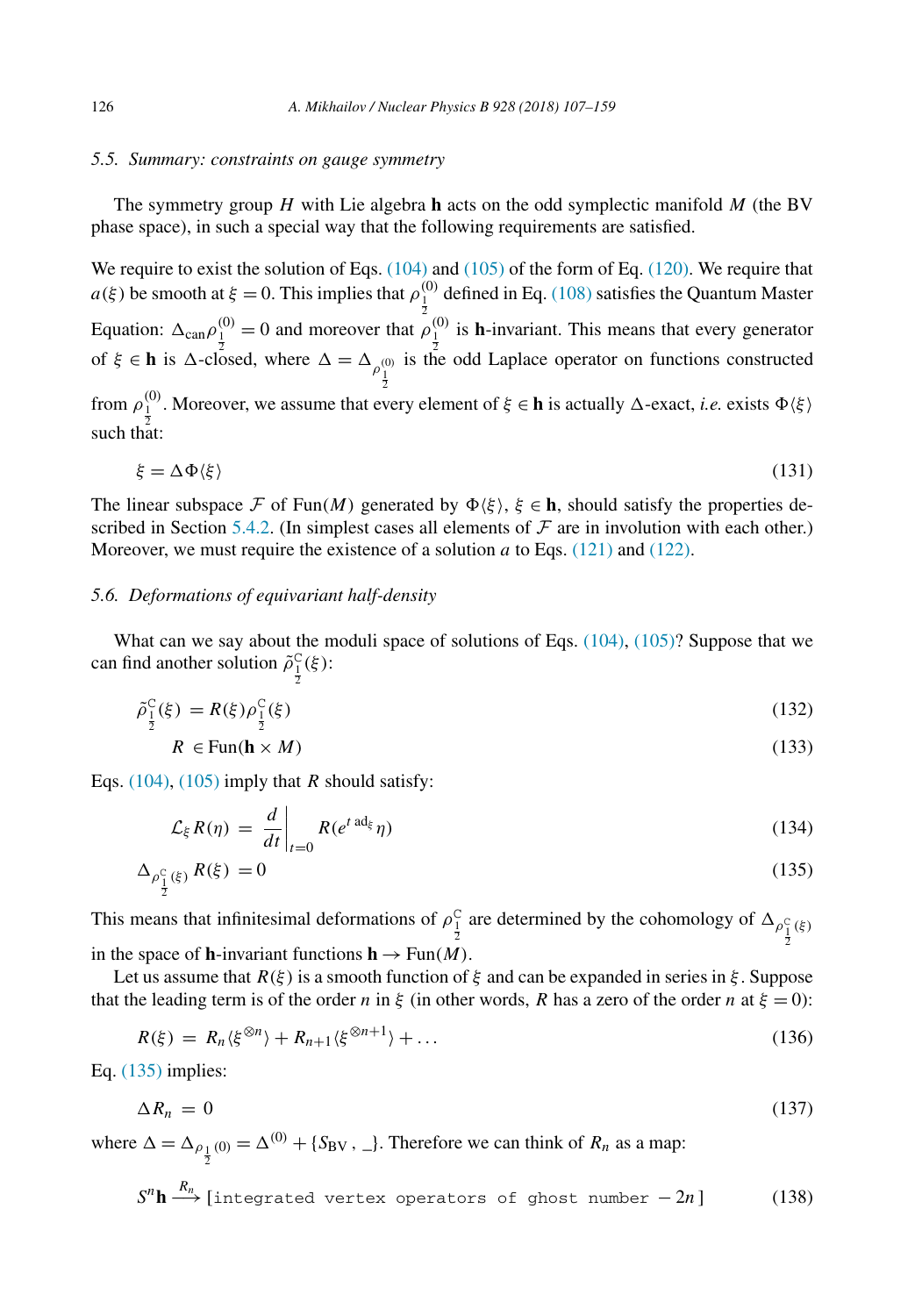<span id="page-20-0"></span>commuting with the action of **h**. This means that the space of deformations can be computed by the spectral sequence whose initial page is the cohomology of  $\Delta$  in the space of invariant polynomials on **h** with values in functions on *M*; the ghost number should correlate with the degree of polynomial as in Eq. [\(138\).](#page-19-0)

#### *5.7. Base form*

Let  $\Omega_{\bf h}^{\rm C}$  denote the equivariant form, given by Eq. [\(120\).](#page-17-0) We will denote the corresponding base form  $\Omega_{\mathbf{h}}^{\text{base}}$ :

$$
\Omega_{\mathbf{h}}^{\text{base}} \in \Omega^{\bullet}(\text{LAG}) \quad \text{base for} \quad \downarrow \tag{139}
$$

#### *H*\LAG

 $\overline{L}$ 

We will work under the assumption that the action of **h** on LAG does not have fixed points; LAG  $\rightarrow$  *H* $\backslash$ LAG can be considered a principal *H*-bundle. In order to construct the base form  $\Omega_{\mathbf{h}}^{\text{base}}$  from the Cartan's  $\Omega_{\mathbf{h}}^{\mathbb{C}}$ , we first choose on this principal bundle some connection A. (We understand the connection as a  $F$ -valued 1-form on LAG computing the "vertical component" of a vector.) Then we apply the horizontal projection i.e. replace

$$
d\widehat{g}\widehat{g}^{-1} \mapsto d\widehat{g}\widehat{g}^{-1} - \mathcal{A}
$$
 (140)

$$
\text{in } \Omega_{\mathbf{h}}^{\mathbf{C}} = \int_{gL} e^{d\widehat{g}\widehat{g}^{-1}} \Gamma(\Phi) \rho_{\frac{1}{2}} \tag{141}
$$

Finally, we replace  $\Phi$  with the curvature  $dA + A^2$  of the connection A; we get:

$$
\Omega_{\mathbf{h}}^{\text{base}} = \int_{gL} e^{d\widehat{g}\widehat{g}^{-1} - A} \Gamma(d\mathcal{A} + \mathcal{A}^2) \rho_{\frac{1}{2}}
$$
(142)

#### *5.8. Example: Duistermaat–Heckman integration*

Consider the case when our odd symplectic submanifold is the odd cotangent bundle of some symplectic supermanifold *X*:

$$
M = \Pi T^* X \tag{143}
$$

Let  $p : M \to X$  be the projection. Let  $\pi$  denote the Poisson bivector of X. It defines the following solution of the Quantum Master Equation:

$$
\rho_{\frac{1}{2}}(x, x^{\star}, \mathbf{B}) = \exp(\pi^{ij}(x)x_i^{\star}x_j^{\star})
$$
\n(144)

where **B** = {
$$
e_1, ..., e_n, f^1, ..., f^n, \epsilon^{\vee 1}, ..., \epsilon^{\vee n}, \eta_{\vee 1}, ..., \eta_{\vee n}
$$
} (145)

where 
$$
\{e_1, \ldots, e_n, f^1, \ldots, f^n\}
$$
 is a Darboux basis in  $T_x X$  (146)

and 
$$
\{\epsilon^{\vee 1}, \ldots, \epsilon^{\vee n}, \eta_{\vee 1}, \ldots, \eta_{\vee n}\}\
$$
 its dual (147)

In this formula we define a half-density at  $m = (x, x^*) \in M$  as a function on the space of bases ("tetrads") in  $T_m M \simeq T_x X \oplus \Pi T_x^* X$ , such that the value on two different bases differs by a multiplication by the super-determinant.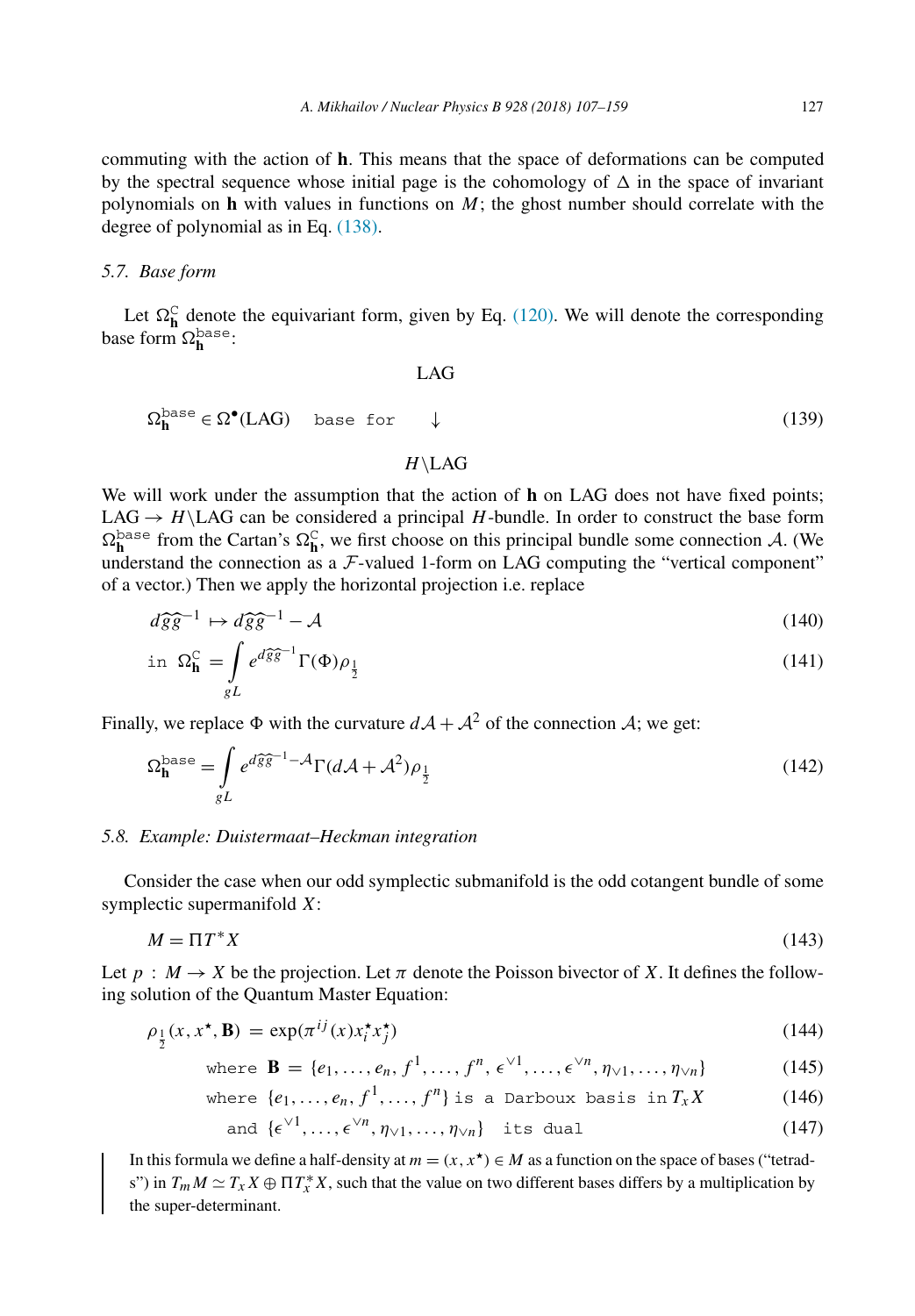Let *H* be a subgroup of the group of canonical transformations of *X*. A canonical transformation *h* of *X* can be lifted to a BV-canonical transformation  $\Pi T^* h$  of  $\Pi T^* X$  as follows:

$$
(\Pi T^*h)(\xi, x) = ((h^{-1}(x)_*)^*\xi, h(x))
$$
\n(148)

An infinitesimal canonical transformation of *X* generated by a Hamiltonian *F* lifts to an infinitesimal BV-canonical transformation of  $\Pi T^*X$  generated by the BV-Hamiltonian  $\Delta_{\rho_{\perp}}(p^*F)$ .

Every point  $x \in X$  defines a Lagrangian submanifold in  $\Pi T^*X$ : the fiber  $\Pi T^*_xX$ . Therefore, we can think of *X* as a family of Lagrangian submanifolds in  $\Pi T^*X$ . In this case  $\mathcal F$  is the  $p^*$  of the subspace of Hamiltonians generating  $H$ . The equivariant form  $\Omega$  becomes:

$$
\Omega(x, [dx], F) = \int_{\Pi T_x^* X} \rho_{\frac{1}{2}} \exp\left( [dx]^i x_i^* + F(x) \right) = \tag{149}
$$

$$
= \exp\left(\varpi_{ij}(x)[dx]^i [dx]^j + F(x)\right) \tag{150}
$$

where  $\pi = \pi^{-1}$ .

## *5.9. Example: an interpretation of Cartan complex*

Let us consider the case:

$$
M = \Pi T^*(\Pi TX) \tag{151}
$$

The odd tangent bundle  *T X* has a natural volume form. This induces a half-density on *M*. Let  $\rho_1^{(0)}$  be the half-density on M induced from the volume form on  $\Pi T X$ . It satisfies the Quantum  $\stackrel{2}{\Lambda}$ aster Equation. Now consider a different half-density, which also satisfies the Quantum Master Equation $6$ :

$$
\rho_{\frac{1}{2}} = e^{\hat{d}} \rho_{\frac{1}{2}}^{(0)} \tag{152}
$$

where  $\hat{d}$  is the BV Hamiltonian generating the lift to  $\Pi T^*(\Pi TX)$  of the canonical odd vector field *d* on  $\Pi T X$ .

Suppose that a Lie group *H* acts on *X*. This action can be lifted to  $\Pi T X$  and  $\Pi T^*(\Pi T X)$ . An infinitesimal action of  $\xi \in \mathbf{h} = \text{Lie}(H)$  on *M* is generated by the BV Hamiltonian:

$$
\widehat{\mathcal{L}_{\xi}} = \{\widehat{d}, \widehat{\iota_{\xi}}\}\tag{153}
$$

Therefore, in this case:

$$
a(\xi) = \Phi(\xi) = \widehat{\iota_{\xi}}
$$
\n
$$
\widehat{\iota_{\xi}} = \widehat{\iota_{\xi}} \widehat{\iota_{\xi}} \tag{154}
$$

$$
\rho_{\frac{1}{2}}^{\text{C}}(\xi) = e^{\hat{d} + \hat{\iota}_{\xi}^{\text{D}}} \rho_{\frac{1}{2}}^{(0)} \tag{155}
$$

It satisfies Eq. [\(105\):](#page-16-0)

$$
\Delta \left( e^{\hat{d} + \hat{\iota}_{\xi}^{c}} \rho_{\frac{1}{2}}^{(0)} \right) = \widehat{\mathcal{L}_{\xi}} e^{\hat{d} + \widehat{\iota}_{\xi}^{c}} \rho_{\frac{1}{2}}^{(0)} \tag{156}
$$

<sup>&</sup>lt;sup>6</sup> We can replace  $e^{i\vec{l}}$  with an arbitrary function of  $\hat{d}$ . This will still satisfy the Quantum Master Equation.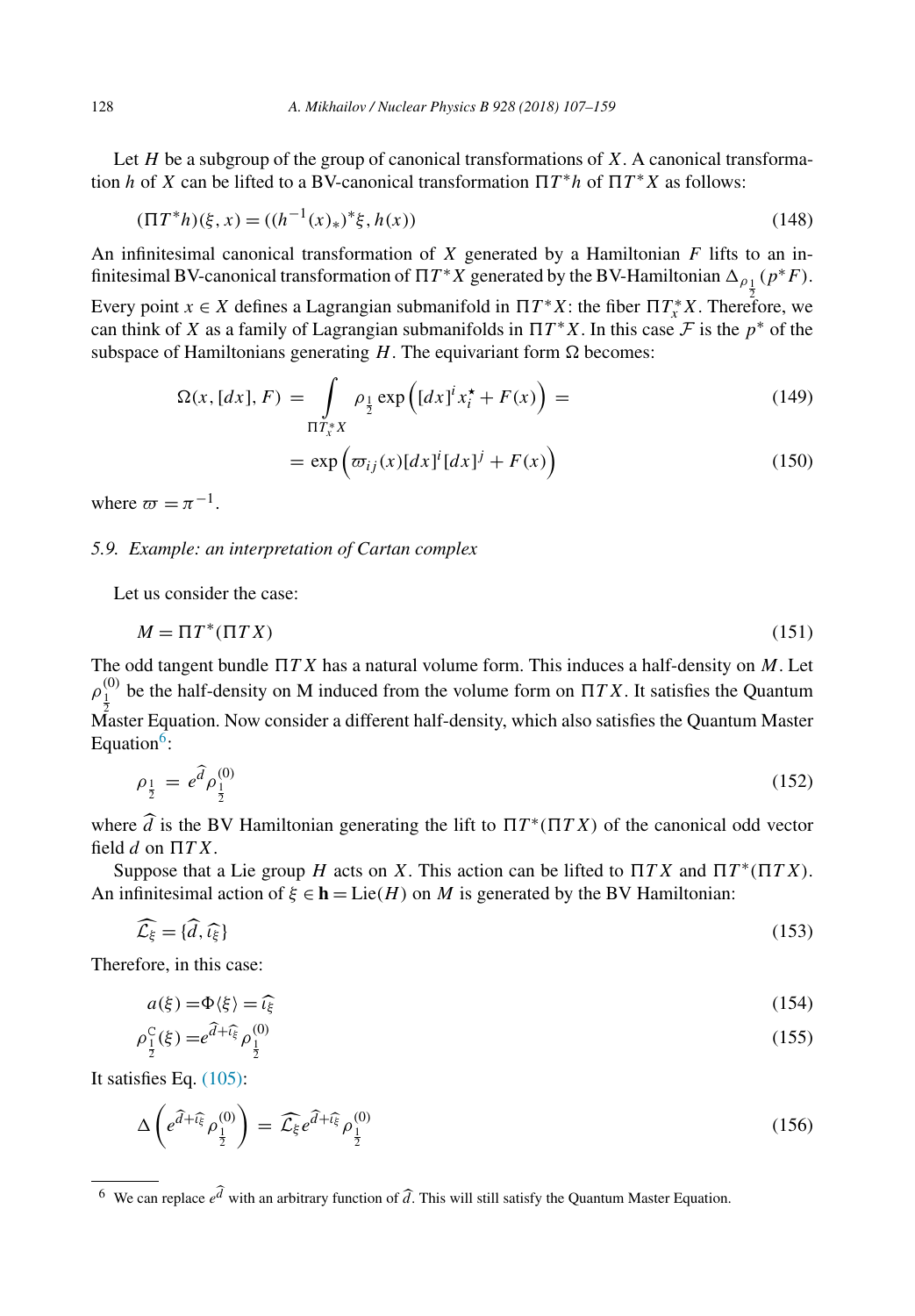<span id="page-22-0"></span>This formula can be generalized as follows. Suppose that  $\alpha$  is a function on  $\mathbf{h} \times \Pi T X$ . For any *ξ* ∈ **h**, we think of *α(ξ)* as a function on  *T X*, i.e. a pseudo-differential form on *X*. With a slight abuse of notations, *α(ξ)* will also denote the pullback of *α(ξ)* along the projection, from  *T X* to  $\Pi T^*(\Pi T X)$ . Then we have:

$$
\Delta\left(\alpha(\xi)e^{\widehat{d}+\widehat{\iota}_{\xi}^{c}}\rho_{\frac{1}{2}}^{(0)}\right)=\widehat{\mathcal{L}}_{\xi}\alpha(\xi)e^{\widehat{d}+\widehat{\iota}_{\xi}^{c}}\rho_{\frac{1}{2}}^{(0)}+\tag{157}
$$

 $+ ((d + \iota_{\xi})\alpha(\xi))e^{\hat{d} + \hat{\iota}_{\xi}^{2}}\rho_{\frac{1}{2}}^{(0)}$ (158)

Therefore  $\alpha \mapsto \alpha e^{d+\hat{\imath}}$  is an intertwiner from the Cartan complex to the complex of equivariant half-densities on  $\Pi T^*(\Pi T X)$ .

## *5.10. Equivariant effective action*

When some fields are integrated out, we get an "effective action" for the remaining fields.

**Mini-review of BV effective action.** Let  $(M, \omega)$  be an odd symplectic supermanifold (the BV phase space), and  $\rho_1$  be a half-density on *M*. Suppose that we are given a submanifold  $E \subset M$ which comes with the structure of a fiber bundle with fibers isotropic submanifolds over some base *B*. (This can be thought of as a family of isotropic submanifolds.) For every  $b \in B$  we have the corresponding fiber, an isotropic submanifold which we denote  $I(b)$ . Moreover, we require:

$$
\ker \omega|_E = TI \tag{159}
$$

(i.e. the degenerate subspace of the restriction of  $\omega$  to *E* is the tangent space of the fiber). Since  $d\omega = 0$ , this condition implies that the Lie derivative of  $\omega|_E$  along the fiber vanishes, and therefore  $\omega$  defines an odd symplectic form on the base which we will denote  $\omega_B$ .

Finally, we require certain maximality property:

```
E cannot be embedded in any larger
submanifold of M where TI would still be isotropic (160)
```
Let  $L \subset B$  be a Lagrangian submanifold of *B*. Under the above conditions, it can be lifted to a Lagrangian submanifold in *M* as  $\pi^{-1}L$ , where  $\pi$  is a natural projection:

$$
\pi \, : \, E \to B \tag{161}
$$

We then define a half-density  $\pi_* \rho_{\frac{1}{2}}$  on *B* so that for every Lagrangian submanifold  $L \subset B$  and every function  $f \in Fun(B)$ :

$$
\int_{L} f \pi_{*} \rho_{\frac{1}{2}} = \int_{\pi^{-1}(L)} (f \circ \pi) \rho_{\frac{1}{2}} \tag{162}
$$

The proof of existence of such  $\pi_{*} \rho_{\frac{1}{2}}$  is similar to the proof of [Theorem 1.](#page-3-0) We define a measure  $\mu_L[\rho_{\frac{1}{2}}]$  on *L* as push-forward of  $\rho_{\frac{1}{2}}$  $\int_{\pi^{-1}L}$  to *L*. We observe that for any canonical transformation *g* bringing fibers of *E* into fibers:  $g^* \mu_g L[\rho_{\frac{1}{2}}] = \mu_L[g^* \rho_{\frac{1}{2}}]$ . Indeed: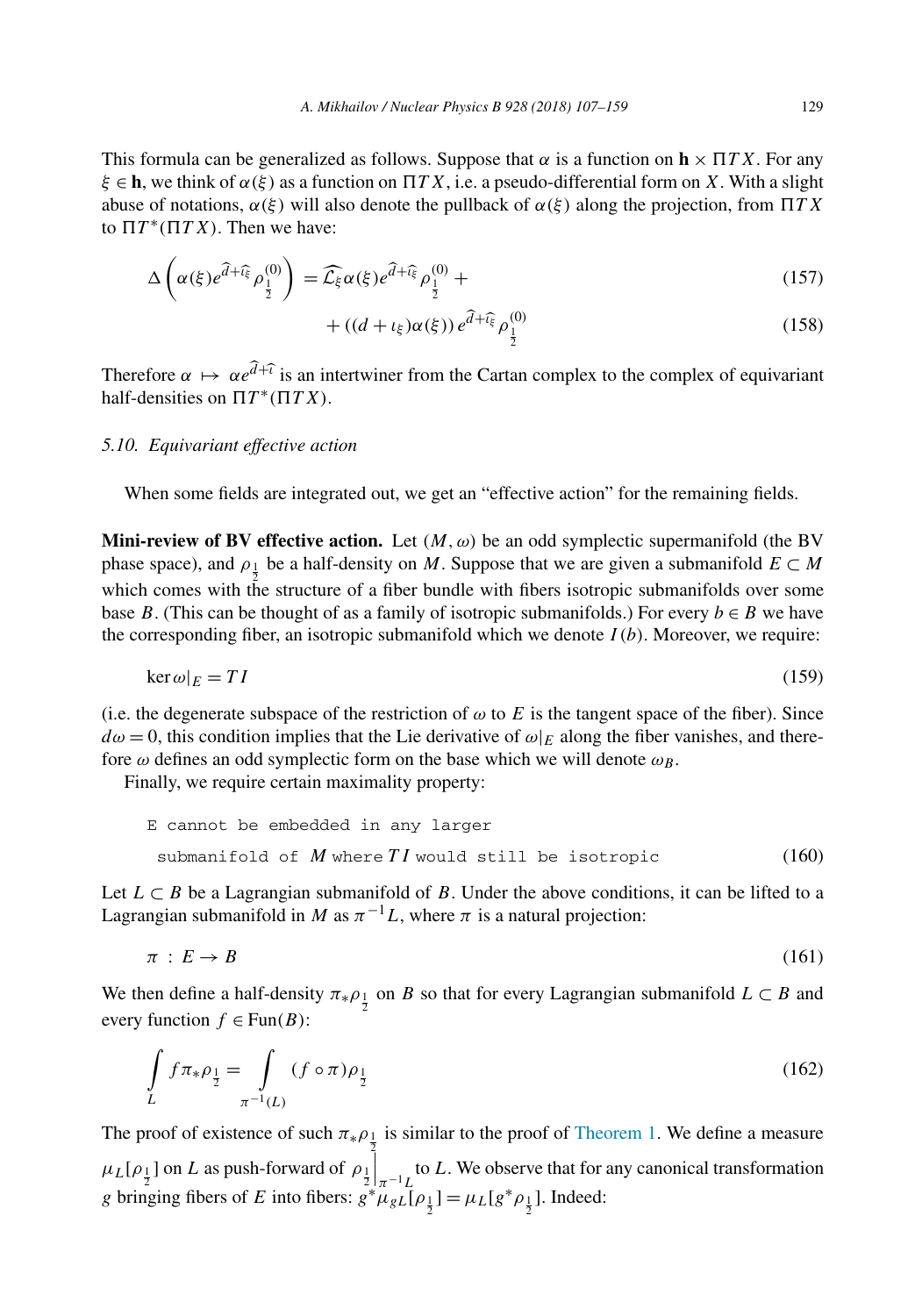<span id="page-23-0"></span>
$$
\int_{L} (f \circ g) g^* \mu_{gL} [\rho_{\frac{1}{2}}] = \int_{gL} f \mu_{gL} [\rho_{\frac{1}{2}}] = \int_{\pi^{-1}(gL)} (f \circ \pi) \rho_{\frac{1}{2}} =
$$
\n
$$
= \int_{L} (f \circ g \circ \pi) g^* \rho_{\frac{1}{2}} \tag{163}
$$

Then we define a half-density  $\sigma_1[L, \rho_1]$  on *B* so that  $\mu_L[\rho_1]$  is its restriction to *L*. The same argument as in [Appendix B](#page-50-0) shows that  $\sigma_{\frac{1}{2}}[L, \rho_{\frac{1}{2}}]$  does not depend on *L*. We define  $\pi_* \rho_{\frac{1}{2}} =$  $\sigma_{\frac{1}{2}}[L,\rho_{\frac{1}{2}}].$ 

Suppose that we are given a function  $\Psi$  on *M* whose restriction on *E* is constant along *I*. Then it defines a function on *B* which we denote  $\pi_* \Psi$ :

$$
(\pi_* \Psi) \circ \pi = \Psi|_E \tag{164}
$$

Notice that in this case the flux  $\{\Psi, \_\}$  is tangent to *E*.

It is enough to prove that for any  $\phi \in \text{Fun}(M)$  constant on  $E: \{\Psi, \phi\} = 0$ . From the maximality of *B*, as defined in Eq. [\(160\),](#page-22-0) follows that  $\{\phi, \phi\}$  is tangent to *I*. Since  $\Psi$  is constant along *I*, it follows that indeed  $\{\Psi, \phi\} = 0$ .

We have:

$$
\forall m \in E : \pi(m)_{*} (\{\Psi, \underline{\ } \}(m)) = \{\pi_{*} \Psi, \underline{\ } \} (\pi(m)) \tag{165}
$$

Equivalently, for two functions  $\Psi_1$  and  $\Psi_2$  on *M* both constant along *I*:

$$
\{\Psi_1, \Psi_2\} = \{\pi_* \Psi_1, \pi_* \Psi_2\} \circ \pi \tag{166}
$$

In order to prove Eq. (165), notice that any vector field tangent to *I* can be written as  $\sum_a f_a {\phi_a}$ ,  $\sum_a f_a$ where  $f_a$  are some functions on *M* and  $\phi_a$  are some functions on *M* constant on *E*. The commutator with  $\{\Psi, \_\}$  of such a vector field is  $\sum_a {\{\Psi, f_a\}} {\phi_a, \_\}$  — again tangent to *I*. This means that the flow of  $\Psi$  brings fibers to fibers, which is equivalent to Eq.  $(165)$ .

We will now prove that for any  $\Psi \in \text{Fun}(M)$  whose restriction on E is constant along I:

$$
\pi_*\left(\mathcal{L}_{\{\Psi,\_}\rho\frac{1}{2}}\right) = \mathcal{L}_{\{\pi_*\Psi,\_}\pi_*\rho\frac{1}{2}} \tag{167}
$$

Indeed, for any "test function"  $f \in Fun(B)$ :

$$
\delta_{\{\pi_*\Psi_{,\_}\}} \int_L f \pi_* \rho_{\frac{1}{2}} = \int_L \left( \{\pi_*\Psi, f\} \pi_* \rho_{\frac{1}{2}} + (-)^{(\bar{\Psi}+1)\bar{f}} f \mathcal{L}_{\{\pi_*\Psi_{,\_}\}} \pi_* \rho_{\frac{1}{2}} \right) = \tag{168}
$$

$$
= \delta_{\{\Psi_{1\}}}\int\limits_{\pi^{-1}L} (f \circ \pi)\rho_{\frac{1}{2}} = \int\limits_{\pi^{-1}L} \left( \{\Psi, f \circ \pi\} \rho_{\frac{1}{2}} + (-)^{(\bar{\Psi}+1)\bar{f}} f \mathcal{L}_{\{\Psi_{1\}}}\rho_{\frac{1}{2}} \right) = \tag{169}
$$

$$
= \int\limits_L \left( {\{ \pi_* \Psi, f \} \pi_* \rho_{\frac{1}{2}} + (-)^{(\bar{\Psi}+1)\bar{f}} f \pi_* \left( \mathcal{L}_{\{\Psi,\_\} \rho_{\frac{1}{2}} \right)} \right) \tag{170}
$$

Equality of Lines (168) and (170) implies Eq. (167). In particular: if  $\rho_1$  satisfies the Quantum Master Equation on *M*, then  $\pi_{*}\rho_{\frac{1}{2}}$  satisfies the Quantum Master Equation on *B* Indeed,  $\rho_{\frac{1}{2}}$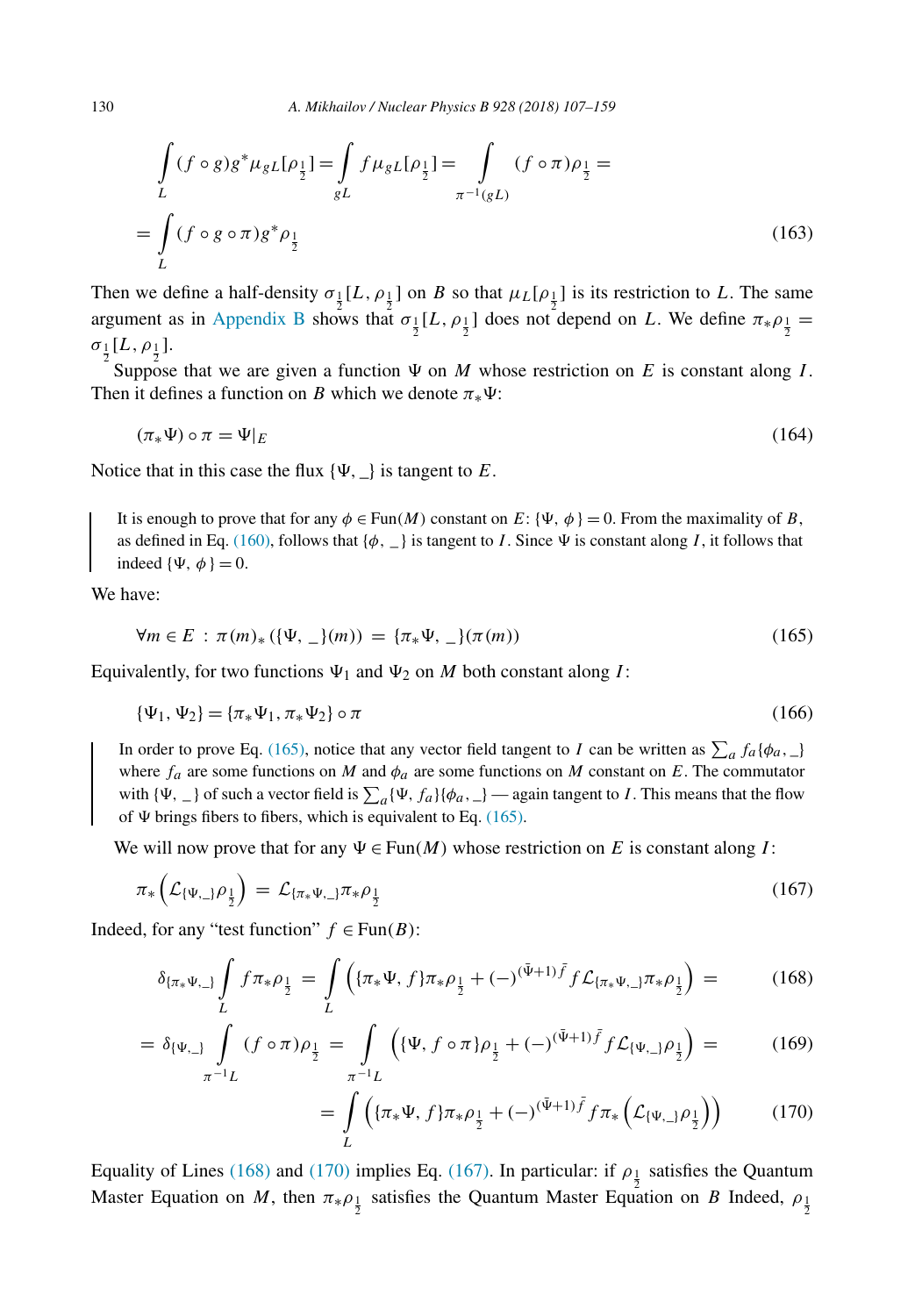<span id="page-24-0"></span>satisfying the Quantum Master Equation is equivalent to the statement that for any functions  $\Psi$ and *F*:

$$
\delta_{\{\Psi_{1\}}}\int_{L} F\rho_{\frac{1}{2}} = (-)^{\bar{F}+1} \int_{L} \Psi \mathcal{L}_{\{F_{1\}}}\rho_{\frac{1}{2}} \tag{171}
$$

When  $\rho_{\perp}$  satisfies the QME on *M*, considering Eq. (171) with both  $\Psi$  and *F* constant along the fiber of  $\mathring{E} \to B$  and using Eq. [\(167\)](#page-23-0) proves that  $\pi_* \rho_{\frac{1}{2}}$  also satisfies the QME.

**Equivariant case.** Now we will consider partial integration when the half-density satisfies the equivariant Master Equation. We show that the resulting effective theory still satisfies the equivariant Master Equation.

Suppose that a Lie group *H* acts on *M* by canonical transformations, and moreover that every Hamiltonian  $\xi \in \mathbf{h}$  is constant on the fibers of  $E \stackrel{\pi}{\to} B$ :

$$
\forall \xi \in \mathbf{h} \,\exists \pi_* \xi \in \text{Fun}(B) : \xi|_E = (\pi_* \xi) \circ \pi \tag{172}
$$

Suppose that we are given an equivariant half-density  $\xi \mapsto \rho_{\frac{1}{2}}^C(\xi)$  on *M*, i.e.:

$$
\mathcal{L}_{\eta} \rho_{\frac{1}{2}}^{\mathcal{C}}(\xi) = \left. \frac{d}{dt} \right|_{t=0} \rho_{\frac{1}{2}}^{\mathcal{C}} (e^{t\{\eta,-\}}\xi) \tag{173}
$$

$$
\Delta \rho_{\frac{1}{2}}^{\mathcal{C}}(\xi) = \xi \rho_{\frac{1}{2}}^{\mathcal{C}}(\xi) \tag{174}
$$

Then the result of the partial integration is an equivariant half-density on *B*:

$$
\mathcal{L}_{\eta}\pi_{*}\rho_{\frac{1}{2}}^{C}(\xi) = \frac{d}{dt}\bigg|_{t=0} \pi_{*}\rho_{\frac{1}{2}}^{C}(e^{t\{\eta,\_\}}\xi)
$$
\n(175)

$$
\Delta \pi_* \rho_{\frac{1}{2}}^{\text{C}}(\xi) = (\pi_* \xi) \pi_* \rho_{\frac{1}{2}}^{\text{C}}(\xi) \tag{176}
$$

Indeed, Eq. (174) is equivalent to the statement that for any two functions  $\Psi$  and  $F$ :

$$
\delta_{\{\Psi_{r}\}} \int_{L} F \rho_{\frac{1}{2}}(\xi) = (-)^{\bar{F}+1} \int_{L} \left( \Psi \mathcal{L}_{\{F_{r}\}} \rho_{\frac{1}{2}}(\xi) + \Psi F \xi \rho_{\frac{1}{2}}(\xi) \right) \tag{177}
$$

Eq. (176) follows from Eqs. [\(167\)](#page-23-0) and (177) considering the case when both  $\Psi$  and  $F$  are constant along the fiber of  $E \to B$ .

In this sense, the property of solving the equivariant Master Equation [\(104\),](#page-16-0) [\(105\)](#page-16-0) survives passing to effective action.

## **6. BRST formalism**

We do not have a complete description of symmetry groups *H* satisfying the properties summarized in Section [5.5.](#page-19-0) But we do understand the special case, when BV formalism comes from BRST formalism.

#### *6.1. Brief review of BRST formalism*

One starts with the "classical action" S<sub>cl</sub> which is invariant under some gauge symmetry. Let *X* be the "classical" space of fields, *e.g.* for the Yang–Mills theory the fields are  $A_\mu(x)$ .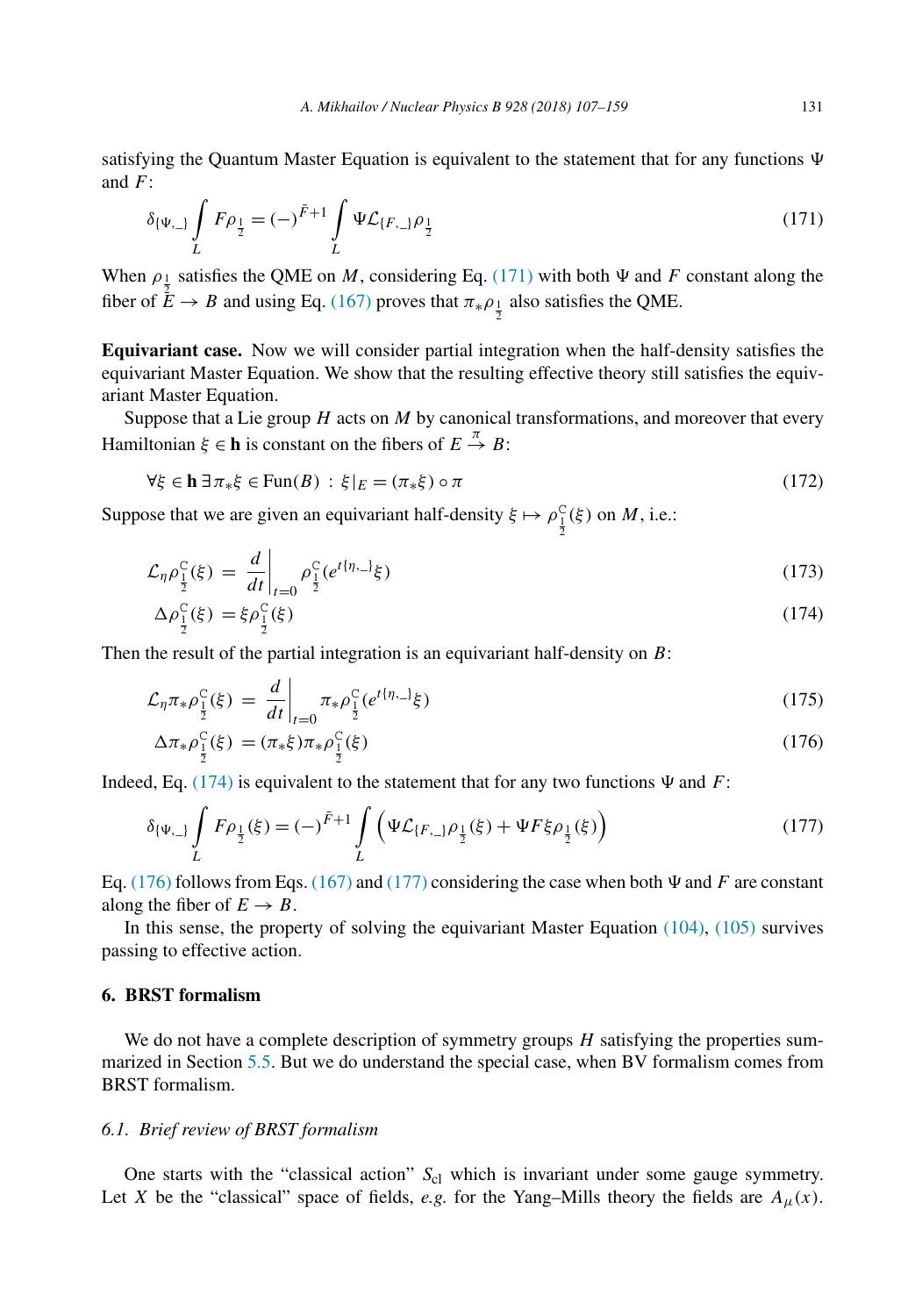<span id="page-25-0"></span>Suppose the gauge symmetry is  $H$ , with the Lie algebra  $\mathbf{h} = \text{Lie}(H)$ . We introduce ghost fields, geometrically:

fields and ghosts 
$$
\in \frac{\Pi TH \times X}{H}
$$
 (178)

where the action of  $h_0 \in H$  is via right shift on *H*:

$$
h_0(dh, h, x) = (dhh_0^{-1}, hh_0^{-1}, h_0.x)
$$
\n(179)

We use the coordinates  $dh$ , h on  $\Pi T H$  (denoting " $dh$ " the coordinate on the fiber  $\Pi T_h H$ ) and x on *X*. Notice that this commutes with  $Q_{BRST} = dh \frac{\partial}{\partial h}$ . We can always find a representative with  $h = 1$  (i.e. choose  $h_0 = h^{-1}$ ). Then, with the standard notation  $c = dh$ :

$$
Q_{BRST} = \frac{1}{2} f_{AB}{}^C c^A c^B \frac{\partial}{\partial c^C} + c^A v_A^i \frac{\partial}{\partial x^i}
$$
(180)

Functions on  $\frac{\Pi T H \times X}{H}$  satisfy:

$$
f(dhh_0^{-1}, hh_0^{-1}, h_0x) = f(dh, h, x)
$$
\n(181)

$$
(Q_{BRST}f)(dh, 1, x) = \frac{\partial}{\partial \epsilon} f(dh, 1 + \epsilon dh, x) = \frac{\partial}{\partial \epsilon} f(dh + \epsilon dhdh, 1, (1 + \epsilon dh)x)
$$
\n(182)

## *6.2. Integration measure*

We assume that  $X/H$  comes with some integration measure:

$$
\mu = e^{S_{\text{cl}}(x)}\tag{183}
$$

This  $\mu$  be understood as an integration measure, i.e. a density of weight 1, rather than a function of x. The product of this measure with the canonical measure on  $\Pi T H$  gives us a measure on  $\frac{\Pi T H \times X}{H}$  which we will call  $\mu_{BRST}$ . Notice that  $Q_{BRST}$  preserves this measure. This can be proven as follows. For any function  $f \in \text{Fun}(\frac{\Pi TH \times X}{H})$ :

$$
\int_{\frac{\Pi T H \times X}{H}} \mu_{\text{BRST}} Q_{\text{BRST}} f = 0 \tag{184}
$$

because *Q*BRST comes from the canonical odd vector field on  *T H*.

## *6.3. Lift of symmetries to BRST configuration space*

Original gauge symmetries can be lifted to the BRST field space as *left* shifts on *H*:

$$
h_0(dh, h, x) = (h_0dh, h_0h, x) \tag{185}
$$

These left shifts commute with the right shifts used in Eq. (179), therefore they act consistently on the factorspace. They also commute with  $Q_{BRST}$ . Moreover, infinitesimal left shifts  $L_{\xi}$  are actually BRST-exact: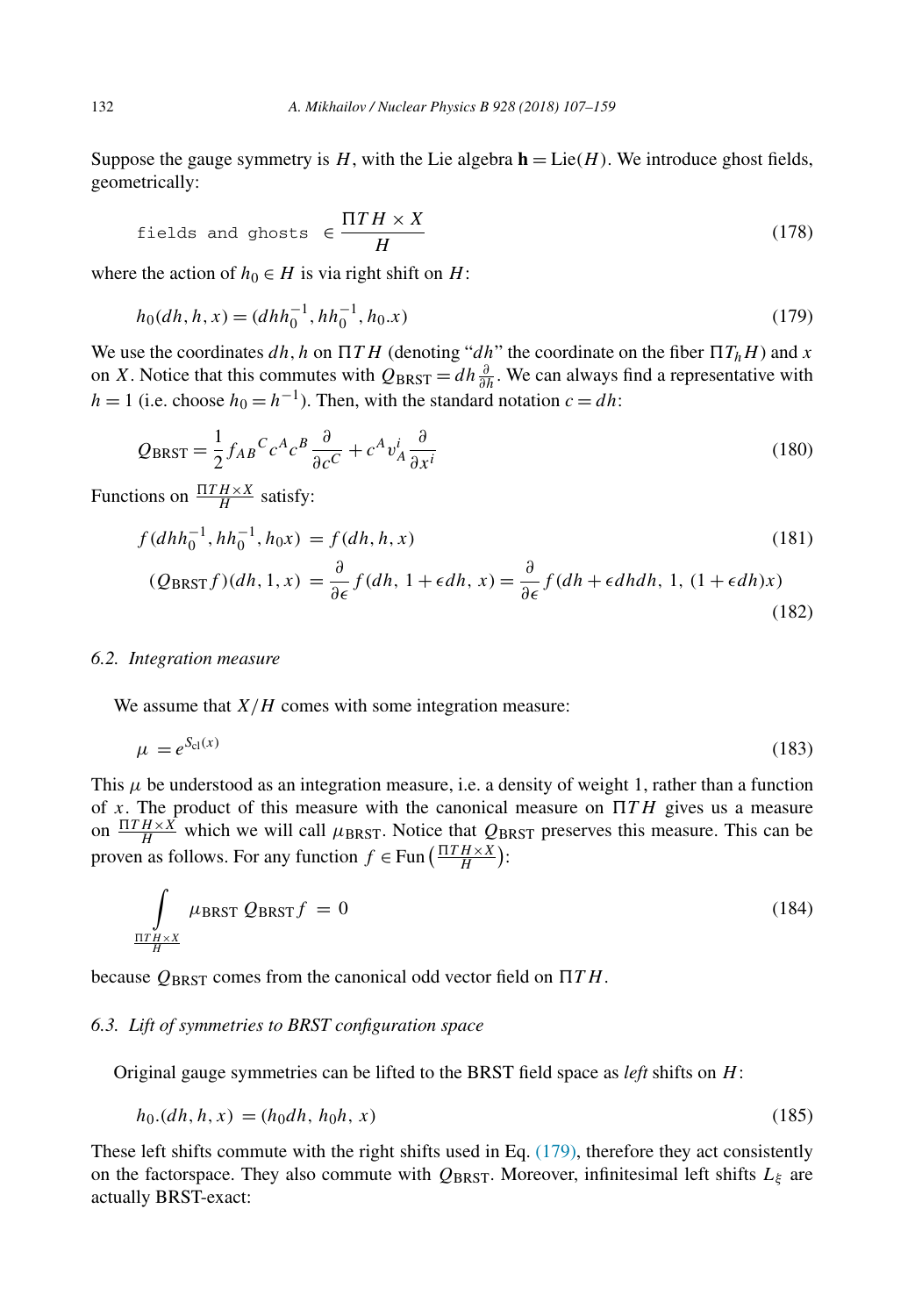*A. Mikhailov / Nuclear Physics B 928 (2018) 107–159* 133

<span id="page-26-0"></span>
$$
\frac{\partial}{\partial t}\bigg|_{t=0} (e^{t\xi} dh, e^{t\xi} h, x) = \left[ (\xi h) \frac{\partial}{\partial dh}, dh \frac{\partial}{\partial h} \right] (dh, h, x) \tag{186}
$$

therefore 
$$
L_{\xi} = \left[ (\xi h) \frac{\partial}{\partial dh}, Q_{BRST} \right]
$$
 (187)

The measure on  $\frac{\Pi T H \times X}{H}$  is invariant under left shifts, because it is constructed from the canonical measure on  *T H* which is invariant.

## *6.4. BV from BRST*

The BV phase space is:

$$
M = \Pi T^* \left( \frac{\Pi T H \times X}{H} \right) \tag{188}
$$

The zero section  $\frac{\Pi T H \times X}{H}$  is a Lagrangian submanifold. It comes with the integration measure, which lifts to a half-density on *M* of the form  $e^{S_{BV}}$ , where:

$$
S_{\rm BV} = S_{\rm cl}(x) + (Q_{\rm BRST}c^A)c_A^{\star} + (Q_{\rm BRST}x^i)x_i^{\star}
$$
\n(189)

where  $Q_{BRST}$  is as defined in Eq. [\(180\).](#page-25-0)

We can imagine a more general situation when we have a functional  $S<sub>cl</sub>$  with an odd symmetry *Q*BRST nilpotent off-shell. But, just to describe the "standard BRST formalism", we explicitly break the fields into  $c^A$  and  $x^i$ .

We have realized the gauge algebra **h** as symmetries of the BRST configuration space as left shifts on  *T H*. Since the BV phase space is the odd cotangent bundle, we can further lift them to the BV phase space. The symmetry corresponding to the infinitesimal left shift [\(185\)](#page-25-0) is generated by the BV Hamiltonian:

$$
H\langle \xi \rangle = \Delta(\xi^{\alpha} c_{\alpha}^{\star}) \tag{190}
$$

In other words:

$$
\mathcal{F} \text{ is generated by } c_{\alpha}^{\star} \tag{191}
$$

## *6.5. Form in BRST formalism*

Although the "BRST formalism in the proper sense of this word" requires splitting  $\phi$  into "physical fields"  $\varphi$  and "ghosts"  $c$ , in many cases such a split is not required and does not play any role. Let us forget about the split for a moment; just require that BRST operator is nilpotent off-shell:

$$
Q_{BRST}^2 = 0 \quad \text{off-shell} \tag{192}
$$

But the split into  $\varphi$  and  $c$  will come back very soon in Section [6.6.](#page-28-0)

Form  $\Omega$  in BRST formalism is given by the following expression:

$$
\Omega = \int [d\phi] \exp(S_{\rm cl} + Q_{\rm BRST}\Psi + d\Psi)
$$
\n(193)  
\n
$$
d\Omega = 0
$$
\n(194)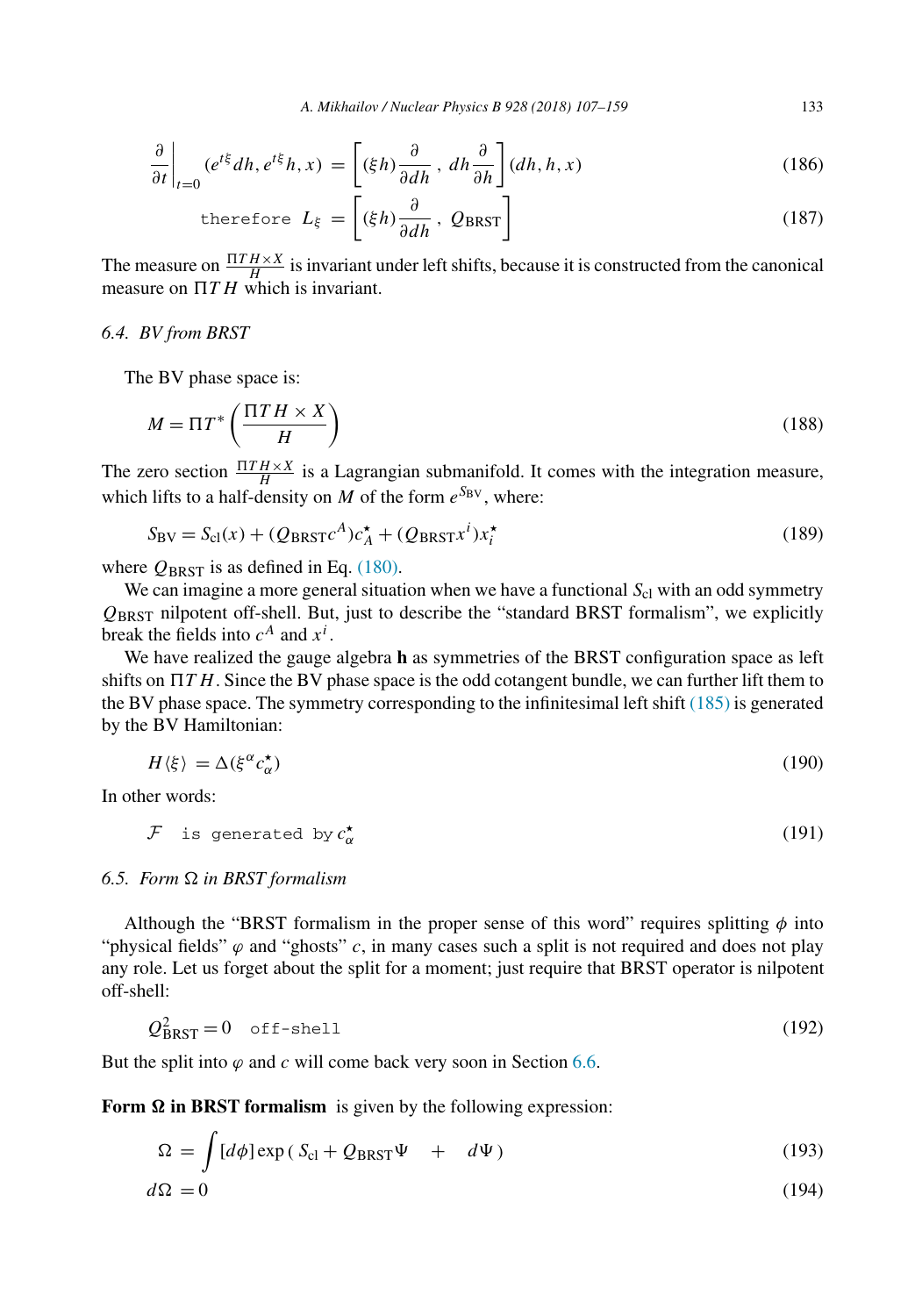<span id="page-27-0"></span>The family  $\Lambda$  is a family of gauge fermions  $\Psi(\phi)$ . To prove  $d\Omega = 0$  we use that  $\int [d\phi] Q_{BRST}(\ldots)$  $= 0$  (no BRST anomaly). Notice that we deform the action  $S_{cl} \rightarrow S_{cl} + Q_{BRST} \Psi$  but do not deform  $Q_{BRST}$ .

Generally speaking, we would like to treat as "gauge symmetries" those  $\Psi$  which are BRST exact plus equations of motion (here "equations of motion" are those derived from  $S_{\rm cl} + Q_{\rm BRST}\Psi$ ). In other words, for any vector field *ζ* on the field space and any functional *F* the following  $\delta \Psi$  should correspond to a symmetry:

$$
\delta_{F,\zeta}\Psi = Q_{\text{BRST}}F + \mathcal{L}_{\zeta}S_{\text{cl}} + [\mathcal{L}_{\zeta}, Q_{\text{BRST}}]\Psi \qquad (195)
$$

This is just a generic field redefinition plus adding a BRST-exact term<sup>7</sup>

**No horizontality.** The form  $\Omega$  given by Eq. [\(193\)](#page-26-0) is not horizontal:

$$
\iota_{\delta_{\zeta,F}}\Omega = \int [d\phi] \left( Q_{\text{BRST}}F + \mathcal{L}_{\zeta} S_{\text{cl}} + [Q_{\text{BRST}}, \mathcal{L}_{\zeta}] \Psi \right) \times \exp \left( S_{\text{cl}}(\phi) + Q_{\text{BRST}} \Psi + d\Psi \right)
$$
(196)

**Cartan form.** In order to construct equivariant (and then base) form, we will need to restrict *ζ* and *F* to belong to some linear subspaces:

$$
\zeta \in \mathcal{F}_{\text{Vect}} \subset \text{Vect}(\text{space of fields } \phi) \tag{197}
$$

$$
F \in \mathcal{F}_{\text{Fun}} \subset \text{Fun}(\text{space of fields } \phi) \tag{198}
$$

We will need to require that these subspaces are such that for any  $\zeta \in \mathcal{F}_{\text{Vect}}$  and  $F \in \mathcal{F}_{\text{Fun}}$ :

• the following conditions (analogous to  $\{\Phi, \Phi\} = 0$ ) hold:

$$
\mathcal{L}_{\zeta}^{2} = 0 \tag{199}
$$

$$
\mathcal{L}_{\zeta}F=0\tag{200}
$$

- transformations  $\delta_{F,\zeta}$  form a closed Lie superalgebra
- the map  $\zeta \mapsto [\mathcal{L}_{\zeta}, Q_{BRST}]$  is injective (*i.e.* nothing goes to zero)

Then the following expression:

$$
\Omega^{C}(\Psi, d\Psi, F, \zeta) = \int [d\phi] \exp\left(S_{\text{cl}} + (Q_{\text{BRST}} + d + \mathcal{L}_{\zeta})\Psi + F\right)
$$
(201)

is annihilated by the Cartan differential.

**Proof.** Eqs. (199) and (200) imply:

$$
(Q_{BRST} + d + \mathcal{L}_{\zeta})^2 = [Q_{BRST}, \mathcal{L}_{\zeta}]
$$
\n(202)

Therefore:

<sup>&</sup>lt;sup>7</sup> The second term on the RHS,  $\mathcal{L}_{\zeta} S_{\text{cl}} + [\mathcal{L}_{\zeta}, Q_{\text{BRST}}]\Psi$ , can be interpreted as the term  $\mathcal{L}_{\zeta} (S_{\text{cl}} + Q_{\text{BRST}} \Psi)$  which vanishes on-shell, plus  $Q_{BRST}(\mathcal{L}_\zeta \Psi)$  which could in principle be absorbed by a shift of *F*.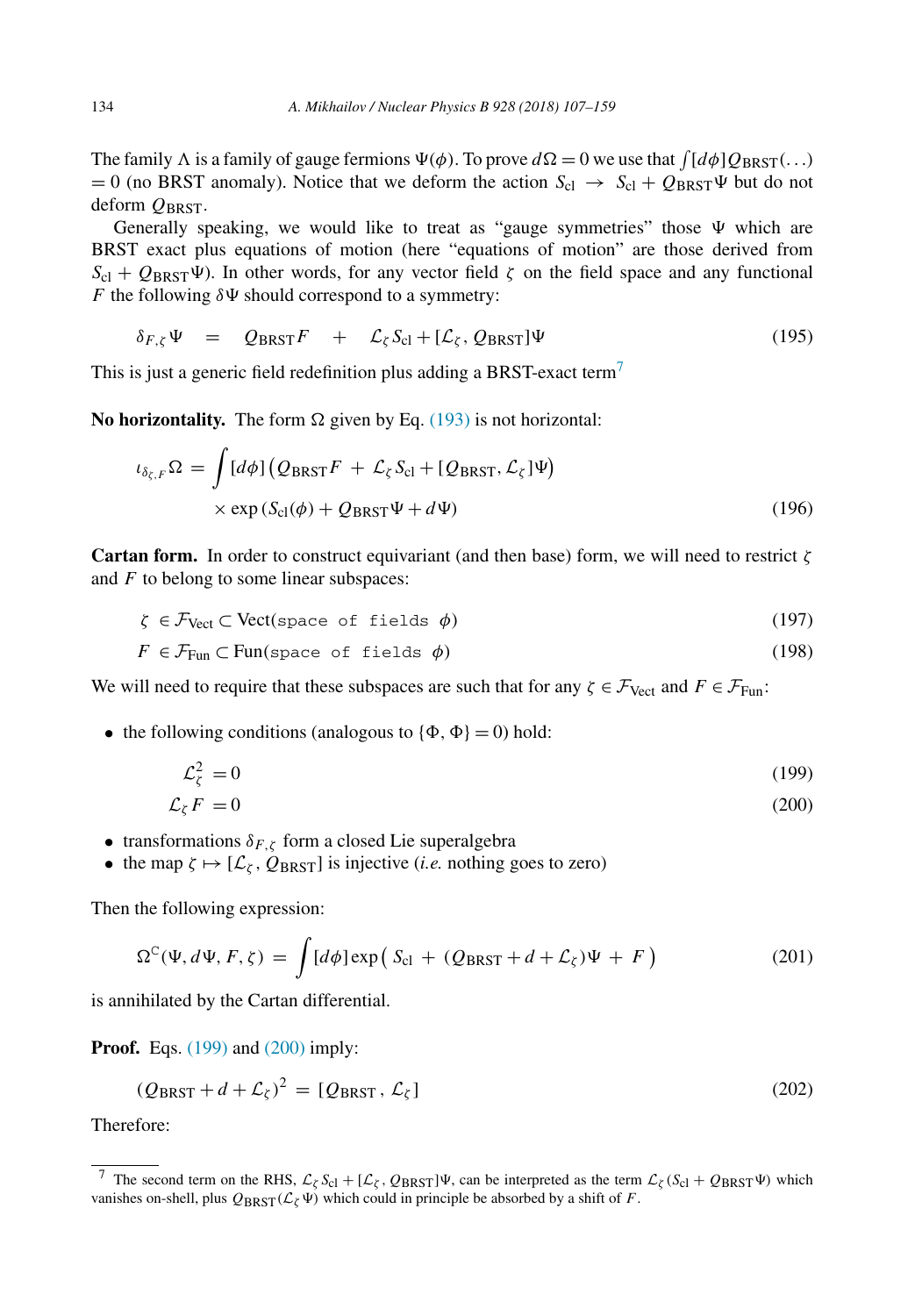<span id="page-28-0"></span>
$$
d\int [d\phi] \exp\left(S_{\text{cl}}(\varphi) + (Q_{\text{BRST}} + d + \mathcal{L}_{\zeta})\Psi + F\right) = \tag{203}
$$

$$
= \int [d\phi] (Q_{BRST} + d + \mathcal{L}_{\zeta}) \exp \left( S_{\text{cl}}(\varphi) + (Q_{BRST} + d + \mathcal{L}_{\zeta}) \Psi + F \right) = \tag{204}
$$

$$
= \int [d\phi] \left( Q_{BRST} F + \mathcal{L}_{\zeta} S_{\text{cl}} + [Q_{BRST}, \mathcal{L}_{\zeta}] \Psi \right) \times
$$
  
 
$$
\times \exp \left( S_{\text{cl}}(\varphi) + (Q_{BRST} + d + \mathcal{L}_{\zeta}) \Psi + F \right)
$$
(205)

In passing from (203) to (204) we assumed that both  $Q_{BRST}$  and *ζ* preserve the measure of integration  $[d\phi]$ , in other words  $\int [d\phi] (Q_{\text{BRST}} + \mathcal{L}_{\zeta}) (\dots) = 0$ . To complete the proof, we notice that the last line coincides with Eq. [\(196\).](#page-27-0)

## *6.6. Lifting the gauge symmetry to BRST formalism*

As we have just explained, our  $\zeta$  and F are restricted to belong to some subspace  $\mathcal{F}_{\text{Vect}} \oplus \mathcal{F}_{\text{Fun}}$ , which should satisfy certain conditions. A geometrically natural solution to these conditions can be found in the case of "traditional" BRST formalism where the fields *φ* are split into physical fields  $\varphi$  and ghosts *c*. It corresponds to the following choice of  $\zeta$  and  $F$ :

$$
F = 0 \tag{206}
$$

$$
\zeta^A(\phi)\frac{\partial}{\partial \phi^A} = \xi^A \frac{\partial}{\partial c^A} \tag{207}
$$

— constant (= field-independent) shifts of ghosts. Eq.  $(201)$  becomes:

$$
\Omega^{\text{C}}(\Psi, d\Psi, \xi) = \int [d\phi] \exp\left( S_{\text{cl}} + Q_{\text{BRST}} \Psi + d\Psi + \xi^{A} \frac{\partial \Psi}{\partial c^{A}} \right)
$$
(208)

## *6.7. Faddeev–Popov integration procedure*

The naive (or "standard") Lagrangian submanifold is:

$$
\varphi^* = c^* = 0 \tag{209}
$$

But the restriction of  $S_{\text{BV}}$  to this Lagrangian submanifold coincides with  $S_{\text{cl}}$ , and therefore is degenerate; we cannot integrate. In order to resolve the degeneracy, we have to deform to another Lagrangian submanifold. However, we face a complication. It is desirable to keep the ghost number symmetry. But if we restrict ourselves to only those Lagrangian submanifolds which are invariant under the ghost number symmetry, then the standard one of Eq. (209) is *rigid*. It does not admit deformations. Indeed, the deforming gauge fermion should have ghost number −1, but there are no fields with negative ghost number. Therefore, there are no deformations.

One solution to this problem is to introduce non-minimal fields (the BRST quartet). Here we will describe another solution (giving the same answer), based on the consideration of families of Lagrangian submanifolds. It turns out that exist ghost number preserving *families* of Lagrangian submanifolds deforming the standard one. We can then use our form  $\Omega$  to integrate over these families, thus obtaining a regularized theory with ghost number symmetry. Let us outline the construction of such families. Let *X* be the space of fields  $\varphi$ . Suppose that we have a linear space *V* and a map  $F: X \to V$  such that the orbits of the symmetry are transversal to the level set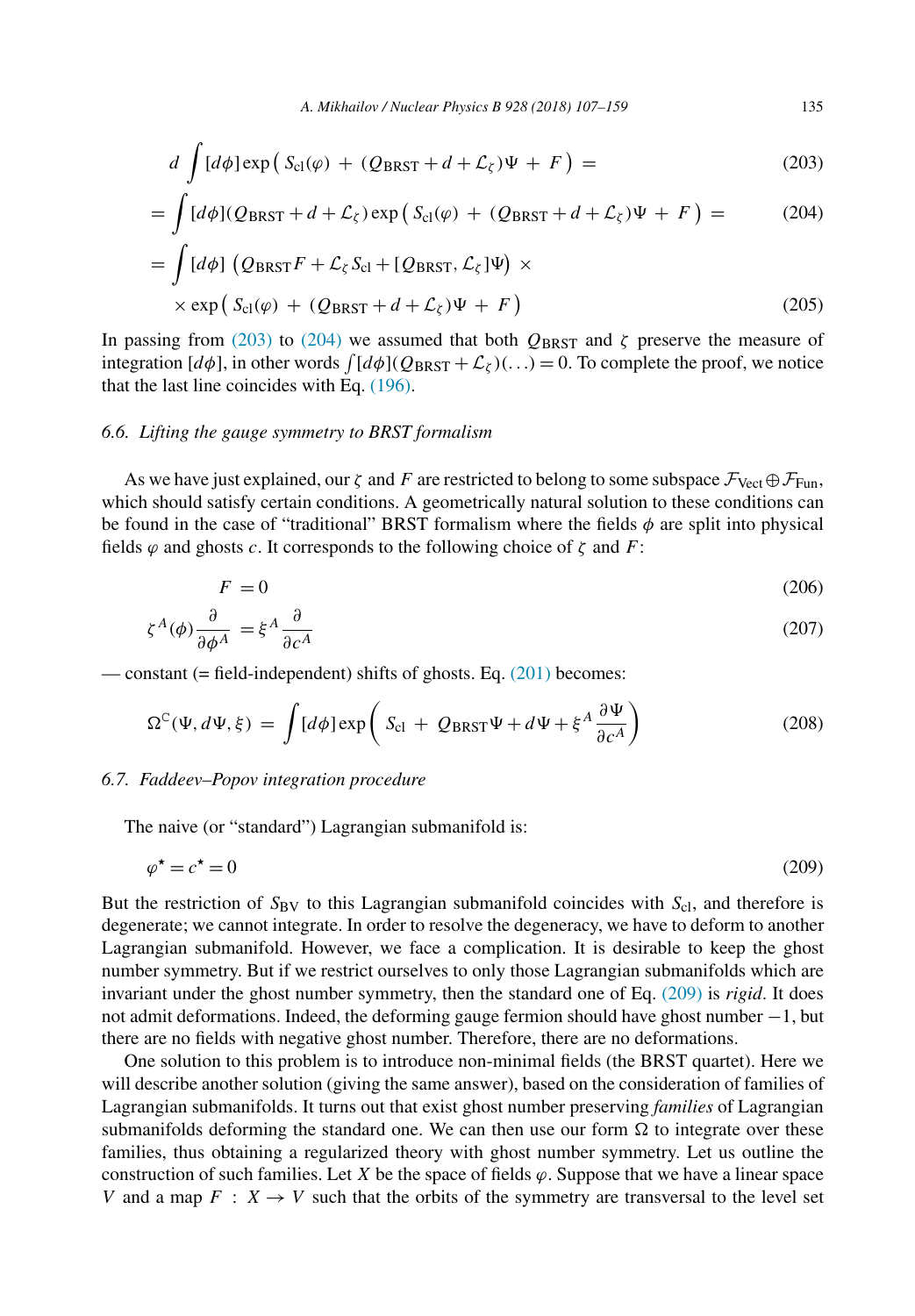*Y* =  $F^{-1}(0)$ . This *F* is called "gauge fixed condition". For each  $\bar{c} \in \Pi V^*$  we can consider the following section of  $\Pi T^*X$ :

$$
s(x) = (F_*(x))^* \bar{c}
$$
\n<sup>(210)</sup>

where  $F_*(x)$  :  $T_x X \to V$  is the derivative of *F* at the point *x*. The section (210) defines a Lagrangian submanifold of  $\Pi T^*X$ . (When  $\bar{c}=0$  this is  $X \subset \Pi T^*X$ .) Therefore, we have a family of Lagrangian submanifolds parametrized by elements of  $\Pi V^*$ . Let us integrate our PDF  $\Omega$ , which in this case is equal to:

$$
\Omega(\bar{c}, d\bar{c}) = \int_{L(\bar{c})} \exp(S_{\rm BV} + \langle d\bar{c}, F \rangle)
$$
\n(211)

over this family. The corresponding integral form (the density on  $\Pi V^*$ ) is:

$$
I(\bar{c}) = \int\limits_{L(\bar{c})} \delta(F) e^{S_{\rm BV}}
$$
\n(212)

This means that we have to integrate:

$$
\int_{\Pi V^*} [d\bar{c}] \int_{L(\bar{c})} \delta(F) e^{S_{\text{BV}}} \tag{213}
$$

where 
$$
S_{BV}|_{L(\bar{c})} = S_{cl}(x) + \langle Q_{BRST}x, (F_*(x))^* \bar{c} \rangle =
$$
 (214)

$$
= S_{\rm cl} + c^A T_A^i \partial_i F^a \bar{c}_a \tag{215}
$$

This is the standard Faddeev–Popov integral (see *e.g.* Chapter 8 of  $[15]$ ). The integration is convergent for an appropriate choice of a contour.

## **Yang–Mills theory.**

$$
S_{\rm cl} = \int d^4 x \, \text{tr} \, (\partial_\mu A_\nu - \partial_\nu A_\mu + [A_\mu, A_\nu])^2 \tag{216}
$$

$$
Q_{BRST}A_{\mu} = D_{\mu}c \tag{217}
$$

$$
Q_{BRST}c = \frac{1}{2}[c, c] \tag{218}
$$

The Landau gauge corresponds to the following function  $F : X \to V$ , where V is the space of functions on the four-dimensional spacetime:

$$
F(A) = \partial^{\mu} A_{\mu} \tag{219}
$$

Notice that *V* (and therefore our family of Lagrangian submanifolds) is now infinite-dimensional. In this case  $(F_*)^* \bar{c}$  is  $A^{*\mu} = \partial^\mu \bar{c}$  and:

$$
S_{\rm BV}|_{L(\bar{c})} = S_{\rm cl}(x) + D_{\mu}c \,\partial^{\mu}\bar{c}
$$
\n(220)

The integration contour is such that  $\bar{c}$  is complex conjugate to *c*. The insertion of  $\delta(F)$  is usually done by means of a Lagrange multiplier.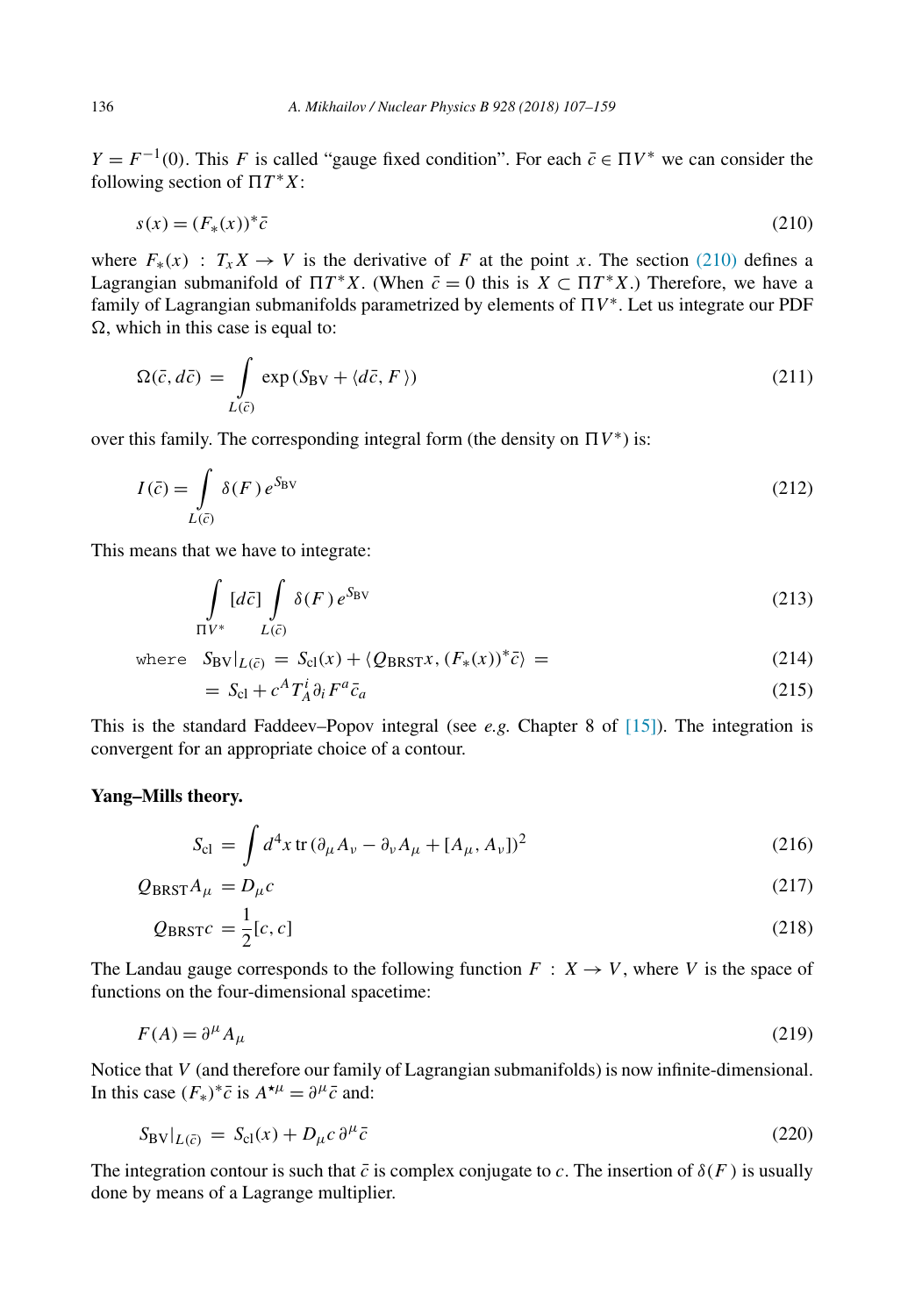#### *6.8. Conormal bundle to the constraint surface*

Here we will describe Lagrangian submanifolds of the type used in the bosonic string worldsheet theory. They provide another solution to the problem discussed in the beginning of Section [6.7.](#page-28-0)

**Conormal bundle.** Let Y be some family of submanifolds  $Y \subset X$  closed under the action of the gauge symmetry<sup>8</sup> For each  $Y \in \mathcal{Y}$ , the *odd conormal bundle* of *Y* (denoted  $\Pi(TY)^{\perp}$ ) is a subbundle of the odd cotangent bundle  $\Pi T^*X|_Y$  which consists of those covectors which evaluate to zero on vectors tangent to *Y*. For each  $Y \subset X$ , the corresponding odd conormal bundle is a Lagrangian submanifold. Given such a family  $\mathcal{Y}$ , let us define a family of Lagrangian submanifolds in the BV phase space in the following way: for every *Y* , the corresponding Lagrangian submanifold is the odd conormal bundle of *Y* , times the space of *c*-ghosts:

$$
L(Y) = \Pi(TY)^{\perp} \times [c\text{-ghosts}] = \Pi(TY)^{\perp} \times \Pi \mathbf{h}
$$
\n(221)

**Irreducibility and completeness.** Let us ask the following question: under what conditions the restriction of  $S_{\rm BV}$  to each  $L(Y)$  is non-degenerate? Or, in case if it is degenerate, how can we characterize the degeneracy? We have:

$$
S_{\rm BV}|_{L(Y)} = S_{\rm cl}(\varphi) \, |_{\varphi \in Y} + T_A^i c^A \varphi_i^* \, |_{\varphi^* \in \Pi(TY)^{\perp}} \tag{222}
$$

The second term  $T_A^i c^A \varphi_i^*$  is the evaluation of the covector  $\varphi^*$  on the tangent vector  $Q\varphi \in TX$ .

Let us assume that the restriction of  $S_{\rm BV}$  to any  $L(Y)$  has a critical point, and study the quadratic terms in the expansion of  $S_{BV}|_L$  around that critical point. To define the perturbation theory, we need already *the quadratic terms* to be non-degenerate. Assuming that the critical point is at  $\varphi = 0$ :

$$
S_{\rm cl}(\varphi) = k_{ij}\varphi^i \varphi^j + o(\varphi^2) \tag{223}
$$

Suppose that all degeneracies of *S*cl and of *k* are due to symmetries (the *completeness*). In other words:

$$
\ker k = \operatorname{im} \tau \tag{224}
$$

where 
$$
\tau : \mathbf{h} \to TX
$$
 (225)

$$
\tau^i(\xi) = T_A^i \xi^A \tag{226}
$$

Let *s* be the quadratic part of  $S_{BV}|_L$ :

$$
s = k_{ij}\varphi^{i}\varphi^{j}\Big|_{\varphi \in T\,Y} + \tau^{i}(c)\varphi_{i}^{\star}\Big|_{\varphi^{\star} \in (T\,Y)^{\perp}}
$$
\n
$$
(227)
$$

The degeneracy is characterized by the isotropic subspace of *s* which we denote ker *s*:

$$
\ker s = (\operatorname{im} \tau \cap T\,) \oplus \Pi \left( (\operatorname{im} \tau \cap T\,) \oplus \ker \tau \oplus (\operatorname{im} \tau + T\, Y)^{\perp} \right) \tag{228}
$$

Let us make the following assumptions:

<sup>&</sup>lt;sup>8</sup> This means that if *Y*<sub>1</sub> ∈  $\mathcal{Y}$  then for any gauge transformation *h*,  $hY_1 \in \mathcal{Y}$ .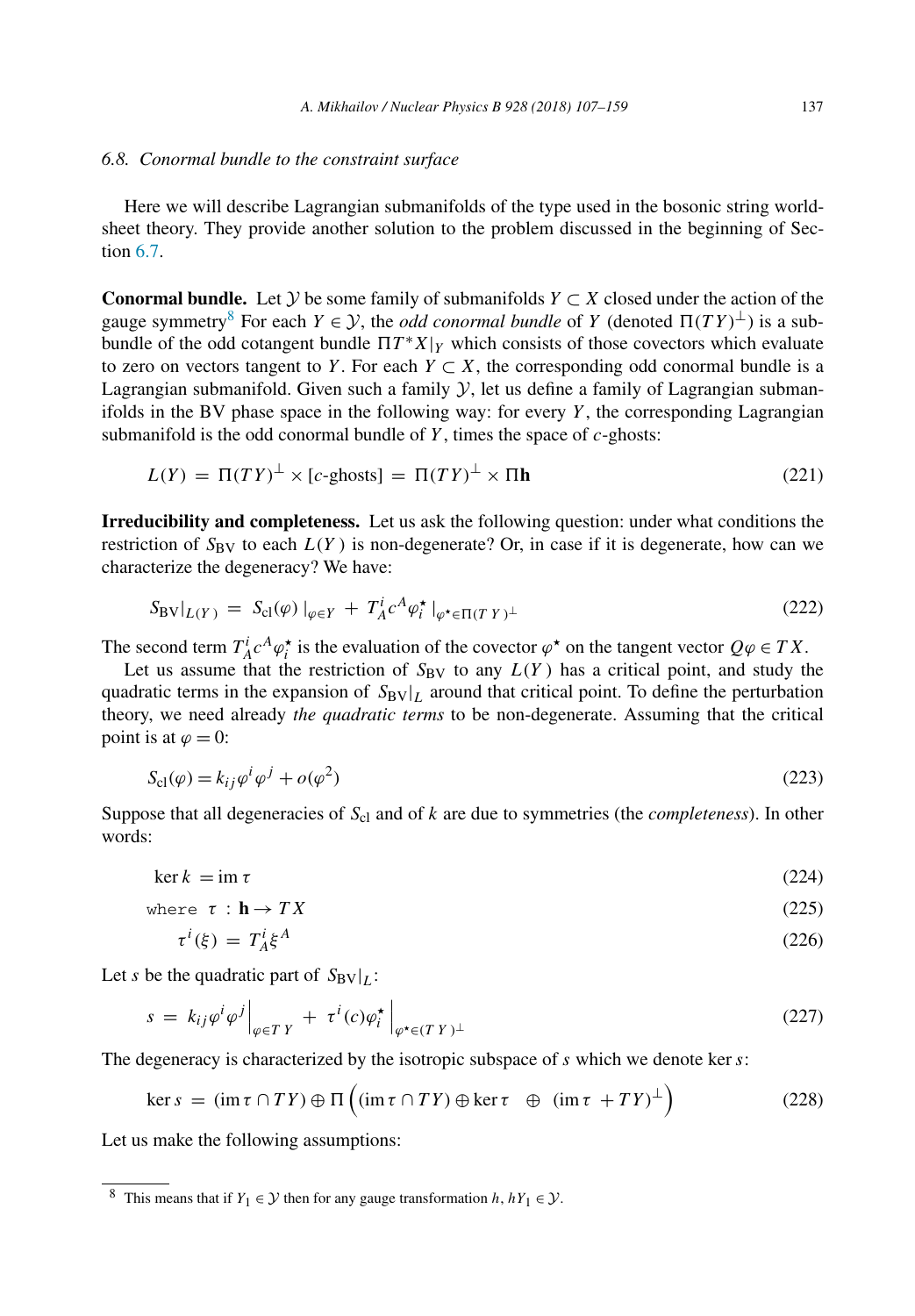- <span id="page-31-0"></span>1. The space im  $\tau \cap TY$  is zero, in other words Y is transverse to the orbits of H. This is a constraint on the choice of *Y* .
- 2. The next term, ker  $\tau$ , is also zero. This kernel being nonzero corresponds to "reducible" gauge symmetries.

But the last term  $\Pi$  (im  $\tau + T Y)^{\perp}$  is essentially nonzero. It can be identified with the cotangent space to our family:

$$
(\operatorname{im} \tau + T Y)^{\perp} = T_Y^* (\mathcal{Y}/H) \tag{229}
$$

where *Y* is the moduli space of submanifolds  $Y \subset X$ . Therefore the quadratic part of  $S_{\text{BV}}$  is degenerate. However this degeneration is removed by the factor  $e^{d\hat{g}\hat{g}^{-1}}$ . Indeed, in this case:

$$
d\widehat{g}\widehat{g}^{-1} = \varphi_i^* dy^i \tag{230}
$$

When we integrate over  $\mathcal{Y}/H$ , the differentials  $dy^i$  span the complement of im*t* in  $TX/TY$ . Since we require that the family *Y* be *H*-closed, *τ* defines a map  $\mathbf{h} \to TX/TY$  which we denote [*τ* ]. With these notations:

$$
(\operatorname{im} \tau + T Y)^{\perp} = (\operatorname{coker} [\tau])^* \tag{231}
$$

In the case of bosonic string (Section [8.2\)](#page-34-0) dim coker[ $\tau$ ] = 3*g* − 3 and  $e^{d\hat{g}\hat{g}^{-1}}$  contributes  $\prod_{i=1}^{3g-3} b^{\alpha\beta} \delta g_{\alpha\beta}^{(0)}$ .

## **7. Integrated vertex operators**

### *7.1. Deformations of BV action*

Suppose that we infinitesimally deformed the solution of the Master Equation:

$$
S_{\rm BV}(\varepsilon) = S_{\rm BV} + \varepsilon U \tag{232}
$$

Such functions *U* generalize the notion of *integrated vertex operator* in string theory. In order for this to satisfy the Master Equation to the first order in *ε* we require:

$$
\Delta U = \rho_{\frac{1}{2}}^{-1} \Delta_{\text{can}}(\rho_{\frac{1}{2}} U) = \Delta^{(0)} U + \{S_{\text{BV}}, U\} = 0
$$
\n(233)

We will also postulate that *U* is diffeomorphism invariant, which means in our formalism that:

$$
\{\Delta \Phi, \, U\} = 0\tag{234}
$$

As we deform  $S_{\rm BV}$ , what happens to  $\mathcal{F}$ ? The answer is simple if *U* satisfies the Siegel gauge condition:

$$
\forall \Phi \in \mathcal{F} : \{\Phi, U\} = 0 \tag{235}
$$

In this case  $\mathcal F$  remains undeformed. But if Eq. (235) is not satisfied, then  $\mathcal F$  should also get deformed.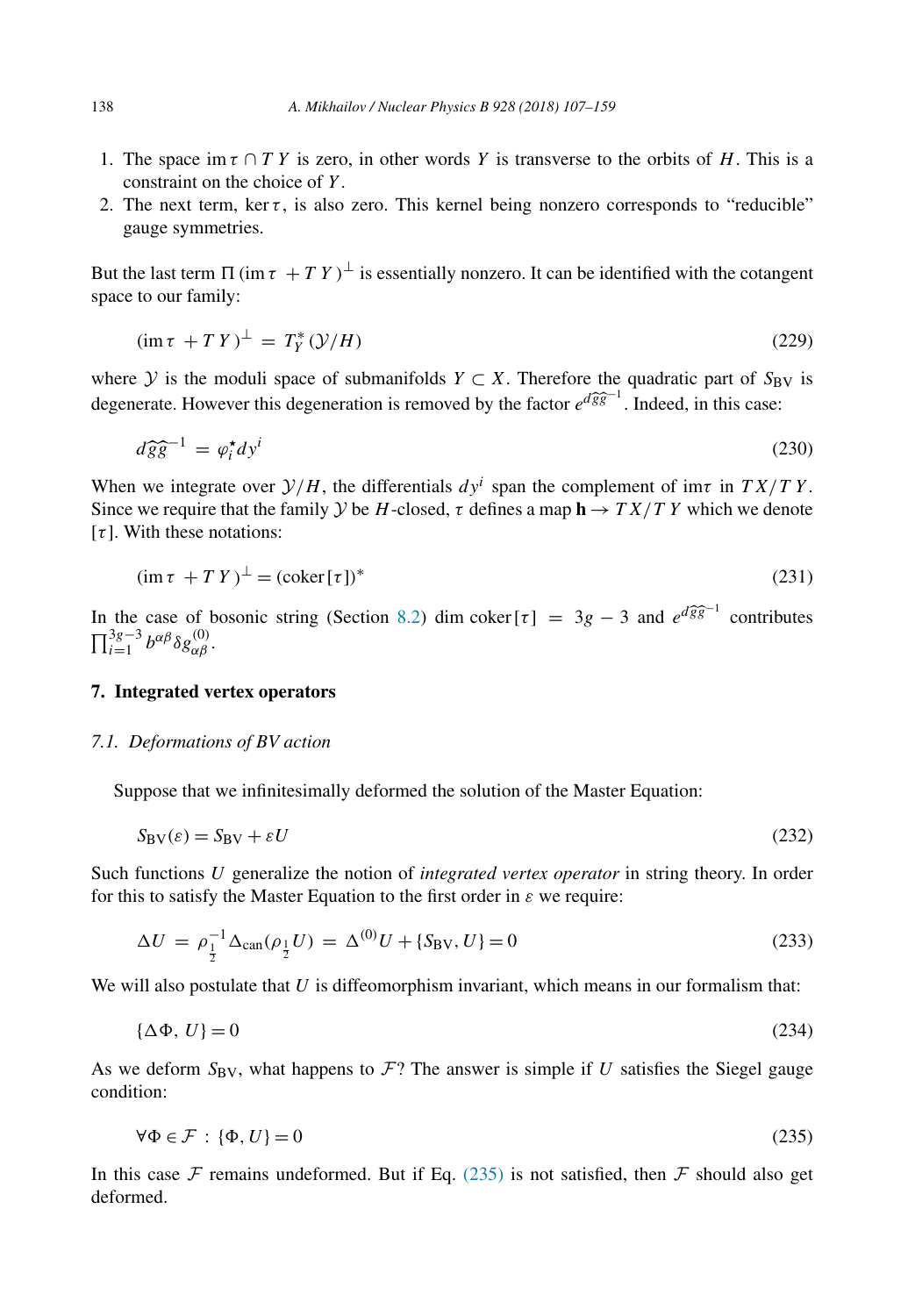## *7.2. Deformations of* F

Eqs. [\(233\)](#page-31-0) and [\(234\)](#page-31-0) imply that  $\{U, \Phi\}$  is  $\Delta$ -closed:

$$
\Delta\{U,\Phi\} = 0\tag{236}
$$

Let us also require that it is  $\Delta$ -exact:

$$
\exists a_U : \mathcal{F} \to \text{Fun}(M): \tag{237}
$$

$$
\{U, \Phi\} = -\Delta a_U(\Phi) \tag{238}
$$

and 
$$
[\Delta \Phi \langle \xi \rangle, a_U(\Phi \langle \eta \rangle)] = a_U(\Phi \langle [\xi, \eta] \rangle)(\mathbf{h}\text{-invariance of } a_U)
$$
 (239)

Under these assumptions we can deform:

$$
\Phi \mapsto \Phi + \varepsilon a_U(\Phi) \tag{240}
$$

so that 
$$
(\Delta + \varepsilon \{U, \underline{\ }})(\Phi + \varepsilon a_U(\Phi)) = \Delta \Phi
$$
 (241)

In other words:

• the space  $\mathcal F$  does deform, according to Eq. (240), but the action of diffeomorphisms remains the same.

In particular, the BV Hamiltonian of diffeomorphisms  $\Delta \Phi$  stays undeformed (Eq. (241)).

Is it true that the deformed  $\Phi$  remain in involution modulo  $\Delta$ -exact? Notice that the deformed  $\{\Phi, \Phi\}$  is automatically  $\Delta + \varepsilon$  $\{U, \cdot\}$ -closed under already taken assumptions:

$$
(\Delta + \varepsilon \{U, \underline{\hspace{0.3cm}}\}) \{\Phi + \varepsilon a_U(\Phi), \Phi + \varepsilon a_U(\Phi)\} = 2\{\Delta \Phi, \Phi + \varepsilon a_U(\Phi)\} = 0 \tag{242}
$$

Opening the parentheses, we derive that the expression  $2{\phi}$ ,  $a_U(\Phi)$  – {*U*,  $q(\Phi)$ } is  $\Delta$ -closed:

$$
\Delta\left(2\{\Phi, a_U(\Phi)\} - \{U, q(\Phi)\}\right) = 0\tag{243}
$$

Let us assume that it is also  $\Delta$ -exact:

$$
2\{\Phi, a_U(\Phi)\} - \{U, q(\Phi)\} = \Delta q'(\Phi)
$$
\n(244)

(the validity of this assumption depends on the cohomology of  $\Delta$ ). Therefore, to the first order in the bosonic infinitesimal parameter *ε*:

$$
\{\Phi + \varepsilon a(\Phi), \ \Phi + \varepsilon a(\Phi)\} = (\Delta + \varepsilon \{U, \underline{\ })(q(\Phi) + \varepsilon q'(\Phi))
$$
\n(245)

This equation can also be derived immediately from Eq. (242) under the assumption that the ghost number 3 cohomology of  $\Delta + \varepsilon$ {*U*, \_} vanishes

Therefore the condition of being in involution persists, but with deformed *q*:

$$
q \mapsto q + \varepsilon q' \tag{246}
$$

Remember that the construction of equivariant form  $\Omega^C$  requires solving the equation:

$$
\Delta_{\rho_{1/2}} a(\xi) + \frac{1}{2} \{a(\xi), a(\xi)\} = \xi \quad (=\Delta \Phi \langle \xi \rangle)
$$
\n(247)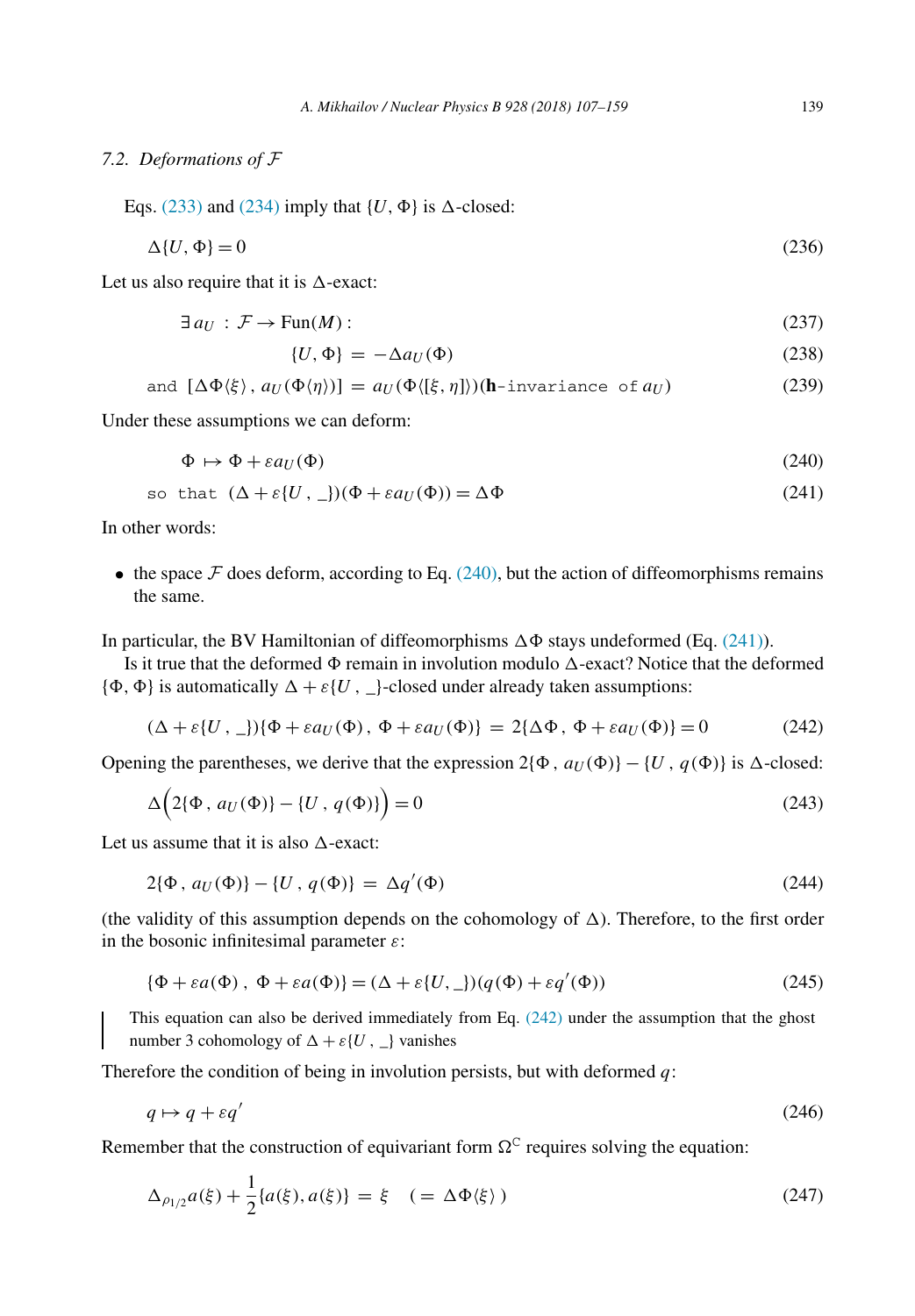The solutions deforms:

$$
a(\xi) \mapsto a(\xi) + \varepsilon a_U'(\xi) - \varepsilon q_U'(\xi) + \dots
$$
  
linear in  $\xi$  quadratic in  $\xi$  (248)

And the string measure deforms:

$$
\Omega^{C}(L, \Psi, \xi) = \int_{L} \exp\left(-\frac{S_{BV}}{S_{BV}} + \Psi + a(\xi) - \theta \right)
$$
\nbecomes\n
$$
S_{BV} + \varepsilon U \qquad a + \varepsilon a_U' - \varepsilon q_U' + \dots
$$
\n(249)

In the base form  $\Omega^{\text{base}}$  we substitute for  $\xi$  the curvature of the connection — the 2-form. In other words, *a(ξ)* becomes a *two-form* on LAG. Therefore a vertex operator is actually *an inhomogeneous PDF* on LAG (and not just a function). If the theory has ghost number, then *U* has ghost number zero and  $a(\xi)$  has ghost number  $-2$ ; the sum of the ghost number and the degree of the form is zero. Lower ghost number components of vertex operators were recently used in the context of pure spinor formalism in [\[16\].](#page-52-0)

## *7.3. Exact vertex operators*

Let us consider the case when  $U$  is  $\Lambda$ -exact:

$$
U = \Delta W \tag{250}
$$

Let us also assume that *W* is *H*-invariant:

$$
\{\Delta \Phi, W\} = 0 \tag{251}
$$

In this case, we can take:

$$
a_U(\Phi) = -\{W, \Phi\} \tag{252}
$$

We observe that the resulting deformation of the equivariant form is the Lie derivative along  ${W, \_\}$ :

$$
\mathcal{L}_{-(W,-)}\Omega^{\mathcal{C}} = \Omega^{\mathcal{C}}\langle \Delta W - \{W,\Phi\}\rangle = \Omega^{\mathcal{C}}\langle U + a_{U}(\Phi)\rangle
$$
\n(253)

This means that:

• deforming with an exact integrated vertex is equivalent to an infinitesimal change of the integration cycle.

To construct the base form from the Cartan form, we need to choose a connection. When deforming with an exact vertex, we need to also adjust the connection by carrying it along with  ${W, \_\}$ 

## *7.4. Relaxing Siegel gauge*

Let us deform  $S_{\rm BV}$  by adding an integrated vertex operator not in the Siegel gauge. In this case we have to use the full base form  $\Omega^{\text{base}}$  from Section [5.7.](#page-20-0) Suppose that there exists *W* such that  $U + \Delta W$  *is* in Siegel gauge:

$$
\{\Phi, U + \Delta W\} = 0\tag{254}
$$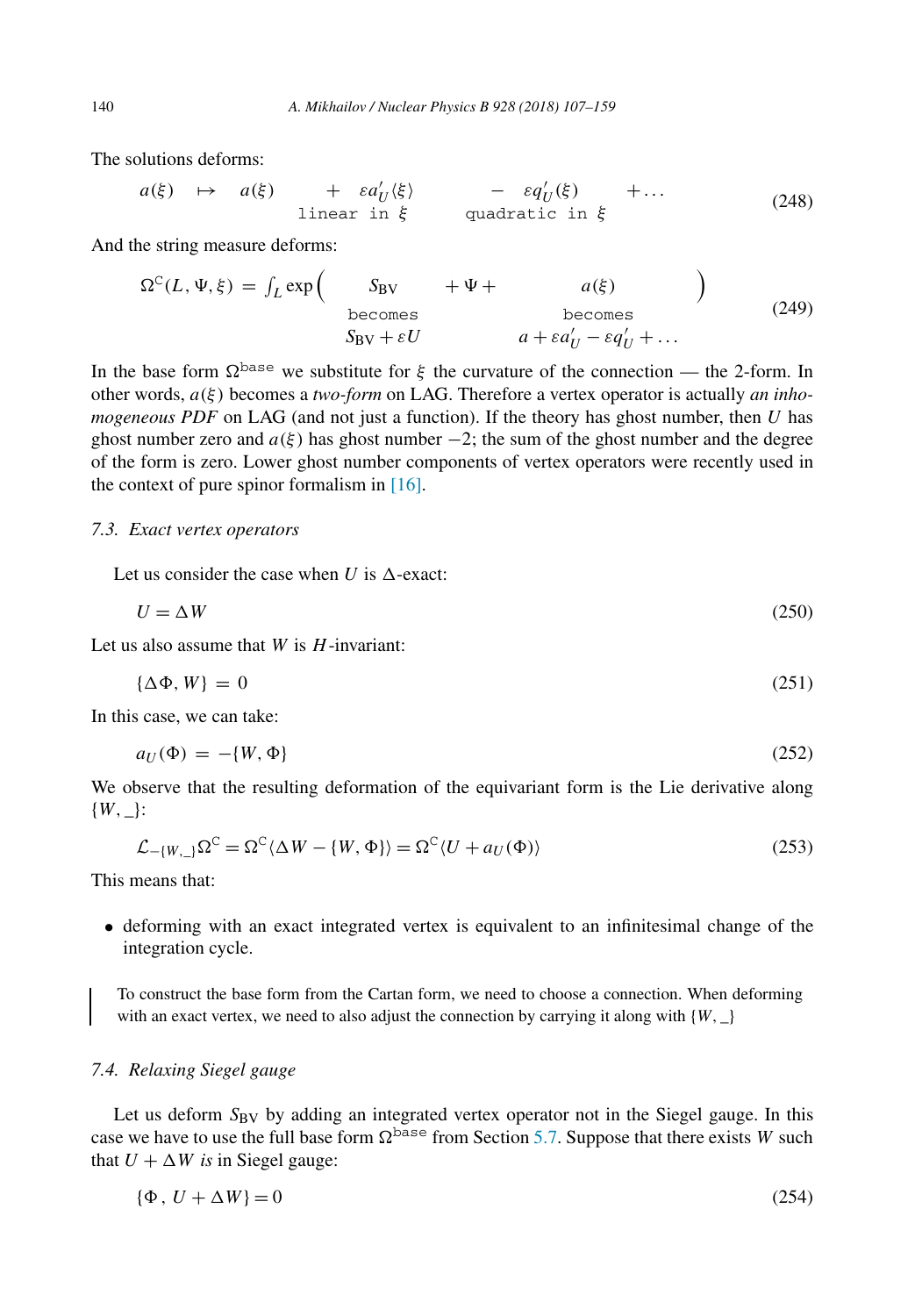<span id="page-34-0"></span>In practice *W* could be complicated. But if it exists, then this implies that we can satisfy the Siegel gauge by slightly deforming the integration cycle.

Usually in string theory models, having the Siegel gauge satisfied on a family of Lagrangian submanifolds implies that  $\Phi$  vanishes on Lagrangian submanifolds in this family; then our form  $\Omega^{\text{base}}$  reduces to the standard string theory measure. (In the case of bosonic string this is discussed in Section [8.3.](#page-35-0)) Combined with the observation that the Siegel gauge can be satisfied by deforming the contour, this implies that the amplitudes obtained by integrating our  $\Omega^{\text{base}}$  give the same result as the standard prescription for string amplitudes.

#### **8. Bosonic string**

Now we will explain how this formalism can be applied to the bosonic string worldsheet theory.

### *8.1. Solution of Master Equation*

The fundamental fields of the worldsheet theory are: matter fields  $x^m$ , complex structure  $I^{\alpha}_{\beta}$ and the diffeomorphism ghosts  $c^{\alpha}$ . The matter part of the action depends on matter fields and complex structure:

$$
S_{\text{mat}}[I, x] = \frac{1}{2} \int \partial_{+} x^{m} \wedge \partial_{-} x^{m}
$$
 (255)

Following the general scheme, we find the solution of the Master Equation:

$$
S_{\rm BV} = S_{\rm mat} + \int \langle \mathcal{L}_c I, I^{\star} \rangle + \langle \mathcal{L}_c x, x^{\star} \rangle + \frac{1}{2} \langle [c, c], c^{\star} \rangle \tag{256}
$$

There is a constraint:  $I^2 = -1$ , or in components:  $I^{\alpha}_{\beta} I^{\beta}_{\gamma} = -\delta^{\alpha}_{\gamma}$ . The antifield  $I^{\star}$  can be identified with a symmetric tensor  $I_{\alpha\beta}^* = I_{\beta\alpha}^*$  with only nonzero components  $I_{++}^*$  and  $I_{--}^*$  (which are also denoted  $I_{zz}^{\star}$  and  $I_{\overline{z}z}^{\star}$ .) The coupling to  $\delta I$  is defined as follows:

$$
\int \langle I^{\star}, \delta I \rangle = \int dz^{\alpha} \wedge dz^{\beta} I^{\star}_{\alpha\gamma} \delta I^{\gamma}_{\beta} \tag{257}
$$

#### *8.2. Family of Lagrangian submanifolds*

**Motivation for changing polarization.** Notice that the dependence of  $S_{\rm BV}$  on the antifields (letters with  $\star$ ) is at most linear. Indeed, this  $S_{BV}$  corresponds to "just the usual BRST operator" of the form  $c^A t_A + \frac{1}{2} f^A_{BC} c^B c^C \frac{\partial}{\partial c^A}$ .

It would seem to be natural to choose the Lagrangian submanifold setting all the antifields to zero. However, the restriction of  $S_{\rm BV}$  to this Lagrangian submanifold (i.e.  $S_{\rm cl}$ ) turns out to be problematic from the point of view of quantization (the Nambu–Goto string). The standard approach in bosonic string is to switch to a different Lagrangian submanifold so that the restriction of *S*BV to this new Lagrangian submanifold is quadratic. However there is some price to pay: BRST operator is only nilpotent on-shell.

**New polarization.** Let us choose some reference complex structure  $I^{(0)}$  and parametrize the nearby complex structures by their corresponding Dolbeault cocycles, which we denote *b*. Locally it is possible to choose  $I = \begin{pmatrix} i & 0 \\ 0 & 0 \end{pmatrix}$ 0 −*i* . To summarize: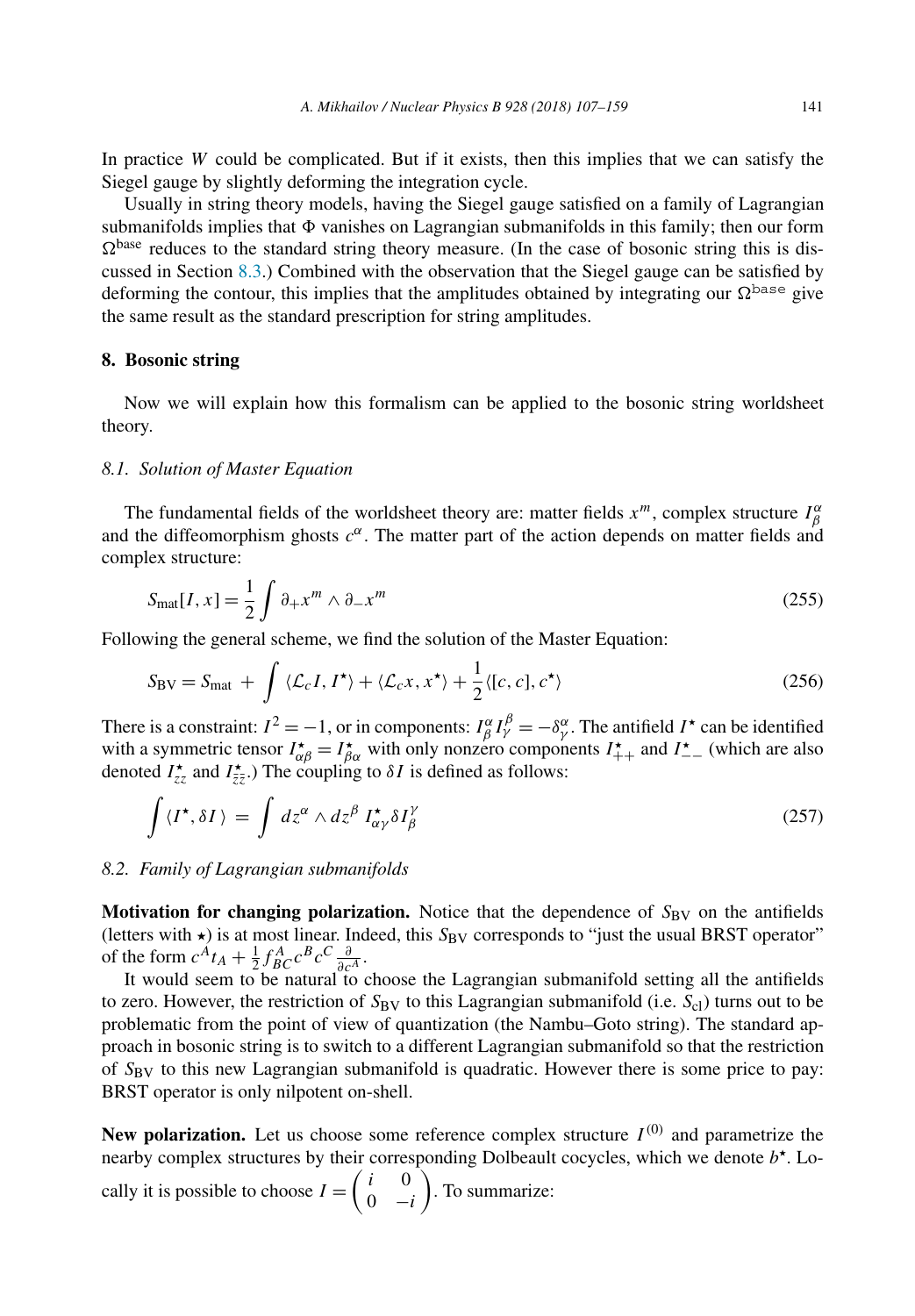<span id="page-35-0"></span>
$$
I = I(b^*)\tag{258}
$$

$$
b^* \in H_{\overline{\partial}}^1(T^{1,0}) \tag{259}
$$

$$
I_{\bar{z}}^{z}(b^{\star}) = (b^{\star})_{\bar{z}}^{z} + o(b^{\star})
$$
\n(260)

$$
I_z^z(b^*) = i + o(b^*)
$$
\n<sup>(261)</sup>

The other components are:

$$
I_{\bar{z}}^{\bar{z}} = \overline{I_z^z}, \quad I_z^{\bar{z}} = \overline{I_{\bar{z}}^z}
$$
\n
$$
(262)
$$

And we rename  $I^*$  as *b*:

$$
b_{\alpha\beta} = I_{\alpha\beta}^{\star} \tag{263}
$$

We have just changed the polarization;  $I^*$  is now a field (called *b*) and *I* an antifield (called  $b^*$ ). The action can be written in the new coordinates:

$$
S_{\rm BV} = S_{\rm mat}[I(b^{\star}), x] + \int \langle \mathcal{L}_c(I(b^{\star})), b \rangle + \langle \mathcal{L}_c x, x^{\star} \rangle + \left\langle \frac{1}{2}[c, c], c^{\star} \right\rangle \tag{264}
$$

**Family of Lagrangian submanifolds.** We now choose the Lagrangian submanifold in the following way:

$$
b^* = x^* = c^* = 0 \tag{265}
$$

On this Lagrangian submanifold the action is quadratic. In particular:

$$
\int \langle b, \mathcal{L}_c(I(b^{\star})) \rangle \quad \text{becomes} \quad \int (b_{++}\partial_-c^+ + c.c) \tag{266}
$$

**BRST structure.** The BRST operator *Q*BRST of the bosonic string can be understood as follows. We expand  $S_{BV}$  in powers of the antifields  $x^*$ ,  $c^*$ ,  $b^*$  and consider only the linear term. The corresponding Hamiltonian vector field preserves the Lagrangian submanifold and is the symmetry of the restriction of  $S_{\rm BV}$  on the Lagrangian submanifold. There are also higher order terms, because the dependence on  $b^*$  is nonlinear;  $\int b^*_{\alpha} T_{\gamma\beta} dz^{\alpha} \wedge dz^{\beta}$  is just the linear approximation. In constructing the  $Q_{BRST}$  we simply neglect those higher order terms. This leads to  $Q_{BRST}$  being nilpotent only on-shell. The explicit formula for  $Q_{BRST}$  can be read from Eq. (264):

$$
Q_{BRST} = T_{\alpha\beta} \frac{\partial}{\partial b_{\alpha\beta}} + (c^{\alpha} \partial_{\alpha} x^{m}) \frac{\partial}{\partial x^{m}} + \frac{1}{2} [c, c]^{\alpha} \frac{\partial}{\partial c^{\alpha}}
$$
(267)

#### **Ghost numbers.** *<sup>x</sup> <sup>x</sup> <sup>I</sup> <sup>b</sup> <sup>c</sup> <sup>c</sup>*  $0$  |  $-1$  |  $0$  |  $-1$  |  $1$  |  $-2$

## *8.3. Integration over the family of Lagrangian submanifolds*

Here we will first use our prescription to construct the equivariant analogue of  $\Omega$ , depending on some motivated choice of the subspace  $\mathcal{F} \subset \text{Fun}(M)$ . We will then implement the standard procedure to construct a closed form on *H*\LAG.

**Choice** of  $\mathcal F$ . We will here make use of the standard choice of  $\mathcal F$  always applicable in the BRST case as we explained in Section [6.4.](#page-26-0) We will choose  $\mathcal F$  so that  $\Pi \Delta \mathcal F$  is the algebra of diffeomorphisms of the worldsheet: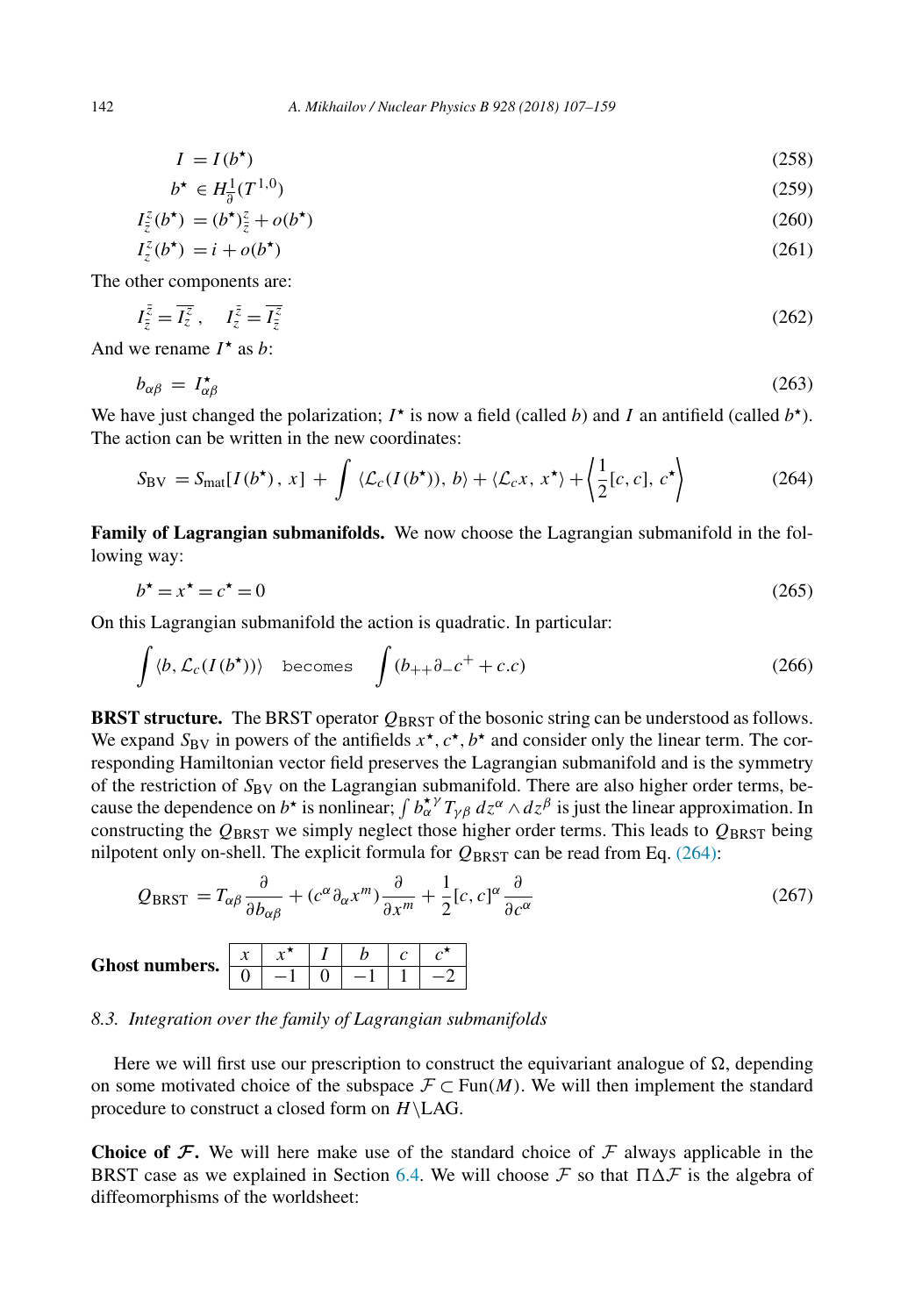$$
\Phi = \int c_{\alpha}^* \xi^{\alpha} \tag{268}
$$

where  $\xi^{\alpha} = \xi^{\alpha}(z, \bar{z})$  is a vector field on the worldsheet.

**Equivariant form**  $\Omega_{\text{Vect}(\Sigma)\oplus\text{Weyl}}^{\mathcal{C}}$ **. The resulting equivariant form is:** 

$$
\Omega_{\text{Vect}(\Sigma)\oplus\text{Weyl}}^{\mathcal{C}}(\mathbf{t}) = \int_{gL} \exp\left(S_{\text{BV}} + \int \langle dI, b \rangle + \int c_{\alpha}^{\star} \mathbf{t}^{\alpha}\right) \tag{269}
$$

where the term  $\int \langle dI, b \rangle$  comes from  $dgg^{-1}$  and  $\int c_{\alpha}^{\dagger} \mathbf{t}^{\alpha}$  from  $\Phi$  of Eq. (268). The pairing  $\langle dI, b \rangle$  is as in Eq. [\(257\).](#page-34-0)

**Recovery of the standard approach.** Usually in the literature, the integration cycle is chosen so that  $c^* = 0$ , and therefore the term  $\int c^*_{\alpha} \mathbf{t}^{\alpha}$  vanishes. Moreover, we do not even need to do the horizontal projection of *dgg*<sup>−</sup>1. This is a consequence of the following general statement. Suppose that  $\{\Phi, \Phi\} = 0$  and the integration cycle in the moduli space of Lagrangian submanifolds is such that:

$$
\Phi|_{gL} = 0\tag{270}
$$

In this case the construction simplifies:

$$
\Omega_{\text{Vect}(\Sigma)} = \Omega \tag{271}
$$

We can now use the Baranov–Schwarz transform (Section [4.2\)](#page-14-0) and interpret the integration of  $\Omega$  as the integration of  $e^S$  over some new Lagrangian submanifold, which can be described as follows. Consider *any* 3*g* − 3-dimensional surface in the space of metrics *g*·· parametrized by *(s*1*,...,s*3*g*−3*)*:

$$
S \subset MET, \quad \dim S = 3g - 3 \tag{272}
$$

(no need to require any holomorphicity). Let us consider a submanifold

$$
\mathcal{N}_S \subset \Pi T^* M E T \tag{273}
$$

defined as follows: it is the bundle over *S* whose fiber at a point  $s \in S$  consists of the subspace of  $\Pi T_s^*$ MET orthogonal to the tangent space to *S* at that point. Notice that this submanifold is Lagrangian. We will promote  $\mathcal{N}_S$  to a Lagrangian submanifold  $\mathcal{N}_S$  in the BV phase space of the bosonic strips by adding x and si (and keeping  $x^* = 0$  and  $a^* = 0$ ). We have: bosonic string by adding *x* and *c* (and keeping  $x^* = 0$  and  $c^* = 0$ ). We have:

$$
\int_{S} \Omega = \int_{\tilde{N}_{S}} e^{S_{\text{BV}}}
$$
\n(274)

Notice that we can use  $\Omega$  instead of  $\Omega_B$  because Eq. (270) is satisfied in this case. Indeed,  $\Phi(\xi) = \int \xi^{\alpha} c_{\alpha}^*$  and we choose the Lagrangian submanifolds so that  $c^* = 0$ ; this proves Eq. (270).

When some part of  $\mathcal{N}_S$  contains a gauge-trivial direction  $\dot{g}_{\alpha\beta} = 2\nabla_{(\alpha}\xi_{\beta)}$ , then the integral of  $e^{S_{BV}}$  over that part is automatically zero. Indeed, in this case all the *b*<sup>·</sup> ∈  $\Pi T_s^*$ MET orthogonal to the tangent space to *S* satisfy in particular  $b^{\alpha\beta}\nabla_{\alpha}\xi_{\beta} = 0$  and therefore the integral of  $e^{S_{BV}}$  over *c*<sup>·</sup> will give zero (because of the zero mode  $c^{\alpha} \simeq \xi^{\alpha}$ ). In this sense,  $e^{S_{BV}}$  is a "base integral form".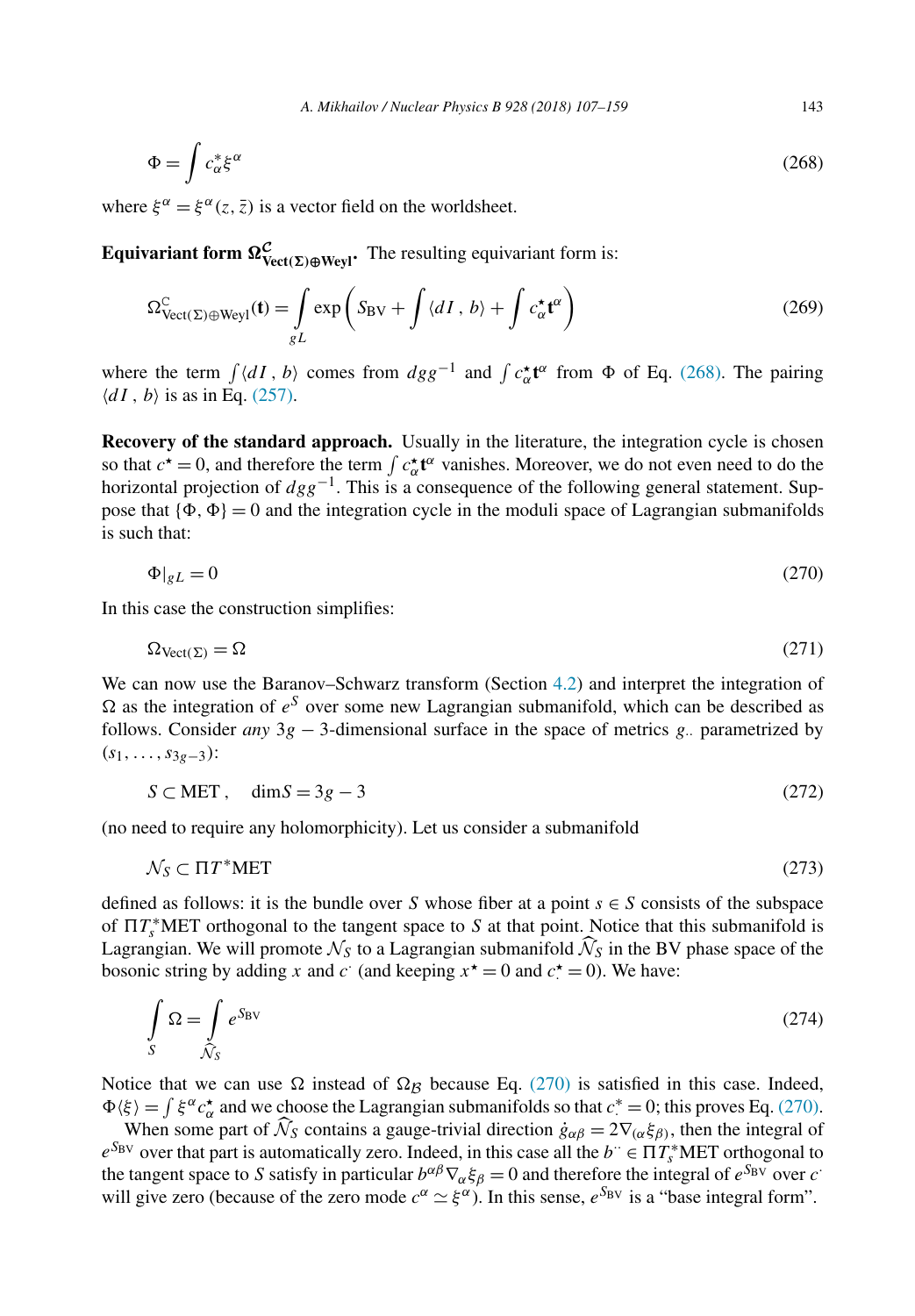<span id="page-37-0"></span>**Standard integration cycle.** We will now discuss the "usual" (in the bosonic string theory) integration cycle on the moduli space of Lagrangian submanifolds. Our choice of  $\mathcal F$  is such that  **is the algebra of diffeomorphisms of the worldsheet. This allows us to construct the** base form on the space of Lagrangian submanifolds modulo diffeomorphisms.

On a Lagrangian submanifold from the standard family the metric  $g_{\alpha\beta}$  (same thing as  $b^{* \alpha\beta}$ ) is fixed, and the path integral goes over  $b^{\alpha\beta}$ ,  $c^{\alpha}$ ,  $x^m$ . This picture explains why factorization by the action of *H* results in closed integration cycles:



Here *h* is a large diffeomorphism; the integration cycle is a  $3g - 3$ -dimensional family of metrics  $g_{\alpha\beta}$ ; it only becomes closed after we make an identification of  $g_{\alpha\beta}$  and  $h^*g_{\alpha\beta}$ .

## **9. Topologically twisted**  $N = 2$  **model**

In this Section we will give an example of the construction of  $F$  in the case which is not covered by the scheme described in Section [6.4.](#page-26-0)

### *9.1. BV action*

Consider the topologically B-twisted  $N = 2$  superconformal theory [\[17\].](#page-52-0) Let us restrict to the case of flat target space. The fields are:

| bosons: complex scalars $x^a$ and $\overline{x^a}$                         |
|----------------------------------------------------------------------------|
| fermions: $\vert$ one-form $\rho^a$ and scalars $\vartheta_a$ and $\eta^a$ |

The "classical" action is:

$$
S_{\rm cl} = \int_{\Sigma} -\frac{1}{2} d\overline{x^a} \wedge *dx^a - \rho^a \wedge (*d\overline{\eta^a} + d\vartheta_a)
$$
 (275)

The BV action is:

$$
S_{\rm BV} = S_{\rm cl} + \int\limits_{\Sigma} \overline{\eta^a} \overline{x} \frac{\star}{a} - \frac{1}{2} \langle dx^a, \rho_a^{\star} \rangle \tag{276}
$$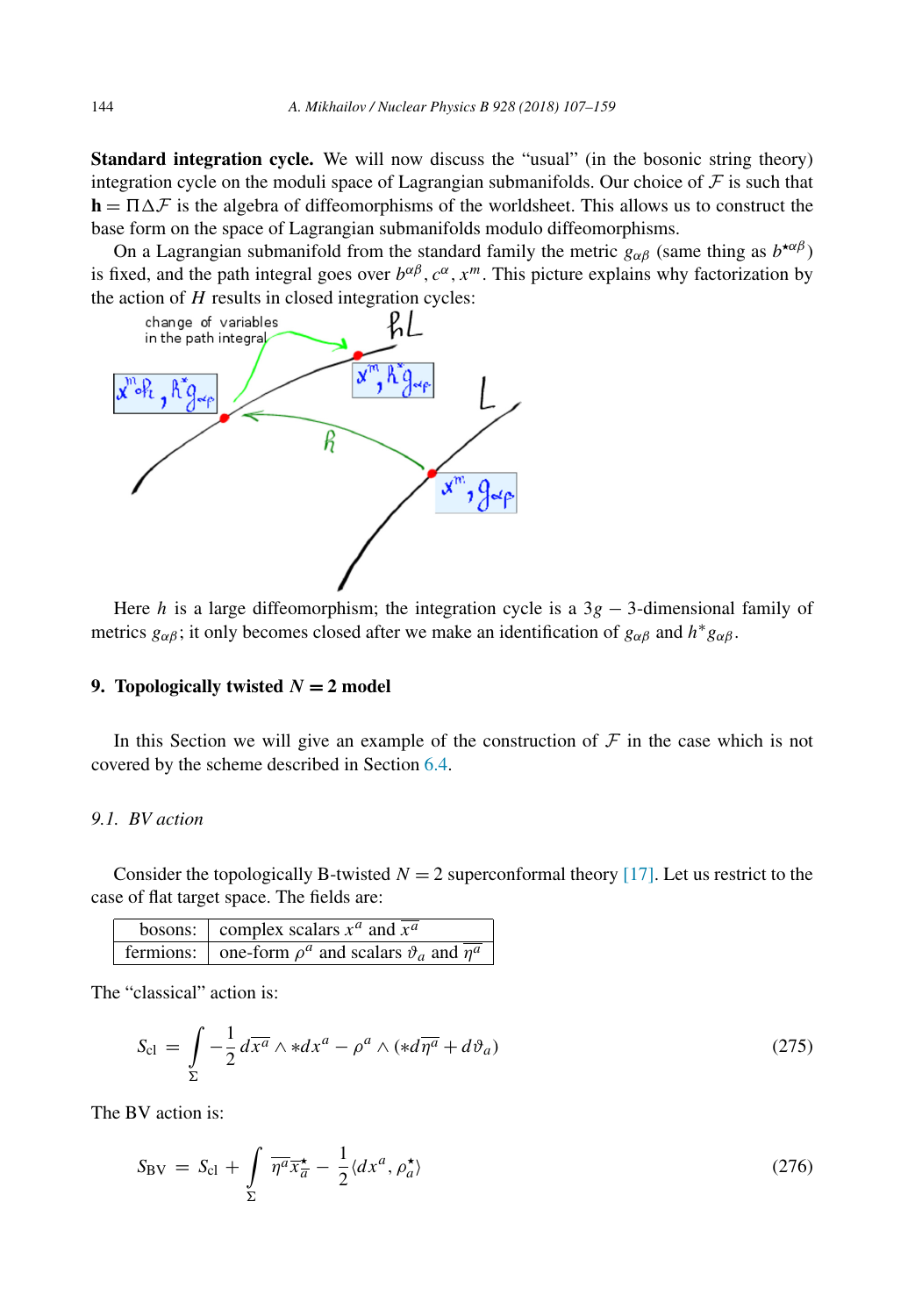## <span id="page-38-0"></span>*9.2. Action of diffeomorphisms*

Let us consider the infinitesimal diffeomorphism (= vector field) of the worldsheet:

$$
v^{\mathcal{L}}(z^{\mathcal{L}}, z^{\mathcal{R}})\frac{\partial}{\partial z^{\mathcal{L}}} + v^{\mathcal{R}}(z^{\mathcal{L}}, z^{\mathcal{R}})\frac{\partial}{\partial z^{\mathcal{R}}}
$$
(277)

The corresponding BV generation function is  $V(v) = {S_{BV}, \Phi(v)}$  where:

$$
\Phi\langle v\rangle = \int_{\Sigma} (\mathcal{L}_v \overline{x^a}) \overline{\eta}_{\overline{a}}^{\star} - (\mathcal{L}_{(v_L - v_R)} \overline{x^a}) \vartheta^{\star a} - 2(\iota_v \rho^a) x_a^{\star} + \iota_{\rho_a^{\star}} \iota_v \vartheta^{\star a}
$$
\n(278)

The last term  $\iota_{\rho_a^*} \iota_v \vartheta^{*a}$  requires explanation. As  $\vartheta$  is a scalar field, its antifield  $\vartheta^*$  is a 2-form. The expression  $\iota_v \vartheta^*$  is the usual contraction of a vector field *v* with the 2-form  $\vartheta^*$ . Finally,  $\iota_{\rho_a^* \iota_v} \vartheta^*$ should be understood in the following way. We interpret  $\rho^*$  as a vector-valued two-form, i.e. a section of  $(T \otimes \Omega^2) \Sigma$ . We contract its vector index with the single remaining covector index of  $\iota_v \vartheta^*$ . What remains is a two-form, which is just integrated over  $\Sigma$ .

Explicitly:

$$
\mathcal{V}\langle v\rangle = \{S_{\text{BV}}, \Phi\langle v\rangle\} =
$$
\n
$$
= \int (\mathcal{L}_{v}x^{a})x_{a}^{*} + (\mathcal{L}_{v}\overline{x^{a}})\overline{x}_{\overline{a}}^{*} + \langle(\mathcal{L}_{v}\rho^{a}), \rho_{a}^{*}\rangle + (\mathcal{L}_{v}\overline{\eta^{a}})\overline{\eta}_{\overline{a}}^{*} + (\mathcal{L}_{v}\vartheta_{a})\vartheta^{a*} +
$$
\n
$$
+ d\overline{x^{a}} \wedge *d(\iota_{v}\rho^{a}) - (\mathcal{L}_{v}\overline{x^{a}})d * \rho^{a} - (\mathcal{L}(\iota_{v}\rho_{v})\overline{x^{a}})d\rho^{a}
$$
\n
$$
= \int_{\Sigma} (\mathcal{L}_{v}x^{a})x_{a}^{*} + (\mathcal{L}_{v}\overline{x^{a}})\overline{x}_{\overline{a}}^{*} + \langle(\mathcal{L}_{v}\rho^{a}), \rho_{a}^{*}\rangle + (\mathcal{L}_{v}\overline{\eta^{a}})\overline{\eta}_{\overline{a}}^{*} + (\mathcal{L}_{v}\vartheta_{a})\vartheta^{a*} -
$$
\n
$$
- *d\overline{x^{a}} \wedge \mathcal{L}_{v}\rho^{a} - (\mathcal{L}_{v}\overline{x^{a}})d * \rho^{a}
$$
\n(279)

Identities useful in proving this:

$$
\left\{\int_{\Sigma} \langle dx^a, \rho_a^{\star} \rangle, \int_{\Sigma} (\iota_v \rho^b) x_b^{\star} \right\} =
$$
\n
$$
= \int_{\Sigma} (\mathcal{L}_v x^a) x_a^{\star} + \langle (d\iota_v \rho^a), \rho_a^{\star} \rangle
$$
\n(280)

$$
\left\{\int_{\Sigma} \overline{\eta^{a}} \overline{x}_{\overline{a}}^{\star}, \int_{\Sigma} (\mathcal{L}_{v} \overline{x^{a}}) \overline{\eta_{\overline{a}}^{\star}} - (\mathcal{L}_{(v_{L} - v_{R})} \overline{x^{a}}) g_{\overline{a}b} \vartheta^{\star b} \right\} =
$$
\n
$$
= \int_{\Sigma} (\mathcal{L}_{v} \overline{\eta^{a}}) \overline{\eta_{\overline{a}}^{\star}} + (\mathcal{L}_{v} \overline{x^{a}}) \overline{x}_{\overline{a}}^{\star} - (\mathcal{L}_{(v_{L} - v_{R})} \overline{\eta^{a}}) g_{\overline{a}b} \vartheta^{\star b}
$$
\n
$$
\left\{ S_{\text{cl}} , \int_{\Sigma} \iota_{\rho_{a}^{\star}} \iota_{v} \vartheta^{\star a} \right\} =
$$
\n(281)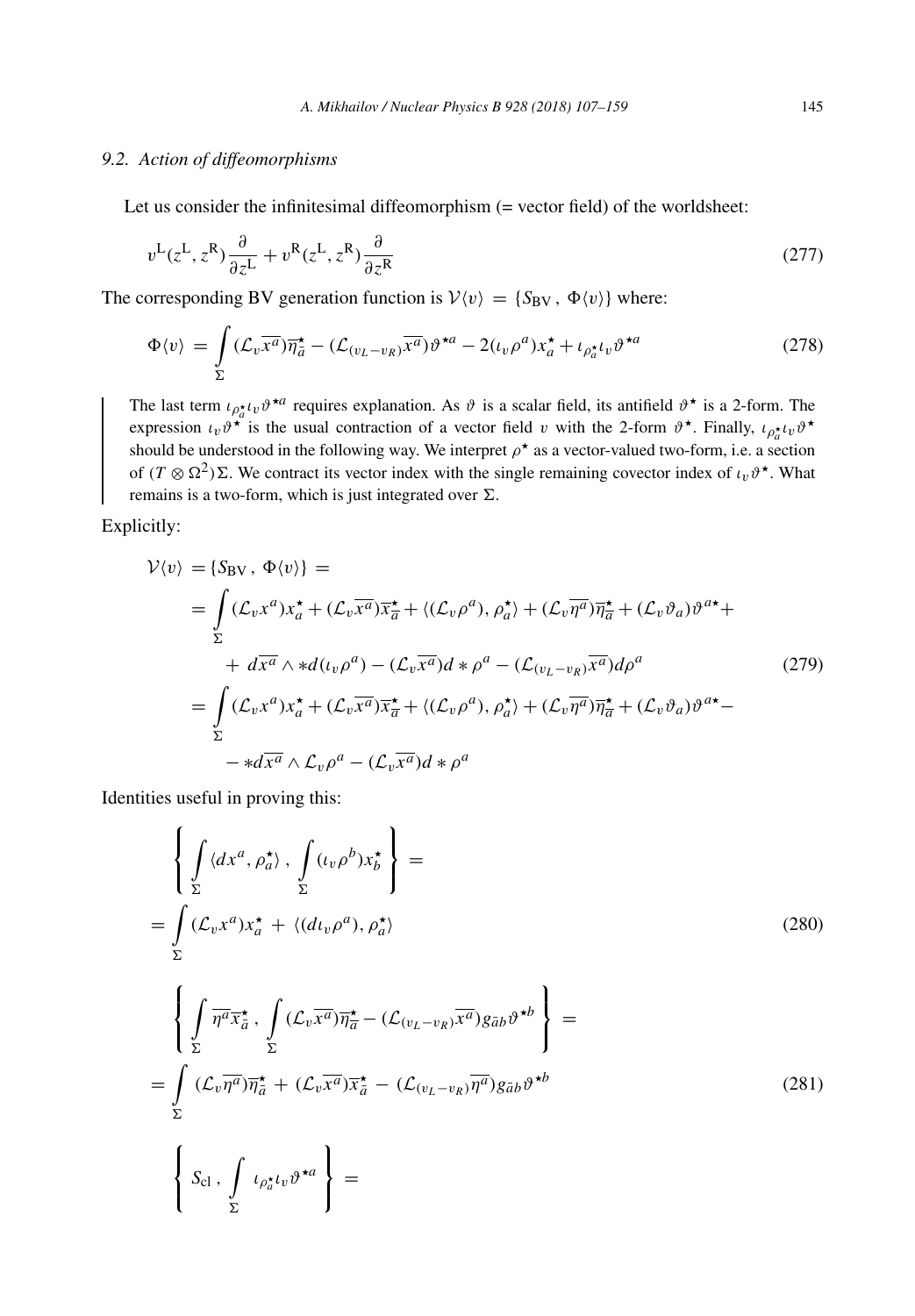<span id="page-39-0"></span>
$$
= \left\{ \int_{\Sigma} -* d\overline{\eta}^a \wedge \rho^a + \vartheta_a d\rho^a , \int_{\Sigma} \iota_{\rho_a^{\star} t_v} \vartheta^{\star a} \right\} =
$$
  

$$
= \int_{\Sigma} \langle (\iota_v d\rho^a), \rho_a^{\star} \rangle + (d\vartheta_a + *d\overline{\eta^a}) \wedge \iota_v \vartheta^{\star a} =
$$
  

$$
= \int_{\Sigma} \langle (\iota_v d\rho^a), \rho_a^{\star} \rangle + (\mathcal{L}_v \vartheta_a) \vartheta^{\star a} + (\mathcal{L}_{(v_L - v_R)} \overline{\eta^a}) \vartheta^{\star a} \rangle
$$
(282)

9.3. *Closedness of*  $\mathcal F$  *under*  $\left[\begin{matrix} \_ \\ \_ \end{matrix}\right]$ 

We need to prove:

$$
\{\{S_{\rm BV}, \Phi\langle w \rangle\}, \Phi\langle v \rangle\} = \Phi\langle [w, v] \rangle \tag{283}
$$

The only nontrivial computation is the bracket of the last term in Eq. [\(278\)](#page-38-0) with the last line of [\(279\):](#page-38-0)

$$
\left\{\int_{\Sigma} \iota_{\rho_a^{\star} \iota_v} \vartheta^{\star a} , \int_{\Sigma} - \ast d\overline{x^a} \wedge \mathcal{L}_w \rho^a - (\mathcal{L}_w \overline{x^a}) d \ast \rho^a \right\} =
$$
\n(284)

$$
= \int_{\Sigma} -\ast d\overline{x^a} \wedge \mathcal{L}_{w} \iota_v \vartheta^{\star a} - (\mathcal{L}_w \overline{x^a}) d \ast \iota_v \vartheta^{\star a} =
$$
\n(285)

$$
= \int_{\Sigma} -\ast d\overline{x^a} \wedge \mathcal{L}_{w^l v} \vartheta^{\star a} - \ast d(\mathcal{L}_w \overline{x^a})_{l v} \vartheta^{\star a}
$$
\n(286)

and the bracket of the term  $-(\mathcal{L}_{(v_L-v_R)}\overline{x^a})\vartheta^{\star a}$  in Eq. [\(278\)](#page-38-0) with  $\widehat{\mathcal{L}}_w$ :

$$
\left\{\int_{\Sigma} -\iota_v * d\overline{x^a} \vartheta^{*a} , \widehat{\mathcal{L}}_w \right\} =
$$
\n(287)

$$
= \left\{ \int_{\Sigma} - *d\overline{x^a} \wedge \iota_v \vartheta^{*a} , \widehat{\mathcal{L}}_w \right\} =
$$
 (288)

$$
= \int\limits_{\Sigma} *d\overline{x^a} \wedge \iota_v \mathcal{L}_w \vartheta^{\star a} + *d(\mathcal{L}_w \overline{x^a}) \iota_v \vartheta^{\star a}
$$
\n(289)

Eqs. (286) and (289) combine into  $\int_{\Sigma} *d\overline{x^a} \wedge \iota_{[w,v]}\vartheta^{*a}$  which is the required term  $-(\mathcal{L}_{([w,v]_L - [w,v]_R)}\overline{x^a})\vartheta^{\star a}$  in  $\Phi\langle [w,v] \rangle$ .

## **10. Worldsheet with boundary**

The consideration of this Section is not rigorous for the reason explained in Section [2.](#page-2-0) We hope that more rigorous treatment could be obtained by an axiomatic approach along the lines of [\[4\].](#page-52-0)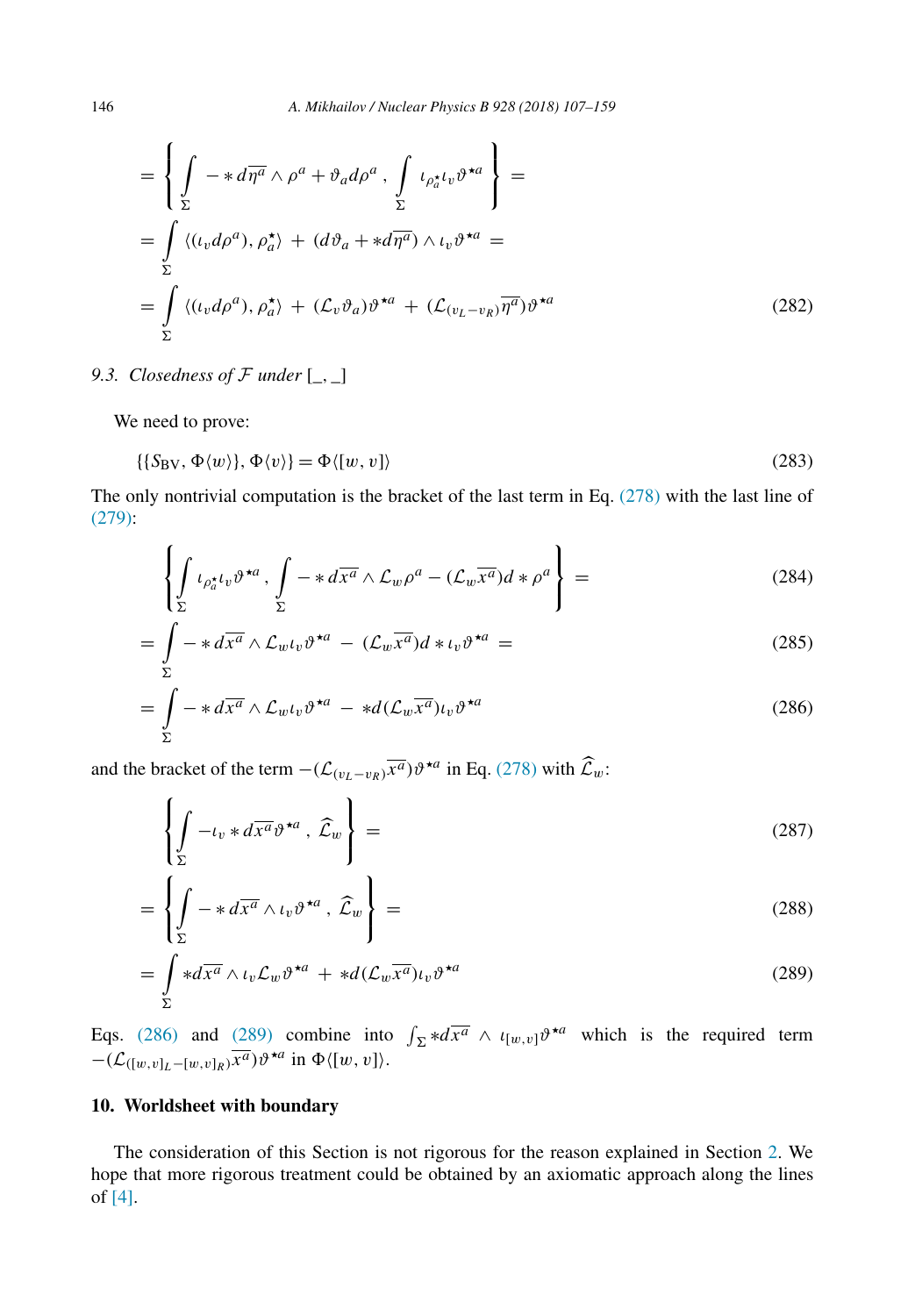<span id="page-40-0"></span>Consider string worldsheet theory on a flat disk *D*. Insertion of some operators inside the disk creates a state on the boundary:



Let us consider a Riemann surface with a boundary, and insert our flat disk:



Consider the variations of the Lagrangian submanifold (for example, metric), limited inside some compact region on the Riemann surface:



As we vary the metric, the state on the boundary (marked red) remains the same state in the same theory. This is possible because we do not change the theory in the region of insertion.

If we limit the variations of the Lagrangian submanifold in this way, then we can construct the form  $\Omega$  (and its base analogue) in the same way as we did on the closed Riemann surface. In this case the form  $\Omega$  is not closed:

$$
d\Omega_{\Psi}^{\text{base}} = \Omega_{Q_{\text{BRST}}\Psi}^{\text{base}} \tag{290}
$$

We will derive this formula in a moment. If we restrict ourselves with the insertions of only physical operators  $\Psi$ , then the form  $\Omega_{\Psi}^{\text{base}}$  *is* closed.

#### *10.1. Variation of the wave function*

Let us study the quantum theory on a region  $\Sigma \backslash D$  (the complement of the disk on the Riemann surface); its boundary is  $-\partial D$ . On the picture *D* is painted blue. Notice that there are no operator insertions inside *D*.

Let us bring our theory to some first order formalism, so that the Lagrangian is of the form *pq*<sup> $−$ </sup> *H*. Fix the Lagrangian submanifold *L*. Fix some polarization in the restriction of the fields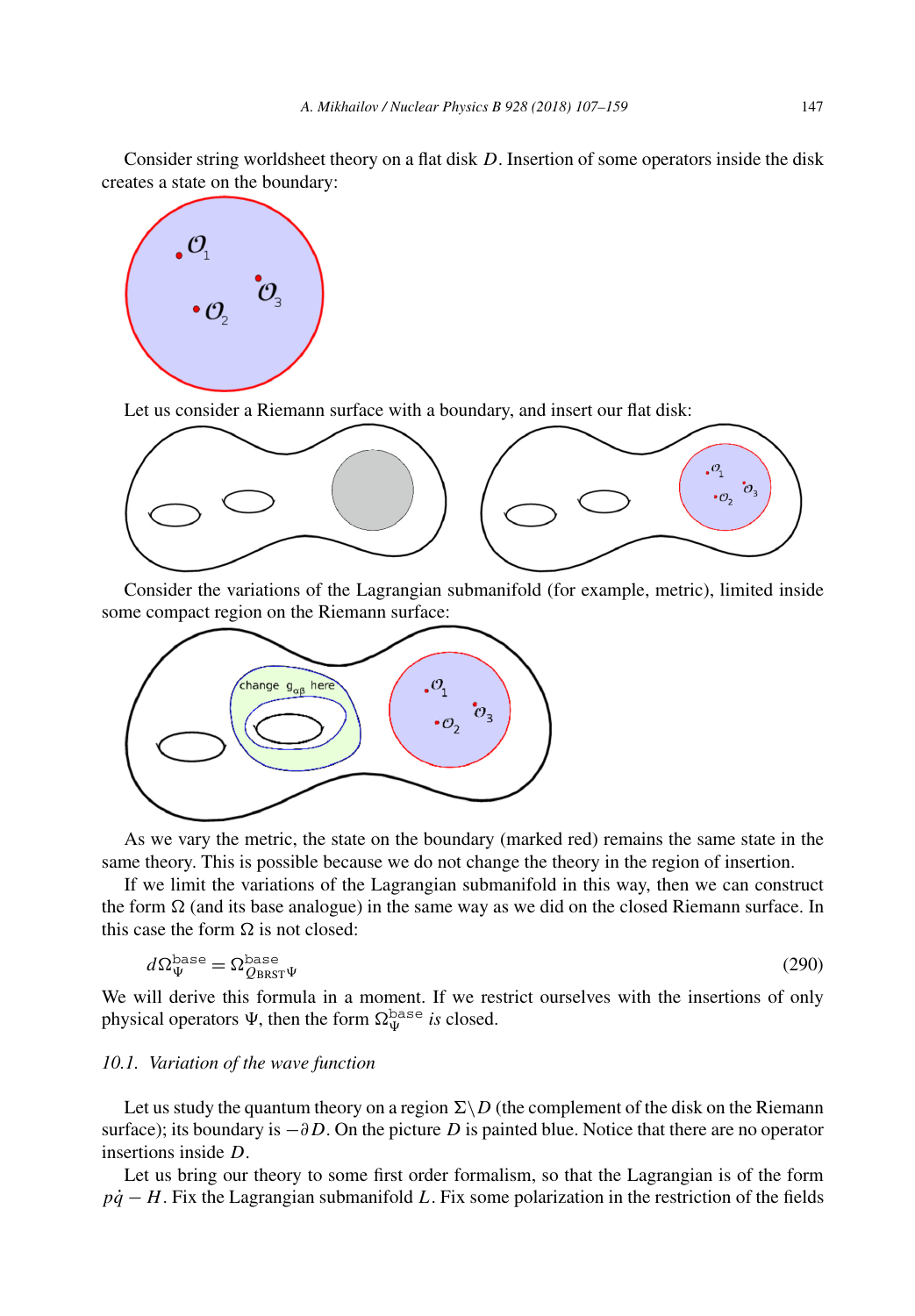<span id="page-41-0"></span>to *∂D*, for example the standard polarization where the leaves have constant *q*. Let us consider the wave function:

$$
\Psi(q) = \int\limits_L \rho_{1/2} \tag{291}
$$

— the integration is over the field configurations inside  $D$ , and  $q$  enters through boundary conditions. More generally, let  $\Psi_{\mathcal{O}}(q)$  denote the wave function obtained by the path integration with the insertion of some operator  $\mathcal O$  with compact support, not touching the boundary:

$$
\Psi_{\mathcal{O}}(q) = \int\limits_{L} \mathcal{O}\rho_{1/2} \tag{292}
$$

Any functional  $\Xi$  on the odd phase space, with compact support on the worldsheet, determines an operator insertion, just by its restriction on the Lagrangian submanifold. We will denote it  $\Xi_0$ :

$$
\Xi_0 = \Xi|_L \tag{293}
$$

**Theorem 3.** *Suppose that ρ*<sup>1</sup> *satisfies the Master Equation. The expansion of S*BV *around the* 2 *Lagrangian submanifold in powers of antifields defines some Q*BRST*. Then:*

$$
\Psi_{Q_{\text{BRST}}\Xi_0}(q) = -\int\limits_L \mathcal{L}_{\{\Xi_{\cdot-}\}} \rho_{\frac{1}{2}} \tag{294}
$$

where  $\Xi_0$  is the restriction of  $\Xi$  to L and  $\mathcal{L}_{\Xi}$  is the Lie derivative of the half-density  $\rho_{\frac{1}{2}}$  along *the Hamiltonian vector field*  $\{E, \_\}$  *(see Eq. [\(16\)\)](#page-4-0). Notice:* 

## • *Eq. (294) is not affected by the presence of a boundary.*

**Proof.** Let us introduce some Darboux coordinates near *L*, so that *L* is given by the equation  $\phi^* = 0$ . Let us expand  $\Xi$  in powers of  $\phi^*$ . Let us first assume that only a constant in antifields term is present:

$$
\Xi = \Xi_0(\phi) \tag{295}
$$

In this case the Lie derivative is equivalent to inserting  $Q_{BRST} \Xi_0$  into the path integral, giving Eq. (294).

If  $\Xi$  also depends on antifields, then we have to be careful restricting ourselves to such  $\Xi$  that the Lie derivative  $\mathcal{L}_{\Xi} \rho_{\frac{1}{2}}$  is well-defined, because otherwise Eq. (294) does not make sense. This assumption must include the vanishing of the integration by parts:

$$
\int_{L} \frac{\partial}{\partial \phi} \frac{\partial}{\partial \phi^*} \left( \Xi_1 \phi^* \rho_{\frac{1}{2}} \right) = 0 \tag{296}
$$

This is equivalent to the linear term in the antifield expansion of  $\Xi$  not contributing to the RHS of Eq. (294).

**Theorem 4.** *Eq. (294) actually holds even without assuming that ρ*<sup>1</sup> *satisfies the Master Equation. In this case we define*  $Q_{BRST}$  *using the expansion of*  $\rho_{\frac{1}{2}}$  *in Darboux coordinates:*  $\rho_{\frac{1}{2}} = e^{S_{\text{cl}} + Q_{\text{BRST}}^a \phi_a^* + ...}$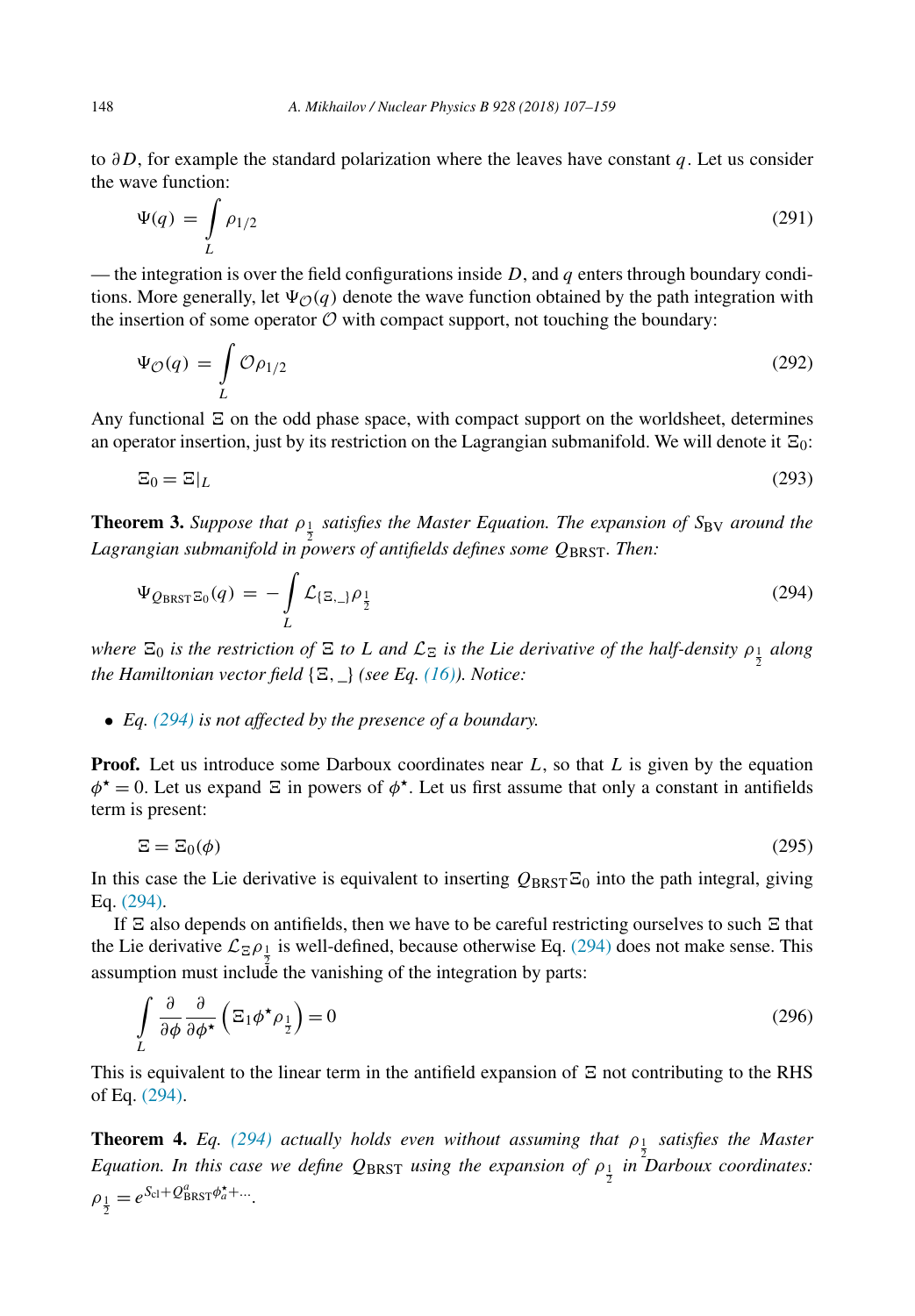**Proof.** Nothing in the proof of [Theorem 3](#page-41-0) requires the use of Master Equation.

**Definition.** Suppose that  $ρ_1$  satisfies the Master Equation sufficiently close to the boundary, in the sense that  $\Delta_{\text{can}}\rho_{\frac{1}{2}}$  has compact support which does not touch the boundary. Then  $Q_{\text{BRST}}$ defined as in [Theorem 4](#page-41-0) becomes a symmetry of  $S_{BV}|_L$  sufficiently close to the boundary. Let us define  $Q_{BRST}\Psi\phi$  via the insertion of the BRST current near the boundary:

$$
\widehat{Q}_{BRST}\Psi_{\mathcal{O}} \stackrel{\text{def}}{=} \int_{\substack{\text{path} \\ \text{integral}}} [d\phi] \left( \oint_{\substack{\text{near the} \\ \text{boundary}}} j_{BRST} \right) \mathcal{O} \rho_{\frac{1}{2}} \Big|_{L} \tag{297}
$$

If  $\rho_{\frac{1}{2}}$  satisfies the Master Equation, then *j*BRST is conserved and:

$$
Q_{BRST}\Psi_{\mathcal{O}} = \Psi_{Q_{BRST}\mathcal{O}} \tag{298}
$$

**Proof of Eq. [\(290\).](#page-40-0)** Now we are ready to prove Eq. [\(290\).](#page-40-0) Let us first study the usual "old" (not equivariant) form  $\Omega$  with the boundary. The derivation parallels the case with no boundary:

$$
d\int_{gL} E(d\hat{g}\hat{g}^{-1}) \rho_{\frac{1}{2}} =
$$
\n
$$
= \int_{gL} \left( d(E(d\hat{g}\hat{g}^{-1})) \rho_{\frac{1}{2}} + \mathcal{L}_{d\hat{g}\hat{g}^{-1}} \left( E(d\hat{g}\hat{g}^{-1}) \rho_{\frac{1}{2}} \right) \right) =
$$
\n
$$
= \int_{gL} \left( -\frac{1}{2} \{ \mathcal{H}, \mathcal{H} \} E'(\mathcal{H}) \rho_{\frac{1}{2}} + \mathcal{L}_{d\hat{g}\hat{g}^{-1}} \left( E(d\hat{g}\hat{g}^{-1}) \rho_{\frac{1}{2}} \right) \right) =
$$
\nhere we use Eq. (42) for Lie derivative with  $f(\mathcal{H}) = \int E(\mathcal{H}) d\mathcal{H}$   
\n
$$
= \int_{gL} \text{Lie derivative of } \rho_{\frac{1}{2}} \text{along the Hamiltonian flux of}
$$
\n
$$
\int d\mathcal{H} E(\mathcal{H}) \Big|_{\mathcal{H} = d\hat{g}\hat{g}^{-1}} =
$$
\n
$$
= Q_{BRST} \Bigg[ q \mapsto \int_{gL} \left( \int d\mathcal{H} E(\mathcal{H}) \Big|_{\mathcal{H} = d\hat{g}\hat{g}^{-1}} \rho_{\frac{1}{2}} \right) \Bigg]
$$
\n(299)

We should choose  $E(\mathcal{H}) = \exp(\mathcal{H})$ ; in this case  $\int d\mathcal{H}E(\mathcal{H}) = E(\mathcal{H}) = e^{\mathcal{H}}$ .

## *10.2. Interpretation of*  $\Omega$  *as an intertwiner in the presence of a boundary*

The equivariant  $\Omega^C$  is a particular case of  $\Omega \langle e^a \rangle$  when *a* is a solution to Eq. [\(121\).](#page-17-0)

We interpret the path integral in the theory on  $\Sigma \backslash D$ , with a boundary state, as the path integral over the whole  $\Sigma$  with insertions  $\mathcal{O}_1, \mathcal{O}_2, \ldots$  (inside *D*) determining this boundary state. Then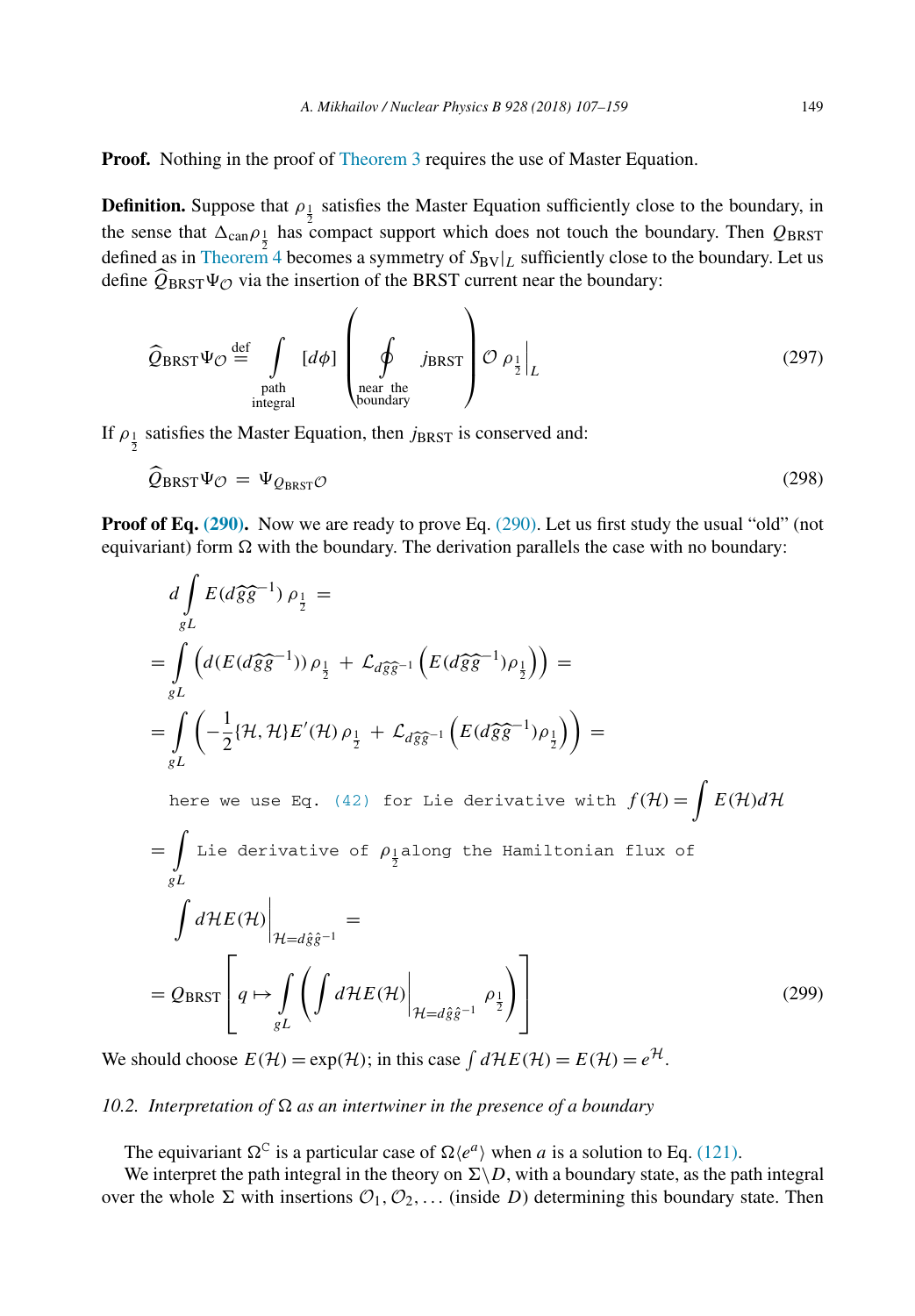our form  $\Omega$  is defined by the path integral in the theory on the *whole* compact Riemann surface  $\Sigma$ :

$$
\Omega_{\mathcal{O}_1\mathcal{O}_2\cdots} = \int\limits_{gL} e^{d\widehat{g}\widehat{g}^{-1}} \mathcal{O}_1\mathcal{O}_2\cdots e^a \rho_{\frac{1}{2}}
$$
\n(300)

But we only allow the variations of *L* which do not change the theory inside the disk *D*. In other words, we restrict to  $d\hat{g}\hat{g}^{-1}$  of compact support inside  $\Sigma \backslash D$ . We also assume that *a* also has compact support localized inside  $\Sigma \backslash D$ . compact support localized inside  $\Sigma \backslash D$ .

Then, as we explained in Section [3.4.3,](#page-9-0)  $\Omega$  intertwines *d* with  $\Delta$ :

$$
d\Omega_{\mathcal{O}_1\mathcal{O}_2\cdots} = -\int_{gL} e^{d\widehat{g}\widehat{g}^{-1}} \Delta_{\rho_{\frac{1}{2}}} (\mathcal{O}_1\mathcal{O}_2\cdots e^a) \rho_{\frac{1}{2}}
$$
(301)

Since the support of  $\mathcal{O}_1\mathcal{O}_2\cdots$  is in *D*, and the support of *a* is in  $\Sigma\backslash D$ , we have:

$$
d\Omega_{\mathcal{O}_1\mathcal{O}_2\cdots} = -\int_{gL} e^{d\widehat{g}\widehat{g}^{-1}} \Delta_{\rho_{\frac{1}{2}}} (\mathcal{O}_1\mathcal{O}_2\cdots)e^a \rho_{\frac{1}{2}} - (302)
$$

$$
-\int_{gL} e^{d\widehat{g}\widehat{g}^{-1}} \mathcal{O}_1 \mathcal{O}_2 \cdots (\Delta_{\rho_1} e^a) \rho_{\frac{1}{2}} \tag{303}
$$

The first term should be interpreted as a nilpotent operator  $Q_{BRST}$  acting on the inserted state:

$$
\Delta_{\rho_{\frac{1}{2}}}(\mathcal{O}_1 \mathcal{O}_2 \cdots) = Q_{BRST}(\mathcal{O}_1 \mathcal{O}_2 \cdots)
$$
\n(304)

Therefore we have:

$$
d\Omega_{\mathcal{O}_1\mathcal{O}_2\cdots}\langle e^a\rangle = -\Omega_{\mathcal{Q}_{\text{BRST}}(\mathcal{O}_1\mathcal{O}_2\cdots)}\langle e^a\rangle - \Omega_{\mathcal{O}_1\mathcal{O}_2\cdots}\langle \Delta_{\rho_{\frac{1}{2}}}e^a\rangle \tag{305}
$$

On a compact Riemann surface  $(\Delta_{\rho_{\frac{1}{2}}}e^a)\rho_{\frac{1}{2}}$  is the same as  $\Delta_{\text{can}}(e^a\rho_{\frac{1}{2}})$  because  $\rho_{\frac{1}{2}}$  satisfies the Mas-ter Equation (see Section [2.2\)](#page-3-0). But in the presence of a boundary, these two expressions are different, because  $\Delta_{\text{can}} \rho_1$  produces nonzero boundary terms [\[18,4\].](#page-52-0) On the other hand,  $\Delta_{\rho_1} \mathcal{O}$  is of compact support if  $\mathcal O$  is of compact support.

We conclude that the presence of a boundary modifies the intertwiner property of  $\Omega$ . This is a particular case of the following general construction. Let  $\rho : \tilde{g}' \to End(V)$  be a representation of the cone Lie superalgebra. Then any complex *K*,  $d_K$  defines a new representation of  $\tilde{g}'$ :

$$
\rho_1 : \widetilde{\mathbf{g}}' \to \text{End}(V \otimes K) \tag{306}
$$

$$
\rho_1(d) = \rho(d) + d_K \tag{307}
$$

$$
\rho_1|_{\widetilde{\mathbf{g}}} = \rho|_{\widetilde{\mathbf{g}}} \tag{308}
$$

In our case *K* is the Hilbert space of states on the boundary, with  $d_K = Q_{BRST}$ .

## *10.3. Base form*

In the presence of a boundary our construction of the base form does not give a closed form:

$$
d\Omega_{\Psi}^{\text{base}} = \Omega_{Q_{\text{BRST}}\Psi}^{\text{base}} \tag{309}
$$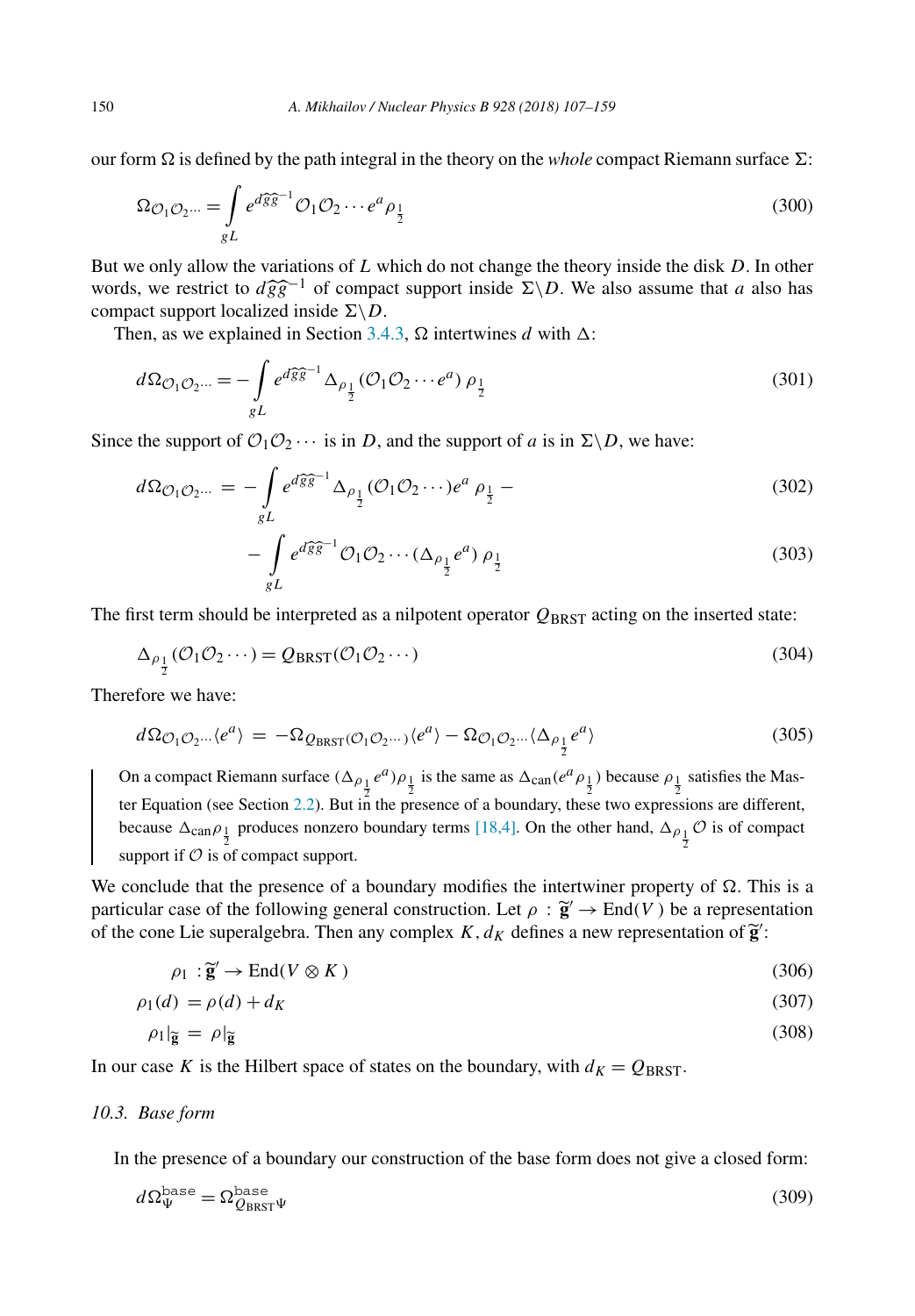<span id="page-44-0"></span>At the same time,  $\Omega^{\text{base}}$  is still horizontal and invariant. Horizontality follows from the construction, as we obtain our base form from the equivariant form by horizontal projection. Invariance follows from the fact that  $d\Psi^{\text{base}}$  is also horizontal.

For our constructions presented in this part, it is important that we restrict to only those variations of the complex structure which are zero at the boundary. Otherwise, the variation would change the Hilbert space of states. In such case it would be nontrivial to define  $d\Psi$ , as we would need a connection on the bundle of Hilbert spaces.

#### **11. Unintegrated vertex operators**

Recall that *H* is the group of diffeomorphisms of the worldsheet and **h** its Lie algebra.

#### *11.1. Definition of unintegrated vertex*

Let us try to relax the condition of the **h**-invariance for the vertex, i.e. do not require that  $\{\Delta \Phi, U\} = 0$ . In this case the deformed action will not be **h**-invariant. It does not seem to be possible to modify the definition of F so that the deformed action  $S + \varepsilon U$  be invariant.<sup>9</sup> We will deal with this complication in the following way. Let us assume that, instead of being an integral over the worldsheet, *U* is actually a sum of insertions of some operators into fixed points on the worldsheet. We can then restrict the group of diffeomorphisms to a subgroup which preserves those points. Let  $\mathbf{h}_U$  be the subalgebra of  $\mathbf{h}$  which preserves the points of insertions and  $\mathcal{F}_U$  =  $\Delta^{-1}$ **h**. In other words:

$$
\forall \Phi \in \mathcal{F}_U : \{\Delta \Phi, U\} = 0 \tag{310}
$$

Remember that we have to integrate  $\Omega$  over some cycle in the moduli space of Lagrangian submanifolds. We postulate that, in case of unintegrated vertex:

• the integration cycle should include the variations of the positions of the insertion points.

We will now outline the procedure of integration over those insertion points.

## *11.2. Integration over the location of insertion points*

#### *11.2.1. Fixing the Lagrangian submanifold*

Therefore we have to study the restriction of  $\Omega$  to the subgroup *H* ⊂ *G*. We will for now assume that elements of F are in involution (*i.e.*  $q = 0$  in Section [5.4.2\)](#page-17-0). We will make use of the fact that *H* (as opposed to full *G*) preserves  $\rho_1$ . This implies that the integration measure can be transformed to a fixed Lagrangian submanifold:

$$
\int_{hL} \rho_{\frac{1}{2}} \exp\left(dhh^{-1}\right) U = \tag{311}
$$

$$
= \int_{L} \rho_{\frac{1}{2}} \exp\left((dhh^{-1}) \circ h\right) U \circ h \tag{312}
$$

<sup>&</sup>lt;sup>9</sup> Notice however that it is invariant up to BRST-exact terms, because { $\Delta \Phi$ ,  $U$ } =  $\Delta \{\Phi, U\}$ .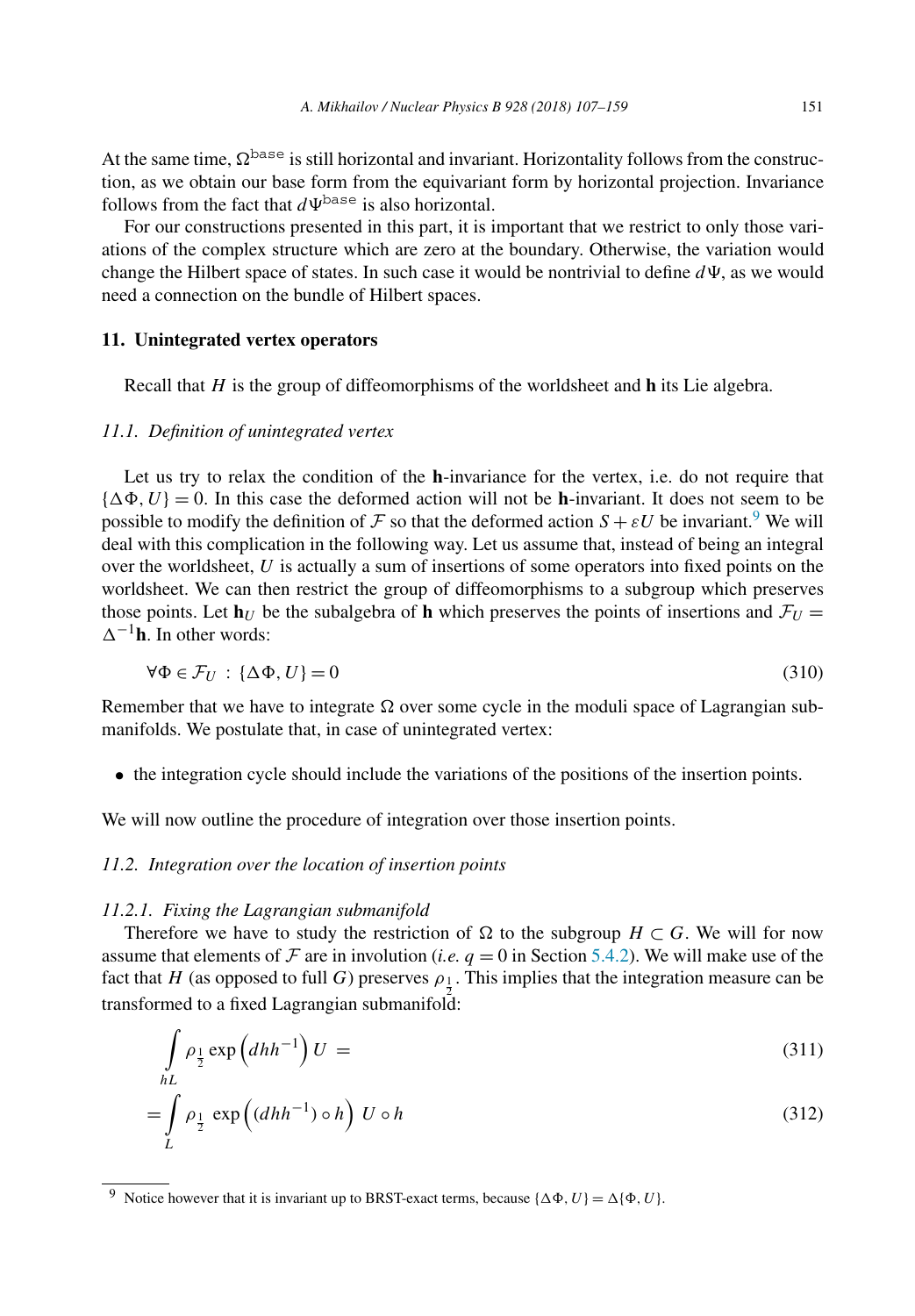## <span id="page-45-0"></span>*11.2.2. Modified de Rham complex of H*

**Definition.** We define the "modified de Rham complex" of  $H$  as the space of  $H$ -invariants:

$$
(\text{Fun}(M \times \Pi T H))^H \tag{313}
$$

where the action of  $h_0 \in H$  is induced by the right shift on *H* and the action of  $H \subset G$  on *M*; in particular, any function of the form  $h, x \mapsto F(hx)$  is *H*-invariant. The differential comes from the canonical odd vector field on  $\Pi T H$ ; we will denote it  $d_{(h)}$ . The integrand in Eq. [\(312\)](#page-44-0) belongs to this space:

$$
\exp\left((dhh^{-1})\circ h\right) U \circ h \in (\text{Fun}(M \times \Pi TH))^H \tag{314}
$$

We will show that this is the same as the Lie algebra cohomology complex of **h** with coefficients in Fun $(M)$ . This is a version of the well-known theorem saying that Serre–Hochschild complex of the Lie algebra with trivial coefficients is the same as right-invariant differential forms on the Lie group. This is a general statement, true for a Lie group acting on a manifold.

## **Notations and useful identities.**

 $\overline{a}$ 

define 
$$
\Psi
$$
 so that  $\Delta \Psi = dhh^{-1} = (dhh^{-1})^A \mathcal{H}_A$  (the moment map) (315)

and 
$$
\tilde{\Psi} = \Psi \circ h
$$
 (316)

$$
\text{notice that } \Delta \widetilde{\Psi} = \widetilde{\Delta \Psi} = (dhh^{-1}) \circ h \tag{317}
$$

In this Section the tilde over a letter will denote the composition with *h*:

$$
\tilde{f} = f \circ h \text{ (a function } x \mapsto f(hx) \text{)}
$$
\n(318)

Here are some identities that we will need:

$$
d_{(h)}\Delta\Psi = -\frac{1}{2}\{\Delta\Psi, \Delta\Psi\}
$$
\n(319)

$$
d_{(h)}\Psi = \frac{1}{2}\{\Psi, \Delta\Psi\}
$$
\n(320)

$$
d_{(h)}\widetilde{\Psi} = -\frac{1}{2}\{\widetilde{\Psi}, \Delta \widetilde{\Psi}\}\tag{321}
$$

$$
d_{(h)} \Delta \widetilde{\Psi} = \frac{1}{2} \{ \Delta \widetilde{\Psi}, \Delta \widetilde{\Psi} \}
$$
\n
$$
d_{(h)} \widetilde{f} = \{ \Delta \widetilde{\Psi}, \widetilde{f} \} = \{ \widetilde{\Delta \Psi}, \widetilde{f} \} = \{ \widetilde{\Delta \Psi}, f \}
$$
\n(322)\n(323)

$$
d_{(h)}\widetilde{f} = {\Delta \widetilde{\Psi}, \widetilde{f}} = {\widetilde{\Delta \Psi}, \widetilde{f}} = {\widetilde{\Delta \Psi}, f}
$$
\n(323)

Elements of the space  $(Fun(M \times \Pi T H))^H$  can be obtained from letters  $\tilde{\Psi}$  and  $\tilde{U}$  by operations of multiplication and computing the odd Deigon broaket, or applying  $\Lambda$ of multiplication and computing the odd Poisson bracket, or applying  $\Delta$ .

### *11.2.3. Intertwiner between*  $-d_{(h)} + \Delta$  *and*  $\Delta$

Consider any function  $f \in \text{Fun}(M \times \Pi T H)$  (not necessarily *H*-invariant). We have:

$$
(\Delta - d_{(h)}) \left( e^{\Delta \Psi \circ h} f \circ h \right) = e^{\Delta \Psi \circ h} \left( (\Delta - d_{(h)}) f \right) \circ h \tag{324}
$$

(Here  $e^{\Delta \Psi \circ h} f \circ h$  is just the product of two functions,  $e^{\Delta \Psi \circ h}$  and  $f \circ h$ .) In particular, when *f*  $(x, h)$  only depends on *x* and does not depend neither on *h* nor on *dh*. (i.e. when  $f \in Fun(M)$ ):

$$
(\Delta - d_{(h)})e^{\Delta \tilde{\Psi}}\tilde{f} = e^{\Delta \tilde{\Psi}}\Delta \tilde{f}
$$
\n(325)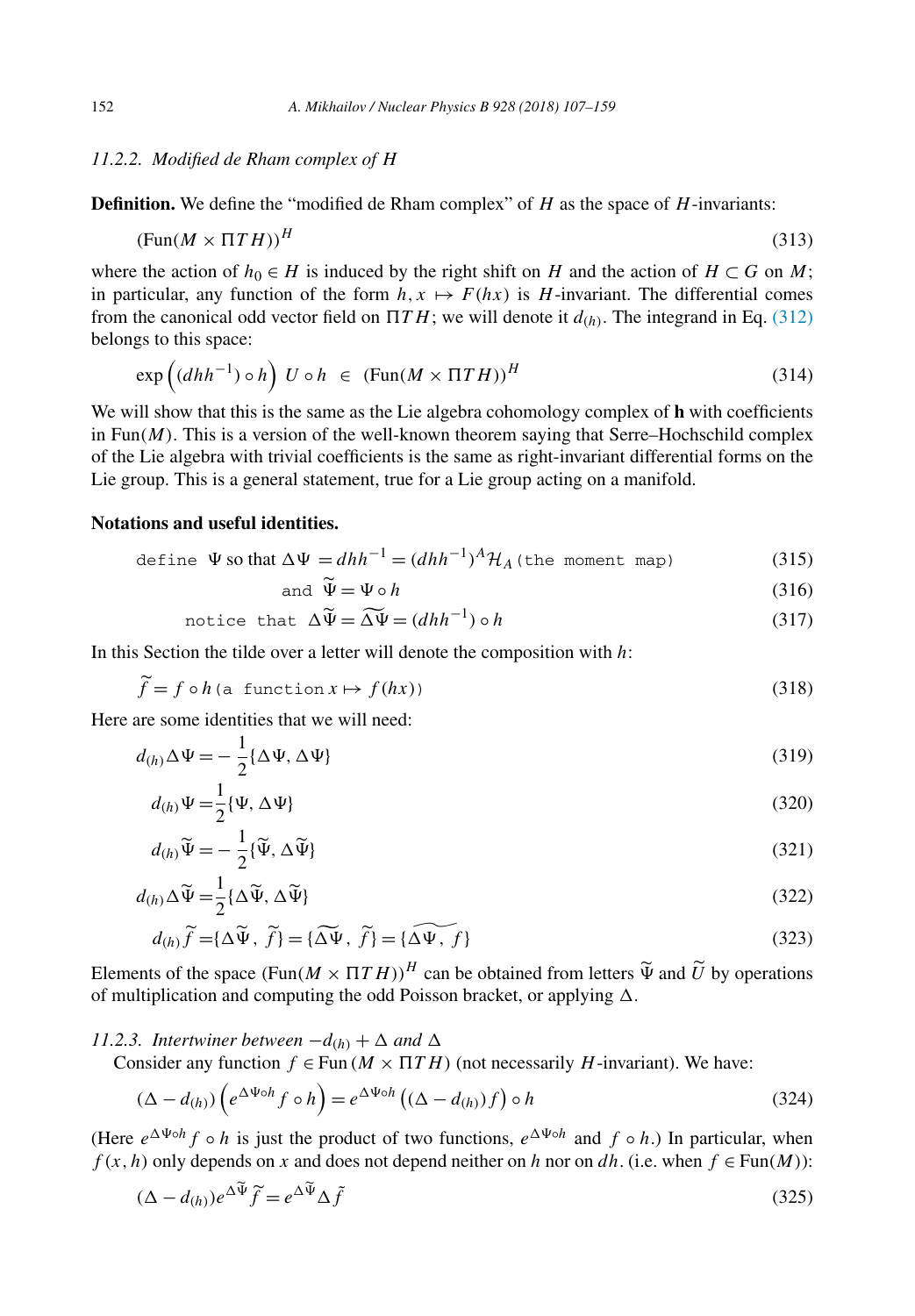<span id="page-46-0"></span>In other words, the operator of multiplication by  $e^{\Delta \Psi}$  intertwines between  $\Delta$  and  $\Delta - d_{(h)}$ . After we integrate over the Lagrangian submanifold,  $\Delta - d_{(h)}$  becomes just  $-d_{(h)}$ .

#### *11.2.4. Integration*

#### **The one-form component.**

$$
\int_{L} \rho_{\frac{1}{2}} \Delta \widetilde{\Psi} \widetilde{U} = \int_{L} \rho_{\frac{1}{2}} \{ \widetilde{\Psi}, \widetilde{U} \} = \int_{L} \rho_{\frac{1}{2}} \{ \Psi, U \} \circ h \tag{326}
$$

**The two-form component.**

$$
\int_{L} \rho_{\frac{1}{2}} \Delta \widetilde{\Psi} \Delta \widetilde{\Psi} \widetilde{U} =
$$
\n
$$
= \int_{L} \rho_{\frac{1}{2}} \{ \widetilde{\Psi}, \{ \widetilde{\Psi}, \widetilde{U} \} \} - 2d_{(h)} \int_{L} \rho_{\frac{1}{2}} \widetilde{\Psi} \widetilde{U}
$$
\n(327)

## 11.3. *Cohomology of*  $\triangle$  *vs Lie algebra cohomology*

In this Section we will show that the Modified de Rham complex of *H* is the same as the Lie algebra cohomology complex of **h** with coefficients in Fun*(M)*.

## *11.3.1. Definition of the Lie algebra cohomology*  $H^{\bullet}(\mathbf{h}, Fun(M))$

The space Fun $(M)$  is a representation of **h**; the action of **h** is slightly easier to write down at the level of the corresponding action of the Lie group  $H$ ;  $h \in H$  acts on  $f \in Fun(M)$  as follows:

$$
(h.f)(x) = f(h^{-1}x), \text{ in other words: } h.f = f \circ h^{-1}
$$
 (328)

Therefore:

$$
d_{\text{Lie}}f = -\{d h h^{-1}, f\} = -\{\Delta \Psi, f\} \tag{329}
$$

We define  $d_{\text{Lie}}\Psi$  to coincide with  $-d_{(h)}\Psi$  of Eq. [\(319\):](#page-45-0)

$$
d_{\rm Lie}\Delta\Psi = \frac{1}{2} \{\Delta\Psi, \Delta\Psi\}
$$
\n(330)

$$
d_{\rm Lie}\Psi = -\frac{1}{2}\{\Psi, \Delta\Psi\} \tag{331}
$$

To follow the Faddeev–Popov notations, we introduce the Faddeev–Popov ghost:

$$
\mathbf{c}^A = (dhh^{-1})^A \tag{332}
$$

then 
$$
\Psi = (-)^{\bar{A}+1} \mathbf{c}^A (\Delta^{-1} \mathcal{H}_A) (\text{cp. Eq. (315)})
$$
 (333)

$$
\mathcal{H}_A \in \text{Fun}(\mathbf{M}) \tag{334}
$$

Beware that  $\Psi$  is not just the Faddeev–Popov ghost; it is the product of the Faddeev–Popov ghost **c**<sup>*A*</sup> with  $\Delta^{-1}H$  ∈ Fun(*M*).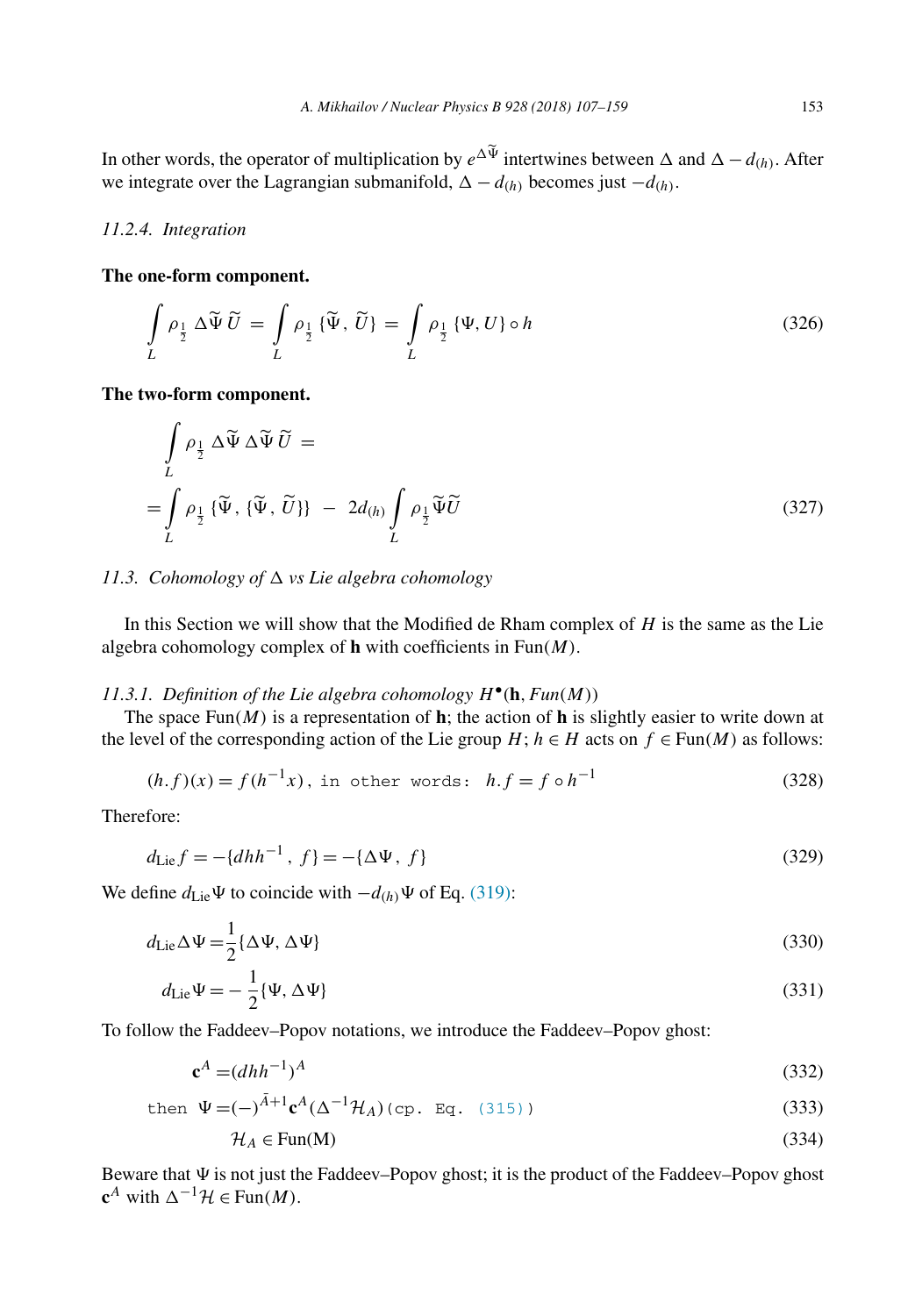Eqs. [\(332\)](#page-46-0) and [\(333\)](#page-46-0) are equivalent to saying:

$$
d_{\rm Lie} \mathbf{c}^C = \frac{1}{2} (-)^{\bar{A}(\bar{B}+1)} \mathbf{c}^A \mathbf{c}^B f_{AB}{}^C
$$
 (335)

where  $f_{AB}^C$  is the structure constants of **h**:

$$
\{\mathcal{H}_A, \mathcal{H}_B\} = f_{AB}{}^C \mathcal{H}_C \tag{336}
$$

$$
f_{AB}{}^C = (-)^{\bar{A}\bar{B}+1} f_{BA}{}^C
$$
\n(337)

It is straightforward to verify using Eqs. [\(329\)](#page-46-0) and [\(331\)](#page-46-0) that:

$$
d_{\text{Lie}}^2 f = 0 \tag{338}
$$

The subgroup  $H \subset G$  preserves  $\rho_{\frac{1}{2}}$  and therefore  $\Delta$ :

$$
\Delta(h.f) = h.\Delta f \tag{339}
$$

This implies:

$$
\Delta d_{\rm Lie} + d_{\rm Lie} \Delta = 0 \tag{340}
$$

*11.3.2. Proof that*  $d_{(h)}$  *is the same as*  $d_{\text{Lie}}$ 

This is similar to the statement that for any Lie group *G*, the de Rham subcomplex of rightinvariant forms on *G* is the same as the Lie cohomology complex of **g** with coefficients in the trivial representation:

$$
(\text{Fun}(\Pi T G))^G = C^\bullet(\mathbf{g}, \mathbf{C}) \tag{341}
$$

Our case is a variation on this theme:

$$
(\text{Fun}(M \times \Pi T H))^H = C^{\bullet}(\mathbf{h}, \text{Fun}(M)) \tag{342}
$$

As we explained,  $(\text{Fun}(M \times \Pi T H))^H$  consists of functions of  $\widetilde{\Psi}$  and  $\widetilde{U}$ . To obtain the corresponding element of  $C^{\bullet}(\mathbf{h} \operatorname{Fun}(M))$ , we replace  $\widetilde{\Psi}$  with  $\mathcal{H}$  with  $(dac^{-1})^A \mapsto d^A$  (as in responding element of *C*•*(h, Fun(M))*, we replace  $\widetilde{\Psi}$  with  $\Psi$  with  $(dgg^{-1})^A \mapsto \mathbf{c}^A$  (as in Eq. (333)) and  $\widetilde{U}$  with *U* Under this identification  $d_{\mathcal{W}}$  becomes  $d_{\mathcal{W}}$ . Eq. [\(333\)\)](#page-46-0), and  $\hat{U}$  with *U*. Under this identification  $d_{(h)}$  becomes  $-d_{\text{Lie}}$ .

## *11.4.* Another intertwiner between  $d_{\text{Lie}} + \Delta$  and  $\Delta$

One intertwiner between  $d_{\rm Lie} + \Delta$  and  $\Delta$  is already provided by Eq. [\(325\),](#page-45-0) but it is nonlocal (because each  $\Delta\Psi$  contains one integration). Motivated by the integration procedure of Section [11.2.4,](#page-46-0) we will now construct another intertwiner, a local one.

Let us assume that elements of subspace  $\mathcal F$  are all in involution, i.e.  $q(x, y) = 0$ . In this case:

$$
\{\Psi, \{\Psi, \Delta\Psi\}\} = 0\tag{343}
$$

We denote  $e^{\{\Psi, \Box\}}$  the following operation:

$$
e^{\{\Psi,\_\}}
$$
: Fun(M)  $\longrightarrow$  (polynomials of **c**)  $\otimes$  Fun(M) (344)

$$
U \quad \mapsto \quad U + \{\Psi, U\} + \frac{1}{2} \{\Psi, \{\Psi, U\}\} + \frac{1}{6} \{\Psi, \{\Psi, \{\Psi, U\}\}\} + \dots \tag{345}
$$

This operation has the following property:

$$
(d_{\text{Lie}} + \Delta)e^{\{\Psi, \_\}} = e^{\{\Psi, \_\}} \Delta \tag{346}
$$

The action of  $\Delta$  on the left hand side is only on Fun(*M*) (it does not touch the **c**-ghosts)

<span id="page-47-0"></span>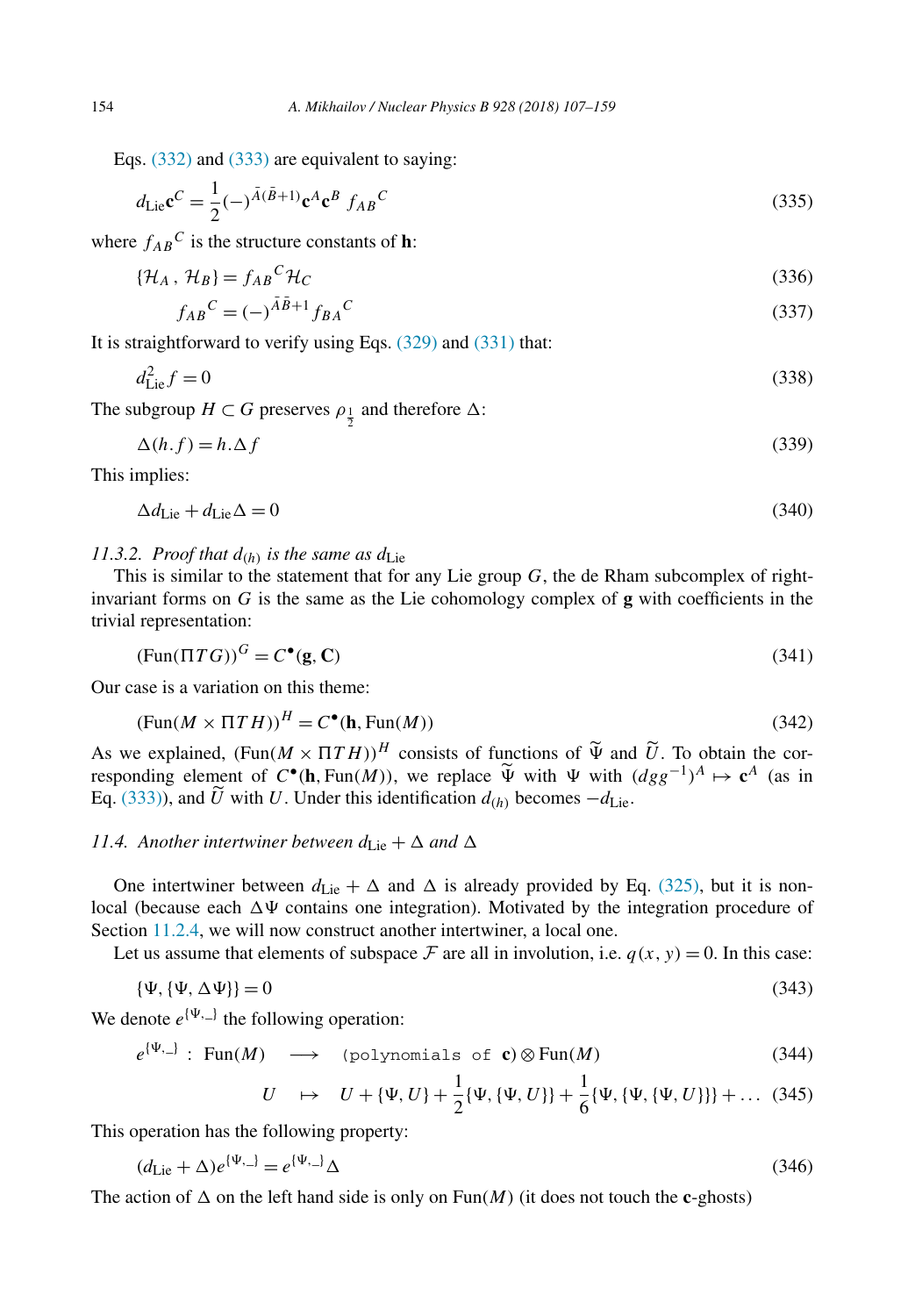#### *11.5. Descent procedure*

Here we will show that the intertwining operator of Eq. [\(346\)](#page-47-0) can be interpreted as the generalization of the string theory descent procedure, which relates unintegrated and integrated vertex operators.

Consider an unintegrated vertex operator *U*. We interpret it as an element of the cohomology of  $\triangle$  with some ghost number *n*:

$$
U \in H^n(\Delta) \tag{347}
$$

usually  $n = 2$  in closed string theory and  $n = 1$  in open string theory.

Eq. [\(346\)](#page-47-0) allows us to construct from *U* a cohomology class of  $\Delta + d_{\text{Lie}}$ , where  $d_{\text{Lie}}$  is the Lie algebra cohomology differential of our Lie algebra **h** with coefficients in Fun*(M)*, as follows:

$$
e^{\{\Psi, \_\}} U \in H(\Delta + d_{\text{Lie}}) \tag{348}
$$

This expression is "inhomogeneous", in the sense that different components have different ghost numbers. Each application of  $\{\Psi, \Psi\}$  decreases the ghost number by one, but at the same time rises the degree of the Lie algebra cochain. In the context of closed string, the top component coincides with U, then goes  $\{\Psi, U\}$ , then  $\{\Psi, \{\Psi, U\}\}\$  and so on. In particular,  $\{\Psi, \{\Psi, U\}\}\$ is our interpretation of the *integrated* vertex operator.

We could have used  $e^{\Delta \Psi}$  instead of  $e^{\{\Psi, \Box\}}$ . We prefer to use  $e^{\{\Psi, \Box\}}$  because it leads to the local result. Although  $\Psi$  contains integration, the odd Poisson bracket is local (i.e. involves a delta-function) and therefore removes the integral.

In string theory the use of such an inhomogeneous expression is often referred to as "the descent procedure".

#### *11.5.1. Integrated vertex and Lie algebra cohomology*

We have shown that the cohomology of  $\Delta$  is the same as the cohomology of  $\Delta + d_{\text{Lie}}$ . The cohomology of  $\Delta + d_{\text{Lie}}$  can be computed using the spectral sequence, corresponding to the filtration by the ghost number. Let  $F^p \subset \text{Fun}(M)$  consist of the functions with the ghost number  $\geq p$ . At the first page, we have:

$$
E_1^{p,q} = \frac{\ker d_{\text{Lie}} : F^p C^q \to F^p C^{q+1}}{\text{im } d_{\text{Lie}} : F^p C^{q-1} \to F^p C^q} \tag{349}
$$

Therefore, if  $E_1 = E_\infty$ , then the cohomology of  $\Delta$  is equivalent to the cohomology of **h** with values in Fun*(M)*.

*11.5.2. Comparison of*  $e^{\{\Psi, \_\}}$  *and*  $e^{\Delta \Psi}$ 

We have two operators satisfying the identical intertwining relations:

$$
d_{\text{Lie}}e^{\Delta\Psi} + [\Delta, e^{\Delta\Psi}] = 0 \tag{350}
$$

$$
d_{\text{Lie}}e^{\{\Psi, \_\}} + [\Delta, e^{\{\Psi, \_\}}] = 0 \tag{351}
$$

This suggests the existence of some operator *A* such that:

$$
e^{\Delta \Psi} = e^{\{\Psi, \Box\}} + d_{\text{Lie}}A + [\Delta, A] \tag{352}
$$

This *A* is an inhomogeneous operator-form:

$$
AU = \Psi U + \frac{1}{2} \Psi \Delta \Psi U + \frac{1}{2} \Psi \{ \Psi, U \} + \dots
$$
\n(353)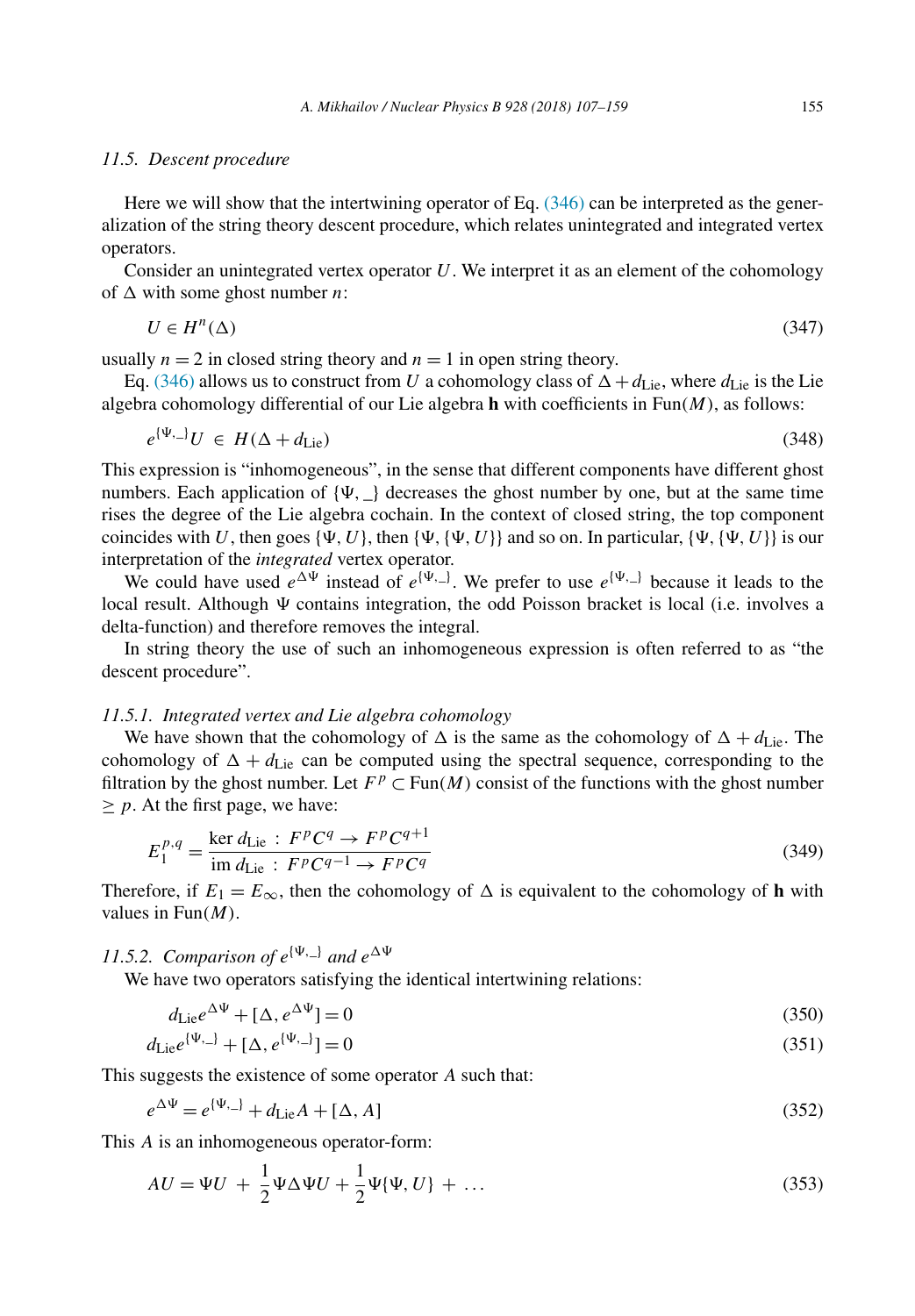## <span id="page-49-0"></span>*11.5.3. Relation between integrated and unintegrated vertices*

Consider the special case of flat worldsheet. There is a subalgebra  $\mathbb{R}^2 \subset \mathbb{h}$  consisting of translations ( *<sup>∂</sup> ∂z* and *<sup>∂</sup> ∂z* ). Let us restrict *h* to this subalgebra. This simplifies the computation because:  $H^{n>2}(\mathbb{R}^2, \text{Fun}(M)) = 0$ . Therefore we have:

$$
e^{\{\Psi, \_\}}U = U + \{\Psi, U\} + \frac{1}{2}\{\Psi, \{\Psi, U\}\}\tag{354}
$$

Going back from the Faddeev–Popov notations to the form notations:  $\mathbf{c}^A \mapsto (dhh^{-1})^A$  we obtain:

$$
\{\Psi, \{\Psi, U\}\} = dz \wedge d\overline{z} b_{-1} \overline{b}_{-1} U \tag{355}
$$

(here  $dz$  and  $d\overline{z}$  is what remains of  $dhh^{-1}$ ). This is the usual integrated vertex operator of the bosonic string theory.

## **Acknowledgements**

We are grateful to Nathan Berkovits, Alexei Kotov, Michael Movshev and Albert Schwarz for useful discussions. This work was partially supported by the FAPESP grant 2014/18634-9 "Dualidade Gravitação/Teoria de Gauge", and in part by the RFBR grant 15-01-99504 "String theory and integrable systems". I would like to thank ICTP-SAIFR for their support through FAPESP grant 2011/11973-4.

## **Appendix A. Supermanifolds**

#### *A.1. Contraction and Lie derivative*

We define  $\iota_V$  for a vector field V as follows. If V is even, we pick a Grassmann odd parameter  $\epsilon$  and define:

$$
(\iota_V \,\omega)(Z, dZ) = \frac{\partial}{\partial \epsilon} \omega(Z, dZ + \epsilon V) \tag{356}
$$

Remember that *dZ* parametrizes a point in the fiber of  *T M* over the point *Z* in *M*. Then  $dZ + \epsilon V$  is a new point in the same fiber, linearly depending on  $\epsilon$ .

If *V* is odd, we define *ι<sub>V</sub>* as follows: *ι<sub>V</sub>*  $\omega = \frac{\partial}{\partial \epsilon} l_{\epsilon V} \omega$ . In coordinates:

$$
\iota_V = V^A \frac{\partial}{\partial d Z^A} \tag{357}
$$

The relation to Lie derivative:

$$
[i_V, d] = \mathcal{L}_V \tag{358}
$$

#### *A.2. Symplectic structure and Poisson structure*

Consider a supermanifold  $M$ , with local coordinates  $Z^A$ , equipped with an odd Poisson bracket of the form:

$$
\{F, G\} = F \frac{\overleftarrow{\partial}}{\partial Z^A} A_{\pi}{}^B \frac{\partial}{\partial Z^B} G \tag{359}
$$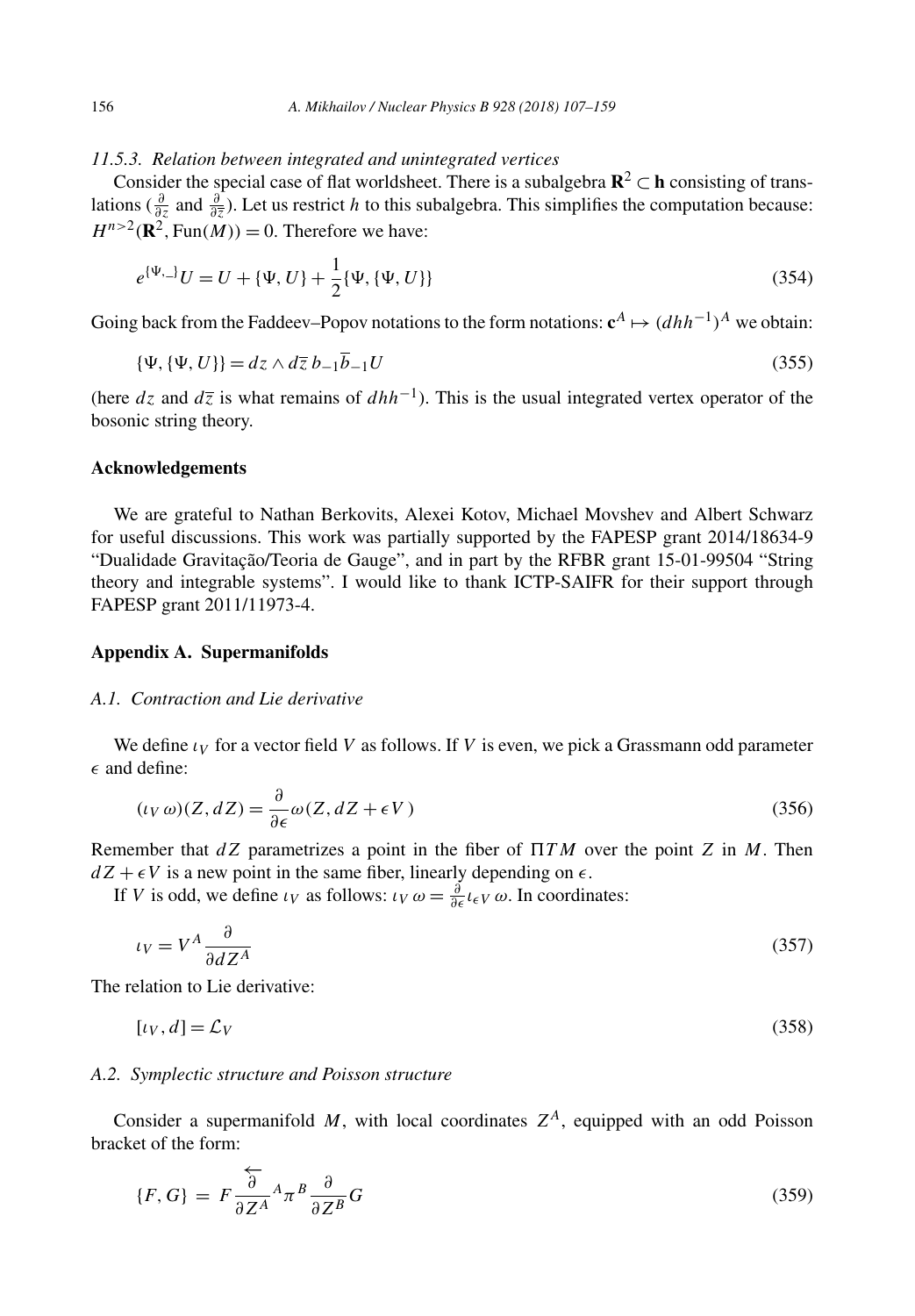<span id="page-50-0"></span>The Poisson bivector  $^{A}$  $\pi^{B}$  should be symmetric in the following sense:

$$
{}^{A}\pi^{B} = (-)^{\bar{A}\bar{B} + \bar{A} + \bar{B} \;B} \pi^{A}
$$
\n
$$
(360)
$$

The odd symplectic form  $\omega$  can be defined from the following equation:

$$
dF = (-)^{\bar{F}+1} \iota_{\{F,\_}\omega} \omega \tag{361}
$$

## *A.3. Darboux coordinates*

In Darboux coordinates:

$$
\{F, G\} = F\left(\frac{\stackrel{\leftarrow}{\partial}}{\partial \phi_A^{\star}} \frac{\partial}{\partial \phi^A} - \frac{\stackrel{\leftarrow}{\partial}}{\partial \phi^A} \frac{\partial}{\partial \phi_A^{\star}}\right) G\tag{362}
$$

$$
\omega = (-1)^A d\phi^A d\phi_A^{\star}
$$
\n(363)

#### **Appendix B. Proof of the theorem-definition [1](#page-3-0)**

**Lemma 1.** Our  $\mu_L[\rho_{\frac{1}{2}}]$  (which is a density on L defined, given  $\rho_{\frac{1}{2}}$ , by Eq. [\(10\)\)](#page-3-0) only depends on  $\rho_{\frac{1}{2}}$  *through restriction to the first infinitesimal neighborhood of*  $\hat{L}$ *. In other words, if we replace*  $\rho_{\frac{1}{2}}$  with  $e^f \rho_{\frac{1}{2}}$  where f is a function on M having second order zero on  $L \subset M$ , then  $\mu_L$  will not *change.*

This is slightly counterintuitive, because  $\Delta_{can}$  is actually a second order differential operator. It is important that *L* is Lagrangian.

**Proof.** The definition of *μ* is given by Eq. [\(10\);](#page-3-0)  $\rho_1$  only enters the light hand side of Eq. [\(10\)](#page-3-0) through the first infinitesimal neighborhood of *L*.

**Lemma 2.** For any fixed positive integer n, any smooth function  $\Psi$  on L can be extended to a function  $\Psi$  on M such that the derivative of  $\rho_{\frac{1}{2}}$  along the flux of  $\{\Psi, \_\}$  has zero of the order n *on L,* i.e.*:*

$$
\mathcal{L}_{\{\widetilde{\Psi},\_\}}\rho_{\frac{1}{2}} = f\rho_{\frac{1}{2}}
$$
\n(364)

\nwhere  $f \in Fun(M)$  vanishes

\nin the *n*-the infinitesimal neighborhood of  $L \subset M$ 

\n(365)

**Proof.** Direct computation in coordinates. Let us choose some Darboux coordinates  $\phi^i$ ,  $\phi^*$ , so that *L* is at  $\phi^* = 0$ . Let us use these coordinates to identify half-densities with functions. Without loss of generality, we can assume that in the vicinity of *m*:

$$
\rho_{\frac{1}{2}} = e^S \tag{366}
$$

where 
$$
S = s(\phi) + Q^{i} \phi_{i}^{\star} + \dots
$$
 (367)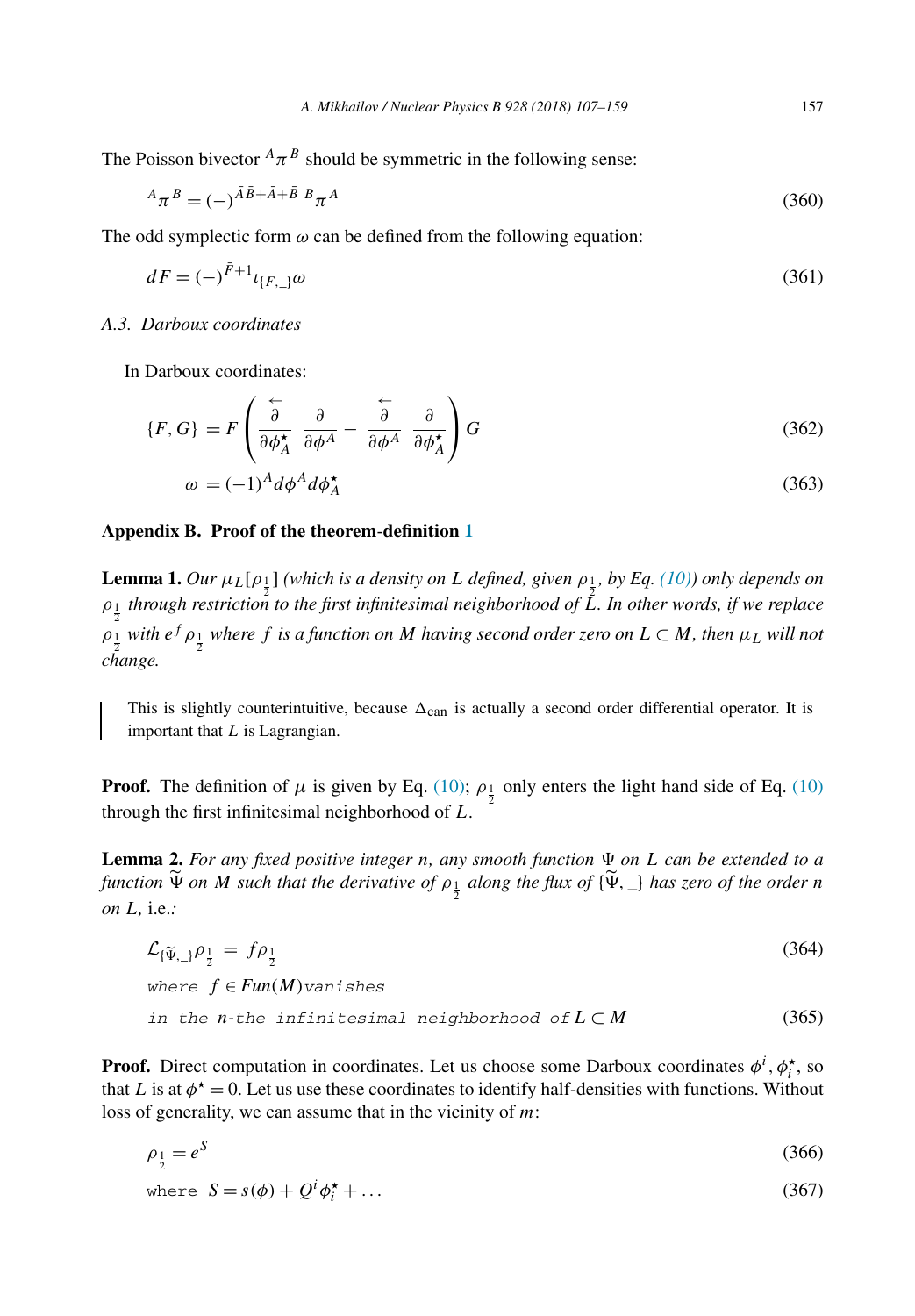where ... stand for terms of the higher order in  $\phi^*$ . Then our problem is to find  $\tilde{\Psi}(\phi, \phi^*)$  solving:

$$
\frac{\partial}{\partial \phi^i} \frac{\partial}{\partial \phi_i^*} \widetilde{\Psi} + \{S, \widetilde{\Psi}\} = 0
$$
\n(368)

$$
\widetilde{\Psi}(\phi,0) = \Psi(\phi) \tag{369}
$$

Solutions can always be found, order by order in  $\phi^*$ , to any order *n*.

## **Lemma 3.**

$$
g^* \mu_{gL}[\rho_{\frac{1}{2}}] = \mu_L[g^* \rho_{\frac{1}{2}}]
$$
\n(370)

**Proof.** For any  $H \in \text{Fun}(M)$ :

$$
\int\limits_L (H \circ g) g^* (\mu_{gL} [\rho_{\frac{1}{2}}]) = \tag{371}
$$

$$
= \int_{gL} H\mu_{gL}[\rho_{\frac{1}{2}}] = \frac{d}{dt}\bigg|_{t=0} \int_{e^{t(H_{\cdot})}gL} \rho_{\frac{1}{2}}\bigg|_{L} = \tag{372}
$$

$$
= \frac{d}{dt}\Big|_{t=0} \int_{L} g^* \left(e^{t(H_{\cdot-})}\right)^* \rho_{\frac{1}{2}}
$$
  

$$
= \frac{d}{dt}\Big|_{t=0} \int_{L} (\exp(t\{H \circ g, \_\))^* g^* \rho_{\frac{1}{2}} = (373)
$$

$$
=\int_{L} (H \circ g) \mu_L [g^* \rho_{\frac{1}{2}}]
$$
\n(374)

**Proof of Theorem.** We can in any case define  $\sigma_{\frac{1}{2}}[L, \rho_{\frac{1}{2}}]$  by the formula:

$$
\sigma_{\frac{1}{2}}[L,\rho_{\frac{1}{2}}]\Big|_{L} = \mu_L[\rho_{\frac{1}{2}}] \tag{375}
$$

What we have to prove is that:

so defined 
$$
\sigma_{\frac{1}{2}}[L, \rho_{\frac{1}{2}}]
$$
 does not depend on L\n
$$
(376)
$$

Consider any  $x \in M$  and a Lagrangian submanifold  $L \subset M$  such that  $x \in L$  and  $e_1, \ldots, f^1, \ldots$ in *T<sub>x</sub>M* such that  $e_1$ ,... are tangent to *L* and  $\omega(f_i, e^j) = \delta_i^j$ . Then, Eq. (375) says:

by definition 
$$
\sigma_{\frac{1}{2}}[L, \rho_{\frac{1}{2}}](x, e_1, ..., f^1, ...) = \mu_L[\rho_{\frac{1}{2}}](x)(e_1, ...)
$$
 (377)

Let us consider Eq. (370) in the special case when  $g \in G$  is such that  $g(x) = x$ . We get:

$$
\sigma_{\frac{1}{2}}[gL, \rho_{\frac{1}{2}}](x, g_*e_1, \dots, g_*f^1, \dots) = \sigma_{\frac{1}{2}}[L, g^* \rho_{\frac{1}{2}}](x, e_1, \dots, f^1, \dots)
$$
\n(378)

Consider an infinitesimal variation of *L* specified by some "gauge fermion"  $\Psi \in \text{Fun}(L)$ . Let us use Lemma 3 to extend it to  $\widetilde{\Psi}$ , and put  $g = \exp(t\{\widetilde{\Psi}, \_\})$ . [Lemma 2](#page-50-0) implies that  $\frac{d}{dt}\Big|_{t=0}$  of the PHS of Eq. (278) vanishes. This proves that the variation with respect to *L* of the LHS of the RHS of Eq. (378) vanishes. This proves that the variation with respect to *L* of the LHS of Eq. (378) vanishes, and therefore  $\sigma_{\frac{1}{2}}[L, \rho_{\frac{1}{2}}]$  does not depend on L.